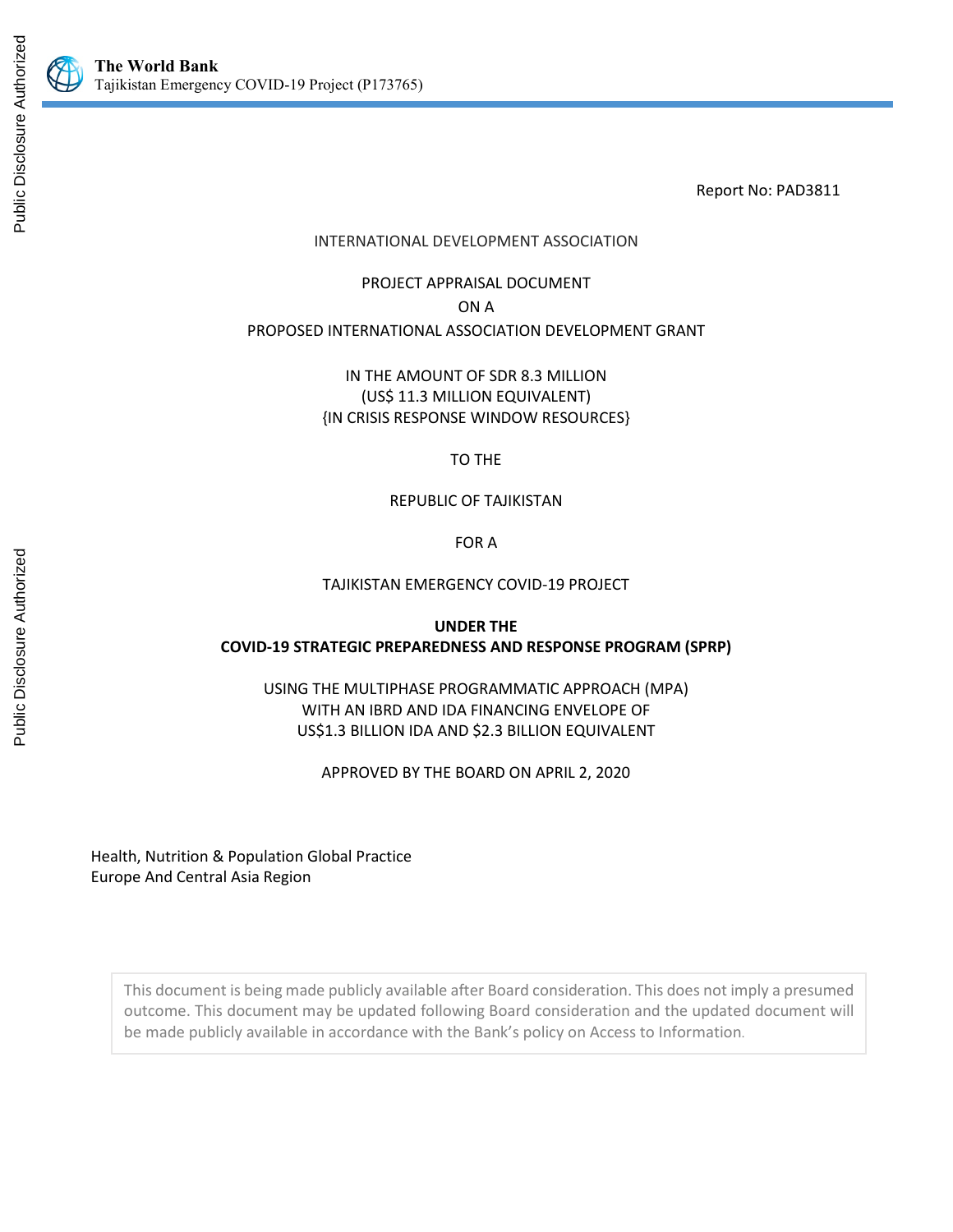

#### CURRENCY EQUIVALENTS

(Exchange Rate Effective {March 17, 2020})

| Currency Unit =    | Tajikistan Somoni<br>(TJS) |
|--------------------|----------------------------|
| $TJS9.7365 = US$1$ |                            |
| $USS = SDR 1$      |                            |

FISCAL YEAR January 1 - December 31

Regional Vice President: Cyril E Muller Country Director: Lilia Burunciuc Regional Director: Fadia M. Saadah Practice Manager: Tania Dmytraczenko Task Team Leader(s): Kate Mandeville, Baktybek Zhumadil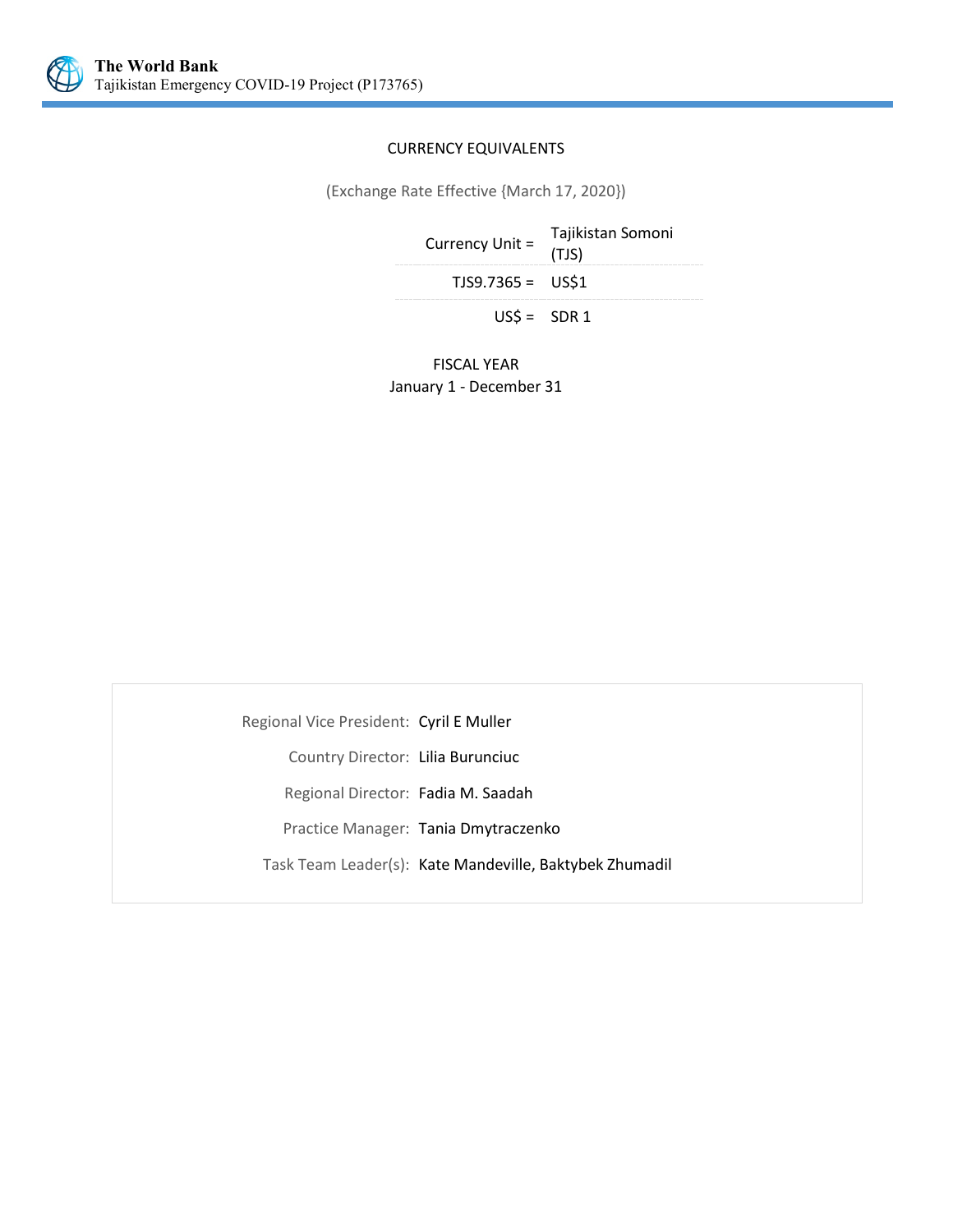

## **ABBREVIATIONS AND ACRONYMS**

| <b>ADB</b>      | Asian Development Bank                                                                  |
|-----------------|-----------------------------------------------------------------------------------------|
| COVID-19        | Coronavirus Disease 2019                                                                |
| <b>CPF</b>      | <b>Country Partnership Framework</b>                                                    |
| <b>DSESEEMC</b> | Division of Sanitary and Epidemiological Safety, Emergencies and Emergency Medical Care |
| <b>DSPP</b>     | Division for Social Protection of Population                                            |
| <b>ERP</b>      | <b>Emergency Response Plan</b>                                                          |
| EVD-WA          | West African Ebola Virus Disease                                                        |
| GDP             | <b>Gross Domestic Product</b>                                                           |
| <b>GNI</b>      | <b>Gross National Income</b>                                                            |
| <b>HSIP</b>     | Health Service Improvement Project                                                      |
| ICU             | <b>Intensive Care Unit</b>                                                              |
| <b>IEG</b>      | <b>Independent Evaluation Group</b>                                                     |
| <b>IMF</b>      | <b>International Monetary Fund</b>                                                      |
| <b>IPC</b>      | Infection prevention control                                                            |
| <b>MOHSP</b>    | Ministry of Health and Social Protection                                                |
| <b>MSF</b>      | Médecins Sans Frontières                                                                |
| <b>PASHA</b>    | <b>Pakistan Software Houses Association</b>                                             |
| <b>PIM</b>      | Project Implementation Manual                                                           |
| PIU             | Project Implementation Unit                                                             |
| <b>POM</b>      | <b>Project Operational Manual</b>                                                       |
| <b>PPE</b>      | Personal Protective Equipment                                                           |
| <b>RCST</b>     | Red Crescent Society of Tajikistan                                                      |
| SASP            | <b>State Agency for Social Protection</b>                                               |
| <b>SCD</b>      | <b>Systematic Country Diagnostic</b>                                                    |
| <b>SDC</b>      | <b>Swiss Agency for Development Cooperation</b>                                         |
| <b>SSNSP</b>    | Tajikistan Social Safety Nets Strengthening Project                                     |
| TA              | <b>Technical assistance</b>                                                             |
| <b>TSA</b>      | <b>Targeted Social Assistance</b>                                                       |
| <b>TSG</b>      | <b>Technical Support Group</b>                                                          |
| <b>UNICEF</b>   | <b>United Nations Children's Fund</b>                                                   |
| <b>USAID</b>    | United States Agency for International Development                                      |
| <b>WB</b>       | <b>World Bank</b>                                                                       |
| <b>WHO</b>      | World Health Organization                                                               |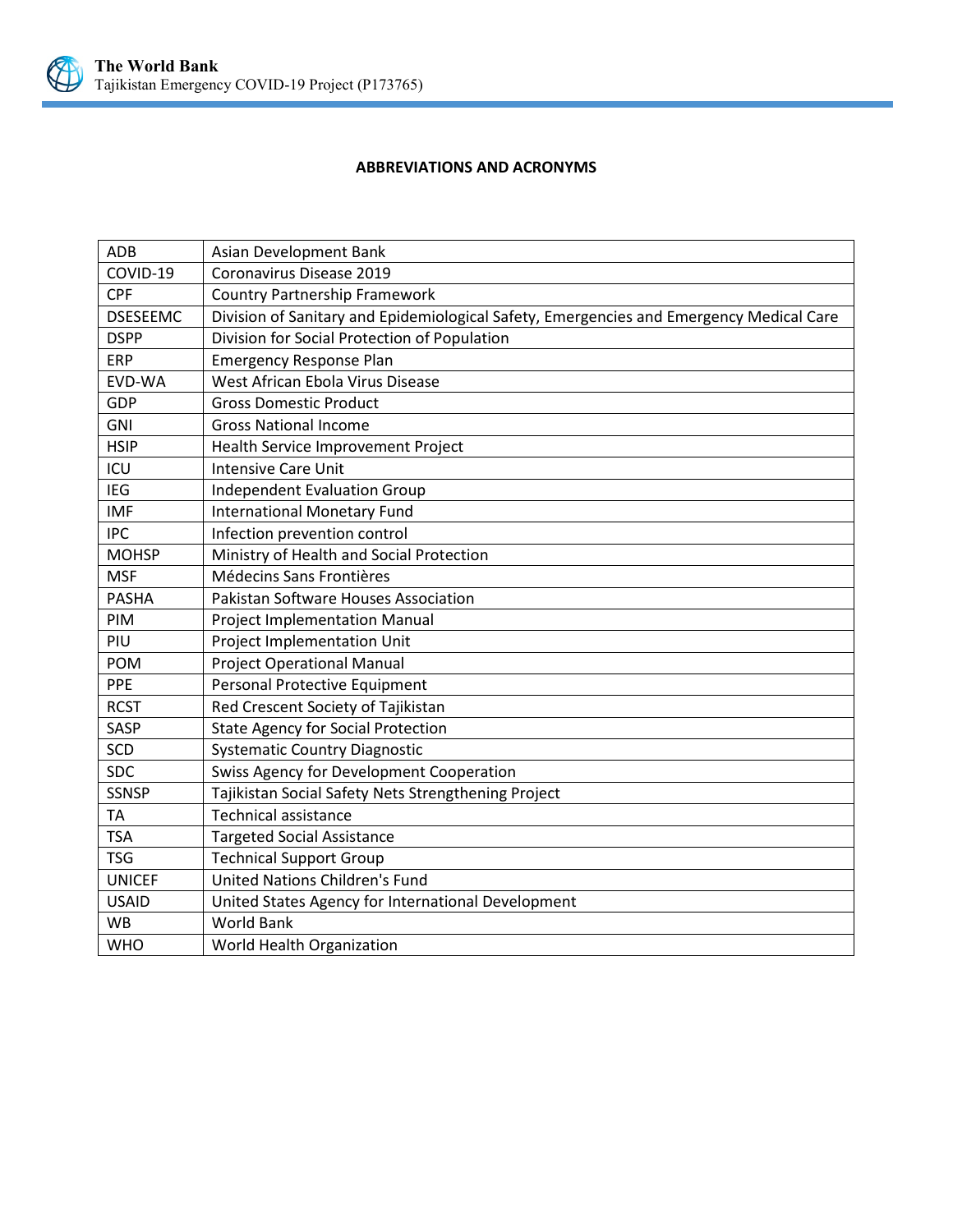

# TABLE OF CONTENTS

| ı.  |                |                                                                                      |  |
|-----|----------------|--------------------------------------------------------------------------------------|--|
|     | Α.             |                                                                                      |  |
|     | В.             |                                                                                      |  |
|     | C.             |                                                                                      |  |
| П.  |                |                                                                                      |  |
|     | А.             |                                                                                      |  |
|     | В.             |                                                                                      |  |
|     | $\mathsf{C}$ . |                                                                                      |  |
| Ш.  |                |                                                                                      |  |
|     | А.             |                                                                                      |  |
|     | В.             |                                                                                      |  |
|     | C.             |                                                                                      |  |
|     | D.             |                                                                                      |  |
|     | E.             |                                                                                      |  |
|     | F.             |                                                                                      |  |
| IV. |                |                                                                                      |  |
|     | Α.             |                                                                                      |  |
|     | <b>B.</b>      |                                                                                      |  |
|     | $\mathsf{C}$ . |                                                                                      |  |
| V.  |                |                                                                                      |  |
|     | А.             |                                                                                      |  |
|     | <b>B.</b>      |                                                                                      |  |
|     | C.             |                                                                                      |  |
|     | D.             |                                                                                      |  |
|     |                |                                                                                      |  |
|     |                |                                                                                      |  |
|     |                |                                                                                      |  |
|     |                |                                                                                      |  |
|     |                |                                                                                      |  |
|     |                |                                                                                      |  |
|     |                | ANNEX 3: Summary of current Targeted Social Assistance (TSA) Program in Tajikistan34 |  |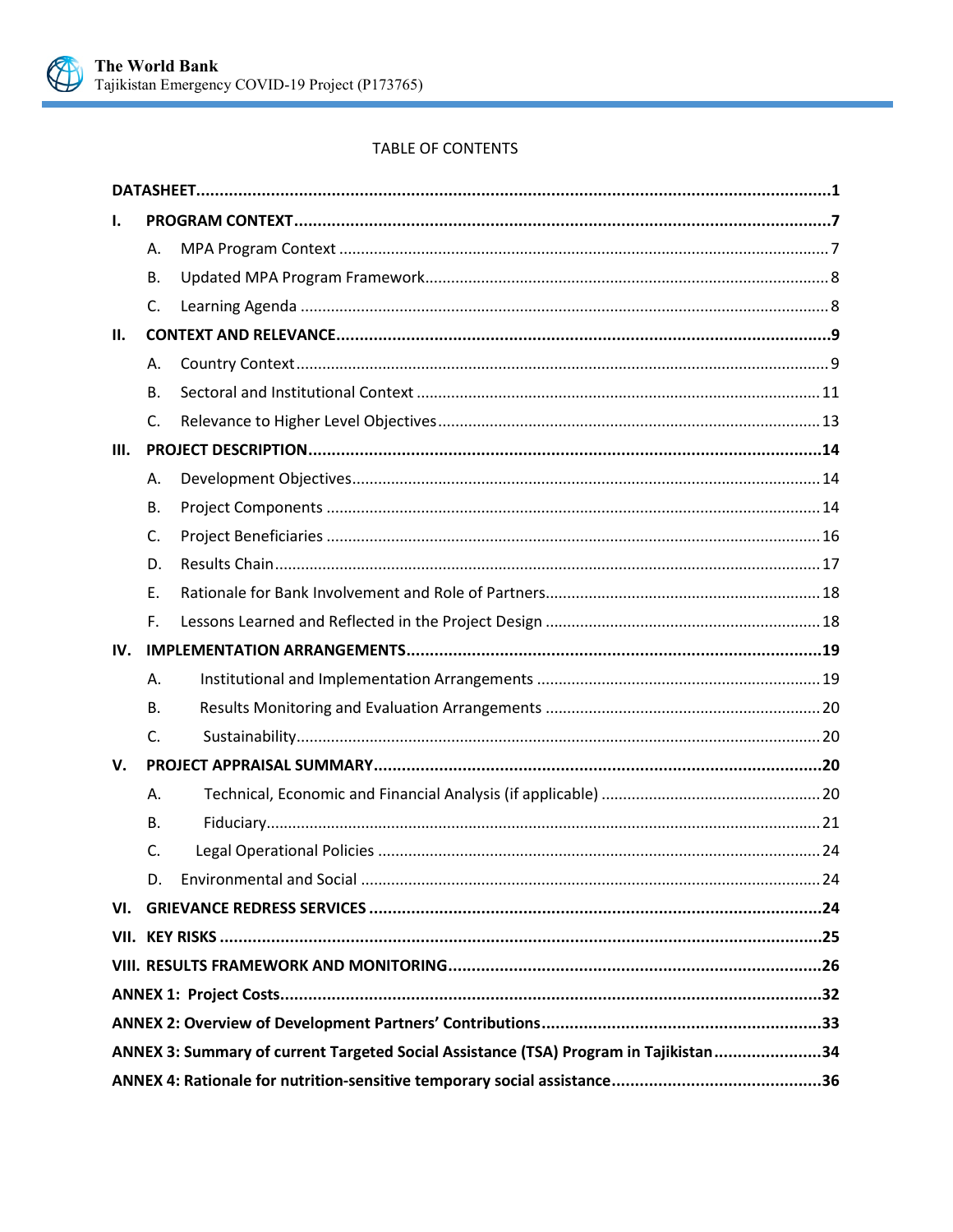

**ANNEX 5: Morbidity and Mortality Modelling[...................................................................................41](#page-45-0)**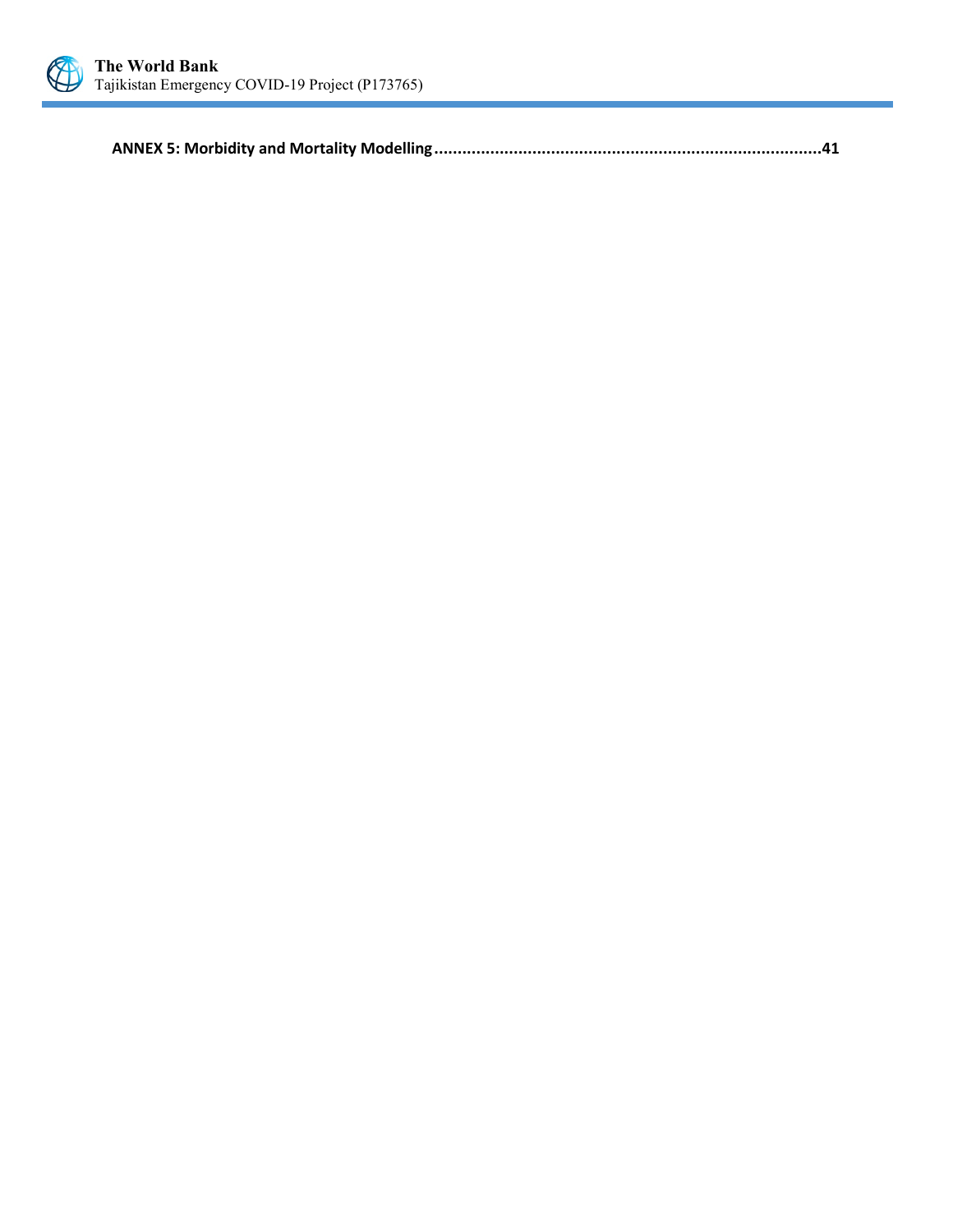

#### <span id="page-5-0"></span>DATASHEET

| <b>BASIC INFORMATION</b> |                                        |                                              |
|--------------------------|----------------------------------------|----------------------------------------------|
| Country(ies)             | Project Name                           |                                              |
| Tajikistan               | Tajikistan Emergency COVID-19 Project  |                                              |
| Project ID               | <b>Financing Instrument</b>            | Environmental and Social Risk Classification |
| P173765                  | <b>Investment Project</b><br>Financing | Substantial                                  |

## **Financing & Implementation Modalities**

| [√] Multiphase Programmatic Approach (MPA) | [] Contingent Emergency Response Component (CERC) |
|--------------------------------------------|---------------------------------------------------|
| [ ] Series of Projects (SOP)               | [ ] Fragile State(s)                              |
| [ ] Disbursement-linked Indicators (DLIs)  | [ ] Small State(s)                                |
| [ ] Financial Intermediaries (FI)          | [ ] Fragile within a non-fragile Country          |
| [ ] Project-Based Guarantee                |                                                   |
| [] Deferred Drawdown                       | [√] Responding to Natural or Man-made Disaster    |
|                                            |                                                   |

|  |  | [ ] Alternate Procurement Arrangements (APA) |
|--|--|----------------------------------------------|
|--|--|----------------------------------------------|

| <b>Expected Project Approval</b><br>Date | <b>Expected Project Closing</b><br>Date | <b>Expected Program Closing Date</b> |
|------------------------------------------|-----------------------------------------|--------------------------------------|
| 26-Mar-2020                              | 01-Dec-2021                             | 31-Dec-2025                          |

Bank/IFC Collaboration

No

## **MPA Program Development Objective**

The Program Development Objective (PDO) is to prevent, detect and respond to the threat posed by COVID-19 and strengthen national systems for public health preparedness.

## **MPA Financing Data (US\$, Millions) Financing**

| 11.30 |
|-------|
|       |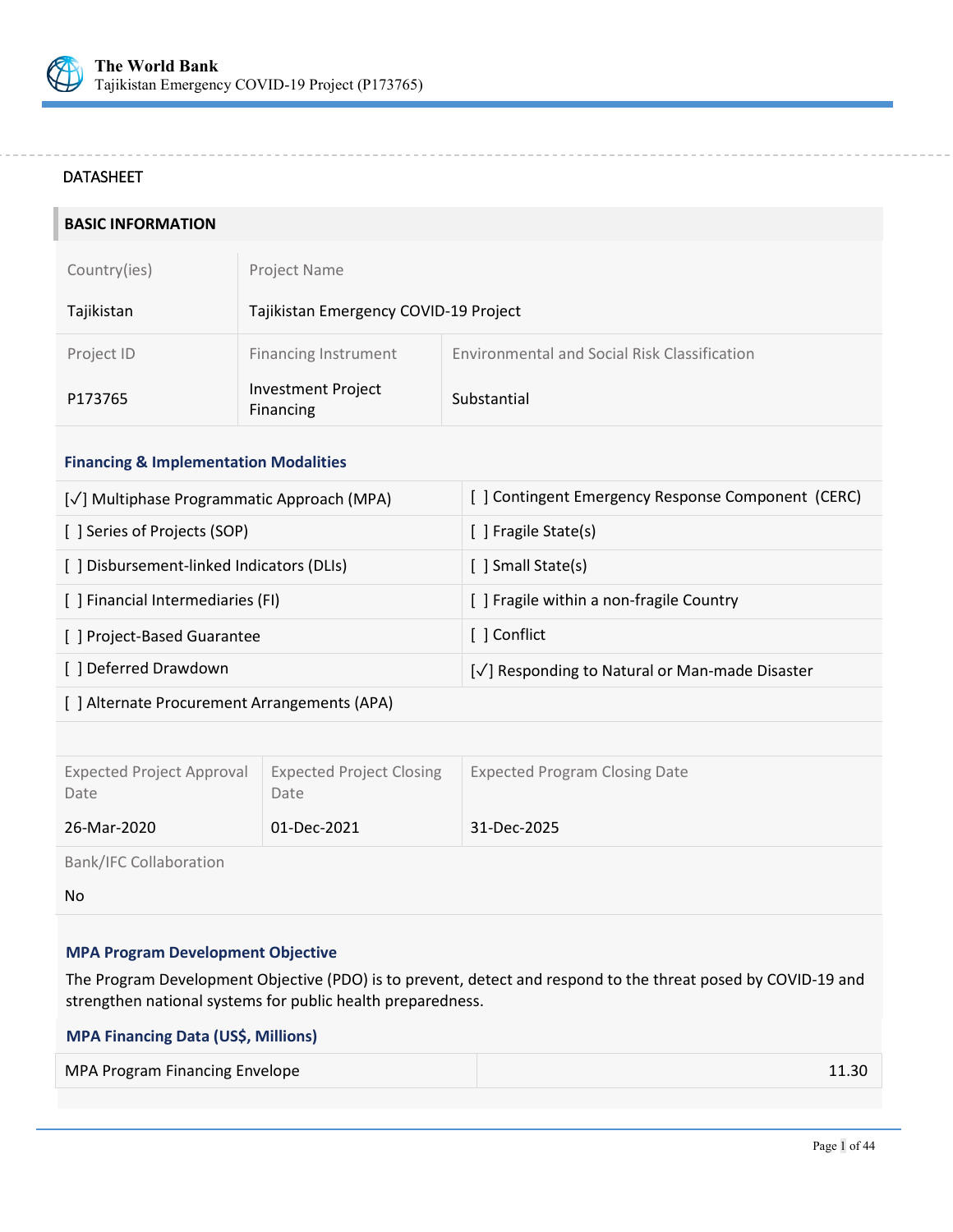

## **Proposed Project Development Objective(s)**

Project Development Objective (PDO) is to prepare and respond to the COVID-19 pandemic in the Republic of Tajikistan.

## **Components**

| <b>Component Name</b>                                                    | Cost (US\$, millions) |
|--------------------------------------------------------------------------|-----------------------|
| Component 1. Strengthening intensive care capacity                       | 6.30                  |
| Component 2. Multi-sectoral response planning and community preparedness | 1.00                  |
| Component 3. Temporary social assistance for vulnerable households       | 3.00                  |
| Component 4. Project Implementation and Monitoring                       | 1.00                  |

#### **Organizations**

| Borrower:            | Republic of Tajikistan                    |
|----------------------|-------------------------------------------|
| Implementing Agency: | Ministry of Health and Social Protection  |
|                      | <b>State Agency for Social Protection</b> |

# **MPA FINANCING DETAILS (US\$, Millions)**

| <b>MPA Program Financing Envelope:</b> | 11.30 |
|----------------------------------------|-------|
| of which Bank Financing (IBRD):        | 0.00  |
| of which Bank Financing (IDA):         | 11.30 |
| of which other financing sources:      | 0.00  |

# **PROJECT FINANCING DATA (US\$, Millions)**

#### **SUMMARY**

| <b>Total Project Cost</b> | 11.30 |
|---------------------------|-------|
| <b>Total Financing</b>    | 11.30 |
| of which IBRD/IDA         | 11.30 |
| <b>Financing Gap</b>      | 0.00  |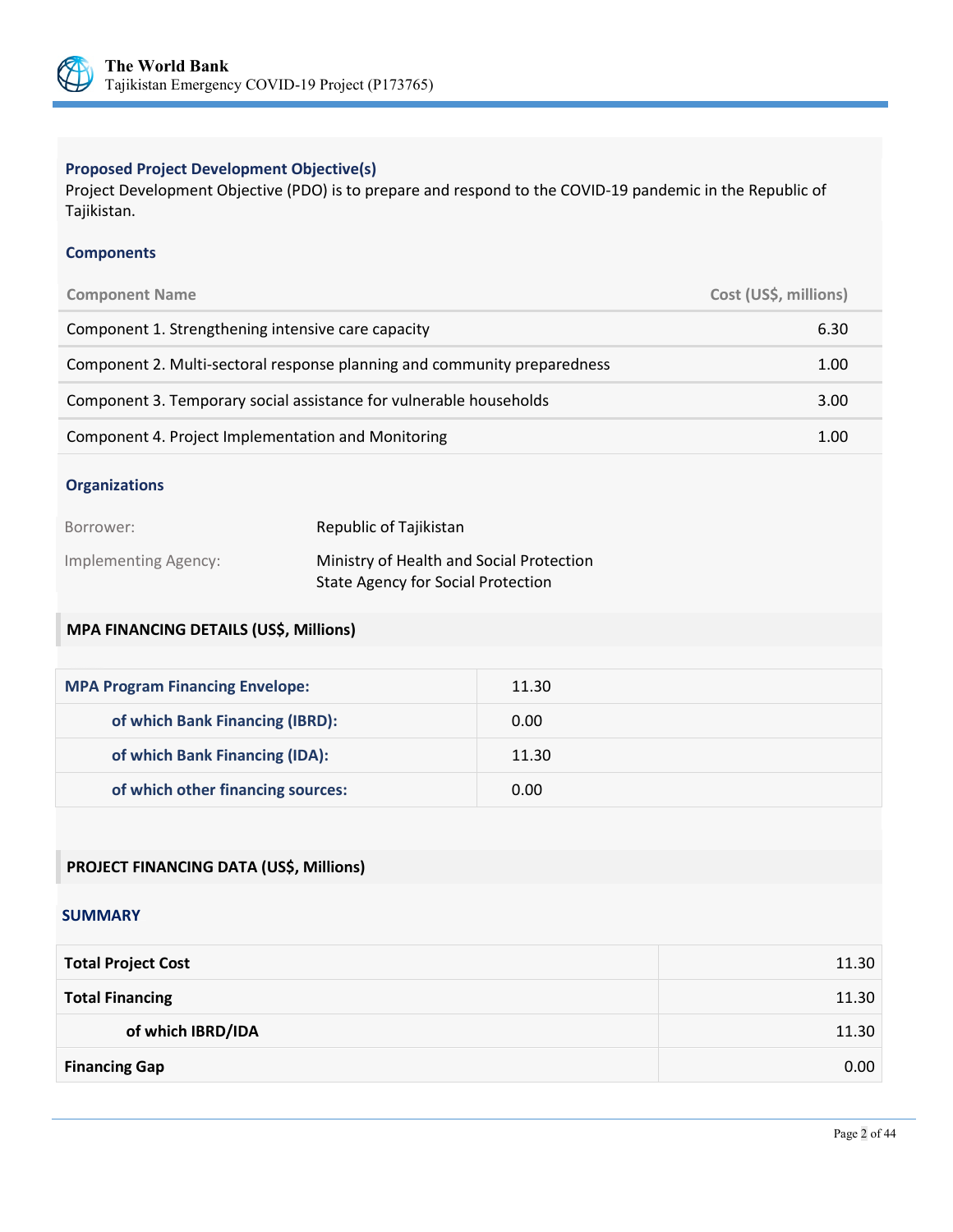

#### DETAILS

#### **World Bank Group Financing**

| International Development Association (IDA) | 11.30 |
|---------------------------------------------|-------|
| <b>IDA Grant</b>                            | 11.30 |

#### **IDA Resources (in US\$, Millions)**

|                                 | <b>Credit Amount</b> | <b>Grant Amount</b> | <b>Guarantee Amount</b> | <b>Total Amount</b> |
|---------------------------------|----------------------|---------------------|-------------------------|---------------------|
| Tajikistan                      | 0.00                 | 11.30               | 0.00                    | 11.30               |
| Crisis Response Window<br>(CRW) | 0.00                 | 11.30               | 0.00                    | 11.30               |
| Total                           | 0.00                 | 11.30               | 0.00                    | 11.30               |

#### **Expected Disbursements (in US\$, Millions)**

| <b>WB Fiscal</b><br>Year | 2020  | 2021  | 2022  |
|--------------------------|-------|-------|-------|
| Annual                   | 10.00 | 0.80  | 0.50  |
| <b>Cumulative</b>        | 10.00 | 10.80 | 11.30 |

# **INSTITUTIONAL DATA**

| Practice Area (Lead)                                  |  |  |
|-------------------------------------------------------|--|--|
| $\mathbf{r}$ . The state is the state of $\mathbf{r}$ |  |  |

# **Properties Area (Lead) Practice Areas Contributing Practice Areas**

Health, Nutrition & Population Social Protection & Jobs

#### **Climate Change and Disaster Screening**

This operation has not been screened for short and long-term climate change and disaster risks

Explanation Not applicable

## **SYSTEMATIC OPERATIONS RISK-RATING TOOL (SORT)**

#### **Risk Category Rating**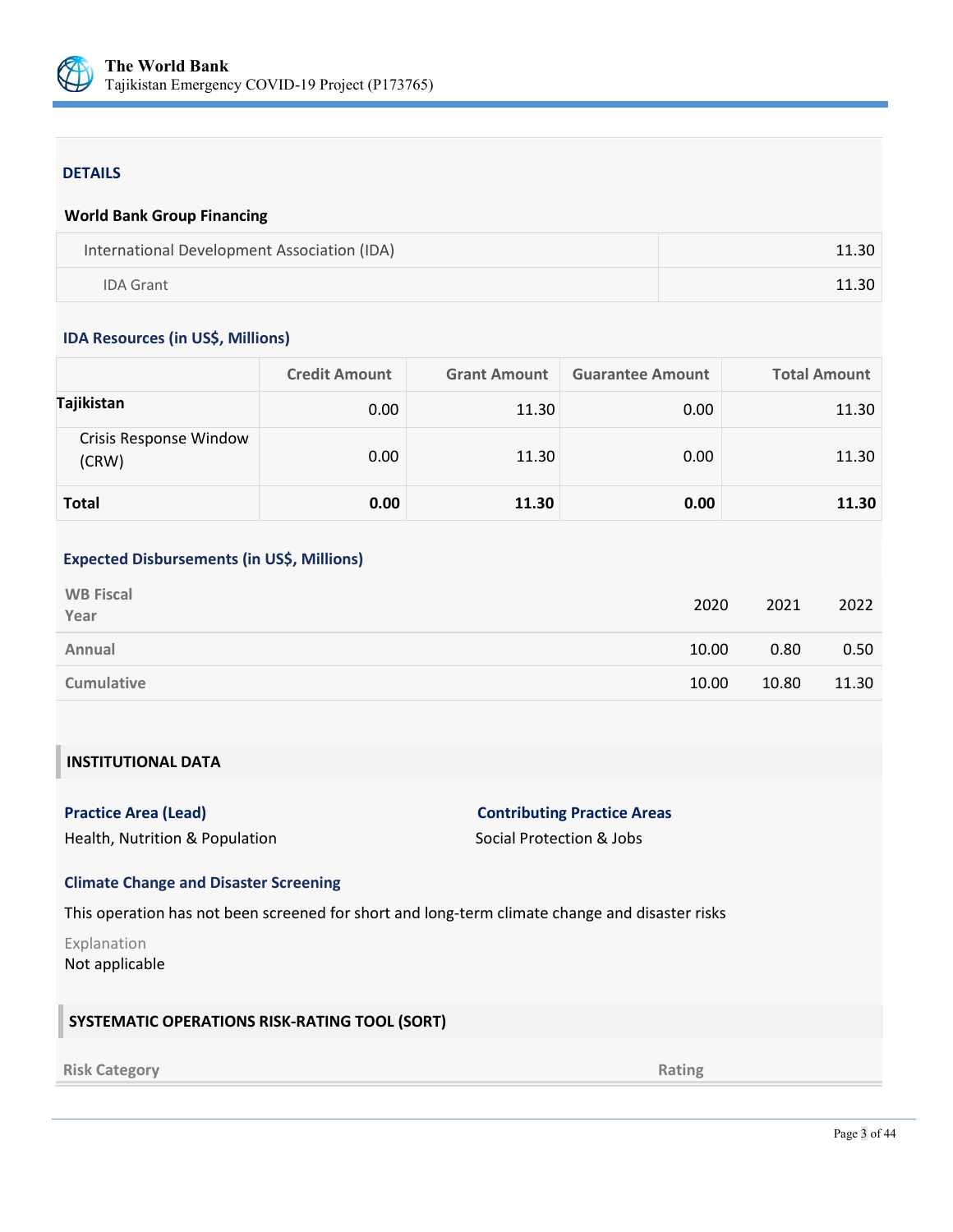

| 1. Political and Governance                                     | • Substantial  |
|-----------------------------------------------------------------|----------------|
| 2. Macroeconomic                                                | $\bullet$ High |
| 3. Sector Strategies and Policies                               | • Substantial  |
| 4. Technical Design of Project or Program                       | • Moderate     |
| 5. Institutional Capacity for Implementation and Sustainability | • Moderate     |
| 6. Fiduciary                                                    | • Substantial  |
| 7. Environment and Social                                       | • Substantial  |
| 8. Stakeholders                                                 | • Moderate     |
| 9. Other                                                        |                |
| 10. Overall                                                     | • Substantial  |
| <b>Overall MPA Program Risk</b>                                 | • Substantial  |

## **COMPLIANCE**

## **Policy**

Does the project depart from the CPF in content or in other significant respects?

[ ] Yes [✓] No

Does the project require any waivers of Bank policies?

# [✓] Yes [ ] No

Have these been approved by Bank management?

# [✓] Yes [ ] No

Is approval for any policy waiver sought from the Board?

# [ ] Yes [✓] No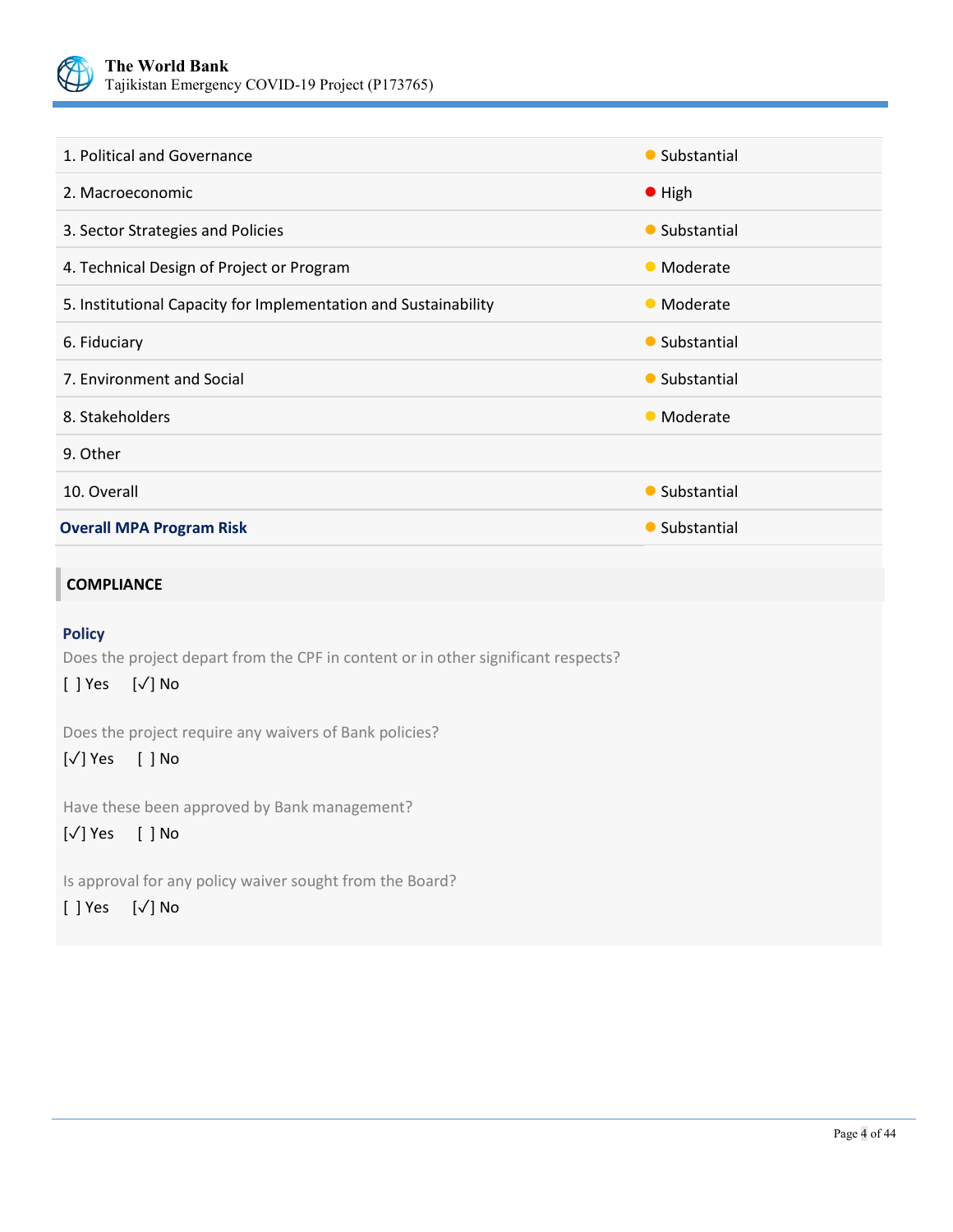

#### **Environmental and Social Standards Relevance Given its Context at the Time of Appraisal**

| <b>E &amp; S Standards</b>                                                                       | Relevance              |
|--------------------------------------------------------------------------------------------------|------------------------|
| Assessment and Management of Environmental and Social Risks and Impacts                          | Relevant               |
| Stakeholder Engagement and Information Disclosure                                                | Relevant               |
| Labor and Working Conditions                                                                     | Relevant               |
| Resource Efficiency and Pollution Prevention and Management                                      | Relevant               |
| <b>Community Health and Safety</b>                                                               | Relevant               |
| Land Acquisition, Restrictions on Land Use and Involuntary Resettlement                          | Not Currently Relevant |
| Biodiversity Conservation and Sustainable Management of Living Natural Resources                 | Not Currently Relevant |
| Indigenous Peoples/Sub-Saharan African Historically Underserved Traditional Local<br>Communities | Not Currently Relevant |
| <b>Cultural Heritage</b>                                                                         | Not Currently Relevant |
| <b>Financial Intermediaries</b>                                                                  | Not Currently Relevant |

**NOTE**: For further information regarding the World Bank's due diligence assessment of the Project's potential environmental and social risks and impacts, please refer to the Project's Appraisal Environmental and Social Review Summary (ESRS).

#### **Legal Covenants**

#### Sections and Description

The Recipient shall by no later than one (1) month after the Effective Date, prepare and adopt a Project operations manual.

#### Sections and Description

The Recipient shall prepare and adopt, no later than one (1) month from the Effective Date, an ESMF satisfactory to the Association.

#### Sections and Description

The Recipient shall by no later than one (1) month after the Effective Date, recruit a project officer, finance officer, a procurement officer, and an environmental and social safeguards officer for the PCG.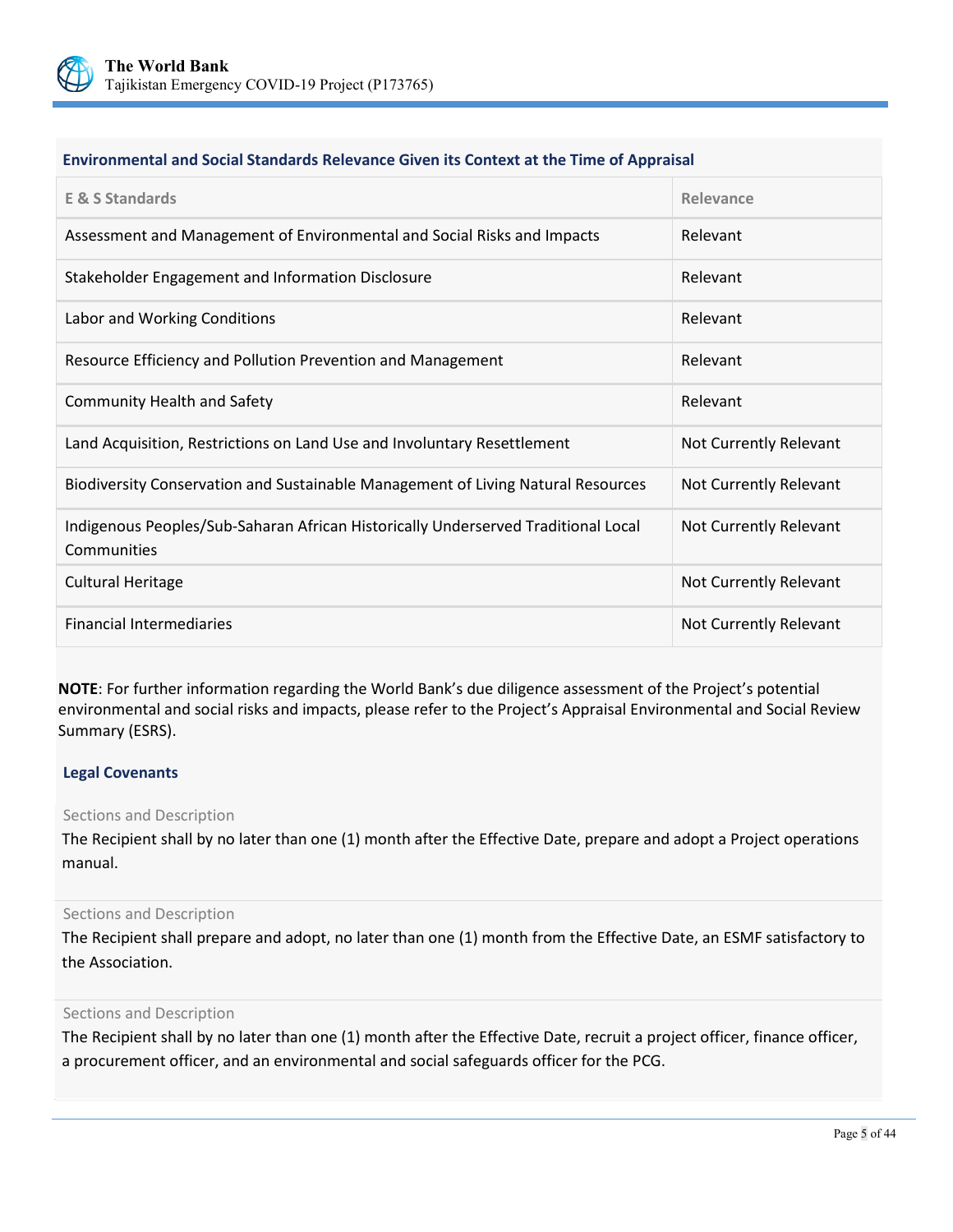

## Sections and Description

The Recipient shall maintain, throughout the Project implementation, a Standing Headquarters on Outbreak Prevention and Containment chaired by the Prime Minister with a steering role for the overall national response, and for the Project interventions specifically, with role, composition, and functions described in the POM.

| <b>Conditions</b>     |                                                                                                                                                                                                                                           |
|-----------------------|-------------------------------------------------------------------------------------------------------------------------------------------------------------------------------------------------------------------------------------------|
| Type<br>Disbursement  | Description<br>Under Category (2) until the Recipient has adopted a decree mandating nation-<br>wide rollout of the Targeted Social Assistance, with parameters satisfactory and<br>administrative costs satisfactory to the Association. |
| Type<br>Effectiveness | Description<br>The MoF, MoHSP, and SASP have concluded a Project Implementation Agreement<br>satisfactory to the Association.                                                                                                             |
|                       |                                                                                                                                                                                                                                           |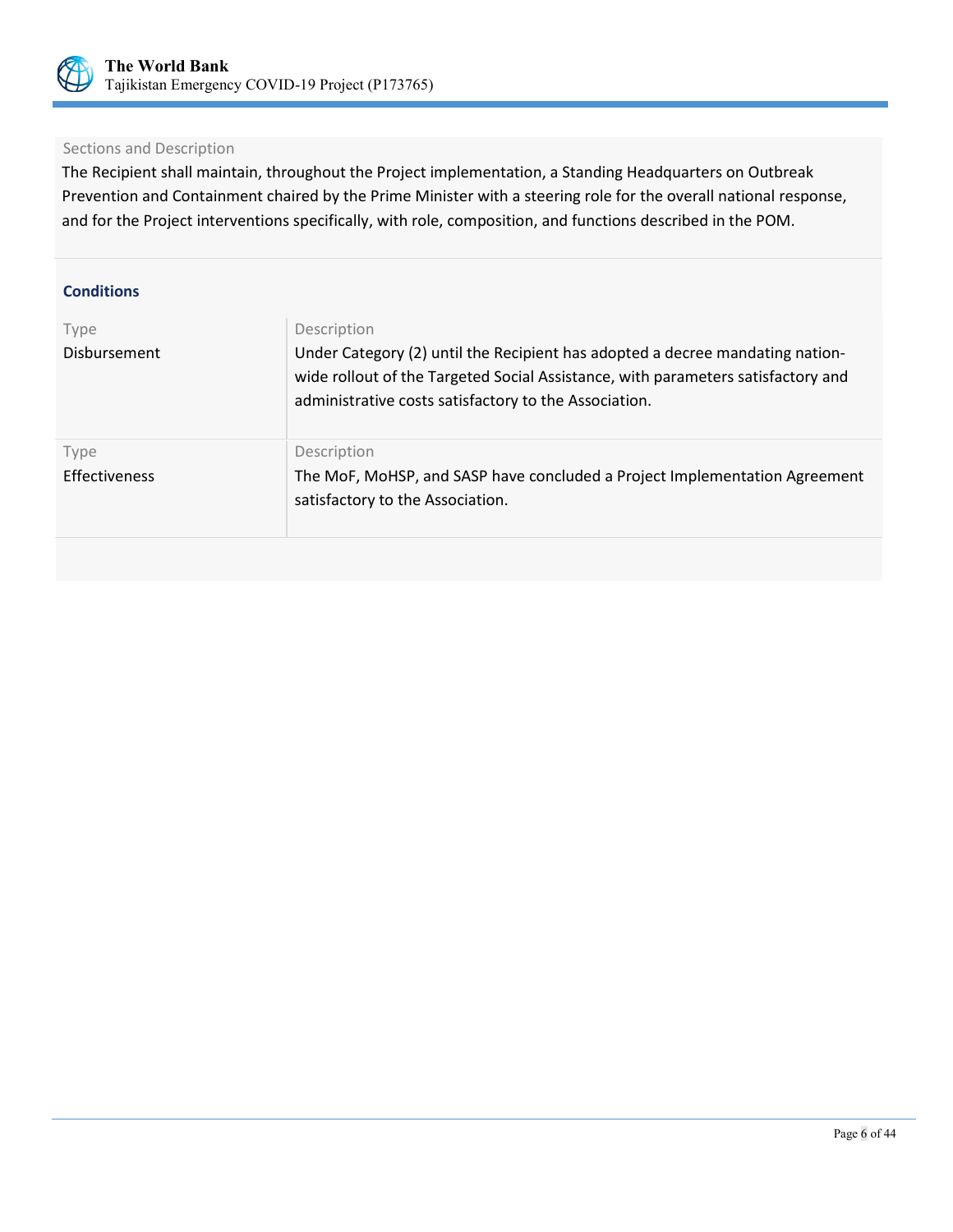

## **I. PROGRAM CONTEXT**

<span id="page-11-0"></span>1. This Project Appraisal Document (PAD) describes the emergency response to the Republic of Tajikistan under the COVID-19 Strategic Preparedness And Response Program (SPRP) using the Multiphase Programmatic Approach (MPA), approved by the World Bank's Board of Executive Directors on April 2, 2020 (Report No. PCBASIC0219761) with an overall Program financing envelope of International Development Association (IDA) US\$[1](#page-11-2).3 billion and of International Bank for Reconstruction and Development (IBRD) US\$2.7 billion.<sup>1</sup>

## <span id="page-11-1"></span>**A. MPA Program Context**

2. **An outbreak of the coronavirus disease (COVID-19) caused by the 2019 novel coronavirus (SARS-CoV-2) has been spreading rapidly across the world since December 2019, following the diagnosis of the initial cases in Wuhan, Hubei Province, China**. Since the beginning of March 2020, the number of cases outside China has increased thirteenfold and the number of affected countries has tripled. On March 11, 2020, the World Health Organization (WHO) declared a global pandemic as the coronavirus rapidly spreads across the world. Figure 1 provides details about the global spread of COVID-19. As of March 25, 2020, the outbreak has resulted in an estimated 414,686 cases and 18,589 deaths in 196 countries.

3. **COVID-19 is one of several emerging infectious diseases (EID) outbreaks in recent decades that have emerged from animals in contact with humans, resulting in major outbreaks with significant public health and economic impacts.** The last moderately severe influenza pandemics were in 1957 and 1968; each killed more than a million people around the world. Although countries are now far more prepared than in the past, the world is also far more interconnected, and many more people today have behavior risk factors such as tobacco use<sup>[2](#page-11-3)</sup> and pre-existing chronic health problems that make viral respiratory infections particularly dangerous<sup>[3](#page-11-4)</sup>. With COVID-19, scientists are still trying to understand the full picture of the disease symptoms and severity. Reported symptoms in patients have varied from mild to severe, and can include fever, cough and shortness of breath. In general, studies of hospitalized patients have found that about 83% to 98% of patients develop a fever, 76% to 82% develop a dry cough and 11% to [4](#page-11-5)4% develop fatigue or muscle aches<sup>4</sup>. Other symptoms, including headache, sore throat, abdominal pain, and diarrhea, have been reported, but are less common. While 3.7% of the people worldwide confirmed as having been infected have died, WHO has been careful not to describe that as a mortality rate or death rate. This is because in an unfolding epidemic it can be misleading to look simply at the estimate of deaths divided by cases so far. Hence, given that the actual prevalence of COVID-19 infection remains unknown in most countries, it poses unparalleled challenges with respect to global containment and mitigation. These issues reinforce the need to strengthen the response to COVID-19 across all IDA/IBRD countries to minimize the global risk and impact posed by this disease.

4. This project is prepared under the global framework of the World Bank COVID-19 Response financed under the Fast Track COVID-19 Facility (FCTF).

 $\overline{a}$ 

<span id="page-11-2"></span><sup>1</sup> Global MPA PAD Report No: PCBASIC0219761

<span id="page-11-3"></span><sup>&</sup>lt;sup>2</sup> Marquez, PV. 2020. "Does Tobacco Smoking Increases the Risk of Coronavirus Disease (Covid-19) Severity? The Case of China."

<span id="page-11-4"></span>*http://www.pvmarquez.com/Covid-19*<br><sup>3</sup>Fauci, AS, Lane, C, and Redfield, RR. 2020. "Covid-19 — Navigating the Uncharted." New Eng J of Medicine, DOI: 10.1056/NEJMe2002387

<span id="page-11-5"></span><sup>4</sup> Del Rio, C. and Malani, PN. 2020. "COVID-19—New Insights on a Rapidly Changing Epidemic." JAMA, doi:10.1001/jama.2020.3072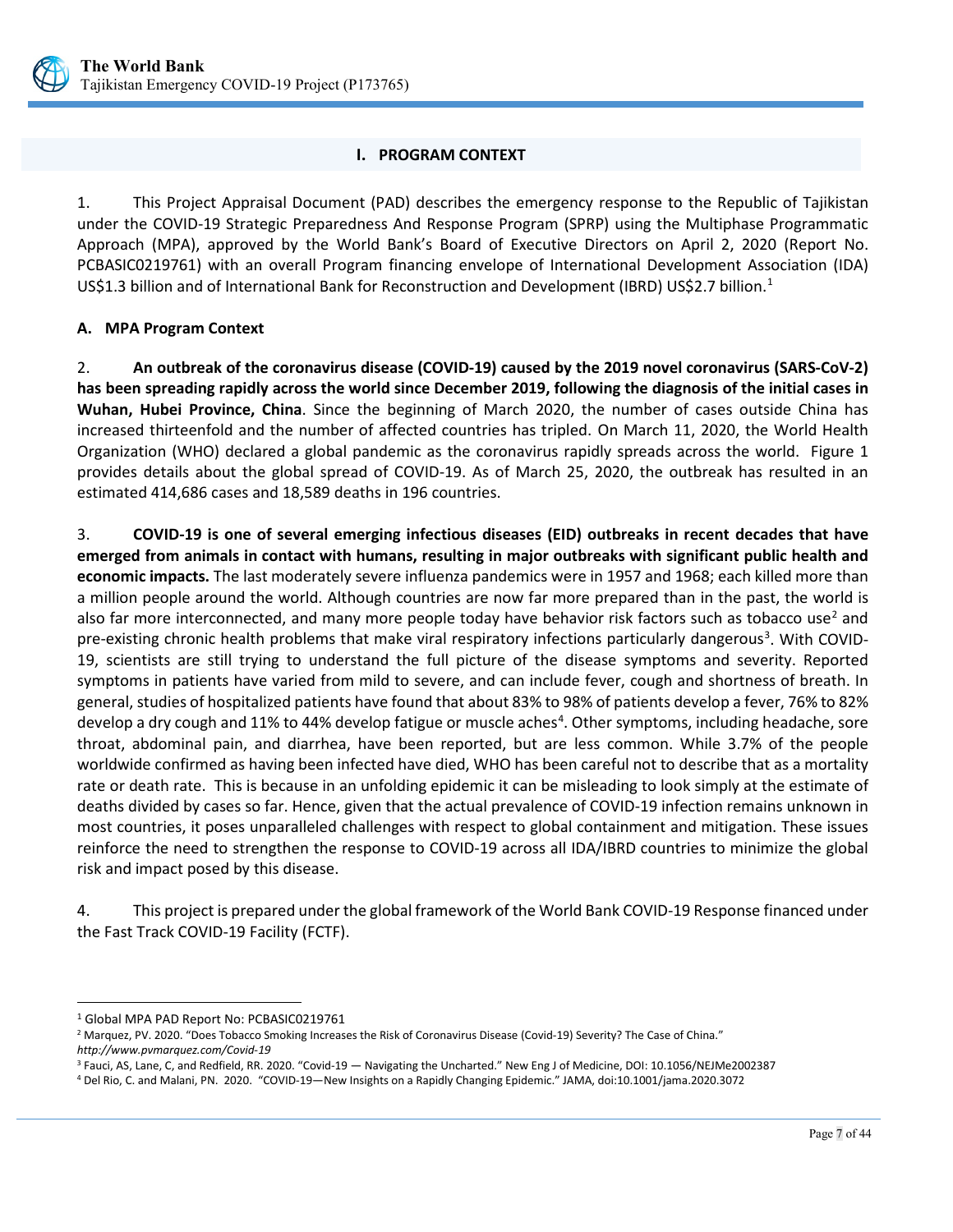

## <span id="page-12-0"></span>**B. Updated MPA Program Framework**

5. Table 1 shows the proposed project as part of the overall MPA Program framework.

| Phase # | <b>Project ID</b>                                           | Sequential or<br><b>Simultaneous</b> | Phase's<br>Proposed DO*                                                                      | IPF, DPF<br>or PforR | <b>Estimated</b><br><b>IBRD</b><br><b>Amount</b><br>(\$ million) | <b>Estimated</b><br><b>IDA</b><br>Amount<br>(\$ million) | <b>Estimated</b><br><b>Other</b><br><b>Amount</b><br>$(5 million)$ | <b>Estimated</b><br>Approval<br><b>Date</b> | <b>Estimated</b><br><b>Environme</b><br>ntal &<br><b>Social Risk</b><br>Rating |
|---------|-------------------------------------------------------------|--------------------------------------|----------------------------------------------------------------------------------------------|----------------------|------------------------------------------------------------------|----------------------------------------------------------|--------------------------------------------------------------------|---------------------------------------------|--------------------------------------------------------------------------------|
| 1       | Tajikistan<br>Emergency<br>COVID-19<br>Project<br>(P173765) | Simultaneous                         | To prepare and<br>respond to the<br>COVID-19<br>pandemic in the<br>Republic of<br>Tajikistan | <b>IPF</b>           | 0.00                                                             | \$11.3                                                   | $\overline{\phantom{0}}$                                           | April 2,<br>2020                            | Substantial                                                                    |
| Total   |                                                             |                                      | <b>Board Approved Financing</b><br><b>Envelope</b>                                           |                      | \$2,700.00                                                       | \$1,300.00                                               |                                                                    |                                             |                                                                                |

#### **Table 1. MPA Program Framework**

## <span id="page-12-1"></span>**C. Learning Agenda**

6. The project under the MPA Program will support adaptive learning throughout the implementation, as well as from international organizations including WHO, IMF, CDC, UNICEF, and others. The global MPA aims the following:

- Forecasting: modeling the progression of the pandemic, both in terms of new cases and deaths, as well as the economic impact of disease outbreaks under different scenarios.
- Technical: Cost and effectiveness assessments of prevention and preparedness activities; research may be financed for the re-purposing of existing anti-viral drugs and development and testing of new antiviral drugs and vaccines.
- Supply chain approaches: Assessments may be financed on options for timely distribution of medicines and other medical supplies.
- Social behaviors: Assessments on the compliance and impact of social distancing measures under different contexts.

7. **The Project aims to support a robust learning agenda targeted to Project activities**. Both current and new survey tools will be utilized to assess the impact of Project activities (see Project description below). The Listening to Tajikistan survey is a household panel survey that continuously monitors life satisfaction in Tajikistan, providing information that can help to quantify the severity of shocks, and their importance for wellbeing. Mobile Engage<sup>[5](#page-12-2)</sup> is a geo-targeted text message-based two-way system to communicate with people who are otherwise challenging to contact. The Listening to Tajikistan survey may be used to investigate the distributional impact of cash transfers to vulnerable households under the Project. Both Listening to Tajikistan and Mobile Engage will be used to assess the effectiveness of communications and outreach activities on behavior change, including on nutrition. Finally, if feasible, data on the utilization of intensive care units supported by the Project will be gathered, to undertake a cost-effectiveness analysis and equity audit of expanded intensive care capacity.

<span id="page-12-2"></span> $\overline{a}$ <sup>5</sup> The Mobile Engage system is currently under development by the World Bank with support from the Korea Trust Fund for Economic and Peace-Building Transitions. It is planned that the platform will be hosted by the Ministry of Health and Social Protection of Tajikistan after initial development.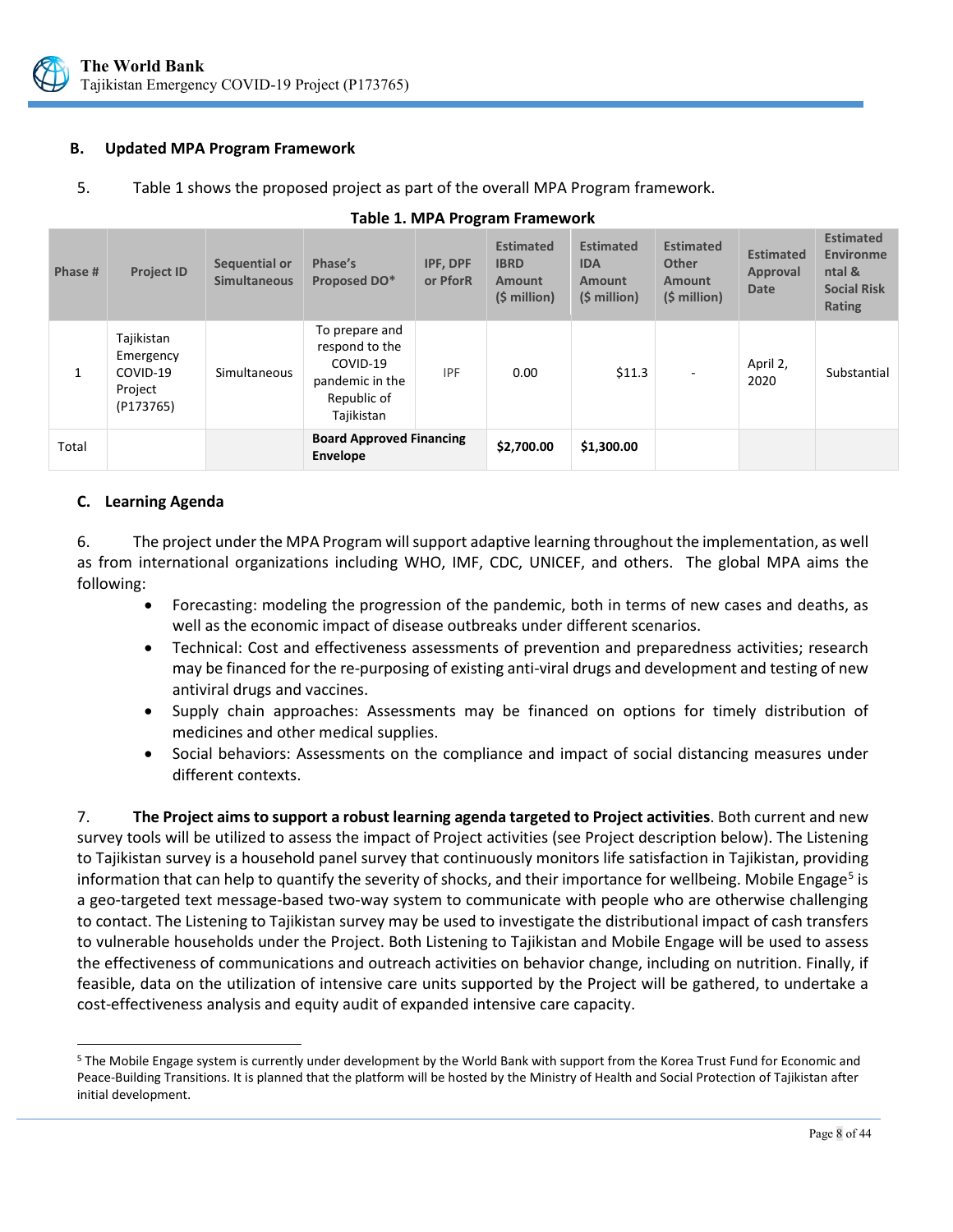

#### **II. CONTEXT AND RELEVANCE**

<span id="page-13-0"></span>8. **Over the coming months, the outbreak has the potential to cause greater loss of life, significant disruptions in global supply chains, lower commodity prices, and economic losses in both developed and developing countries.** The COVID-19 outbreak is affecting supply chains and disrupting manufacturing operations around the world. Economic activity has fallen in the past two months, especially in China, and is expected to remain depressed for months. The outbreak is taking place at a time when global economic activity is facing uncertainty and governments have limited policy space to act. The length and severity of impacts of the COVID-19 outbreak will depend on the projected length and location(s) of the outbreak, as well as on whether there are is a concerted, fast track response to support developing countries, where health systems are often weaker. With proactive containment measures, the loss of life and economic impact of the outbreak could be arrested. It is hence critical for the international community to work together on the underlying factors that are enabling the outbreak, supporting policy responses, and strengthening response capacity in developing countries – where health systems are weakest, and hence populations most vulnerable.

9. **The World Bank Group (WB) has created a dedicated, Fast Track COVID-19 Facility to help developing countries address the emergency response to and impacts of the outbreak.** The WB's Fast Track COVID-19 Fast Facility will be a globally-coordinated, country-based response to support health systems and emergency response capacity in developing countries, focused largely on health system response, complemented by support for economic and social disruption.

10. **Globally, the WB's support includes financing and technical assistance (TA).** In terms of TA, to date the WB has contributed to the World Health Organization (WHO)-led development of a [Strategic Preparedness and](https://www.who.int/docs/default-source/coronaviruse/srp-04022020.pdf)  [Response Plan](https://www.who.int/docs/default-source/coronaviruse/srp-04022020.pdf) outlining the public health measures for all countries to prepare for, and respond to, 2019‑nCoV. The strategic objectives of the Plan are to: (a) limit human-to-human transmission; (b) identify, isolate, and care for patients early; (c) identify and reduce transmission from the animal source; (d) address crucial unknowns regarding clinical severity, extent of transmission and infection, treatment options, and accelerate the development of diagnostics, therapeutics, and vaccines; (e) communicate critical risk and event information to all communities, and counter misinformation; and (f) minimize social and economic impact through multi-sectoral partnerships. To support these, the Plan relies on three pillars:

- (a) rapidly establishing international coordination to deliver strategic, technical, and operational support through existing mechanisms and partnerships;
- (b) scaling up country preparedness and response operations, and
- (c) accelerating priority research and innovation.

## <span id="page-13-1"></span>**A. Country Context**

 $\ddot{\phantom{a}}$ 

11. **Tajikistan is a low-income IDA country with a large proportion of the population vulnerable to poverty and shocks, despite notable accomplishments in poverty reduction over the past 20 years.** Tajikistan is a landlocked country, which borders China, and 93 percent of its terrain is mountainous. It has a population of 9.1 million<sup>[6](#page-13-2)</sup>. From 2000-2015 the country had an average economic growth rate of 7.7 percent annually, yet by 2018 still had the lowest GDP per capita in the Europe and Central Asia (ECA) region at US\$3061 (in 2011 PPP terms).

<span id="page-13-2"></span><sup>6</sup>Official data of the State Agency on Statistics under the Government of Tajikistan (GoT), 2018.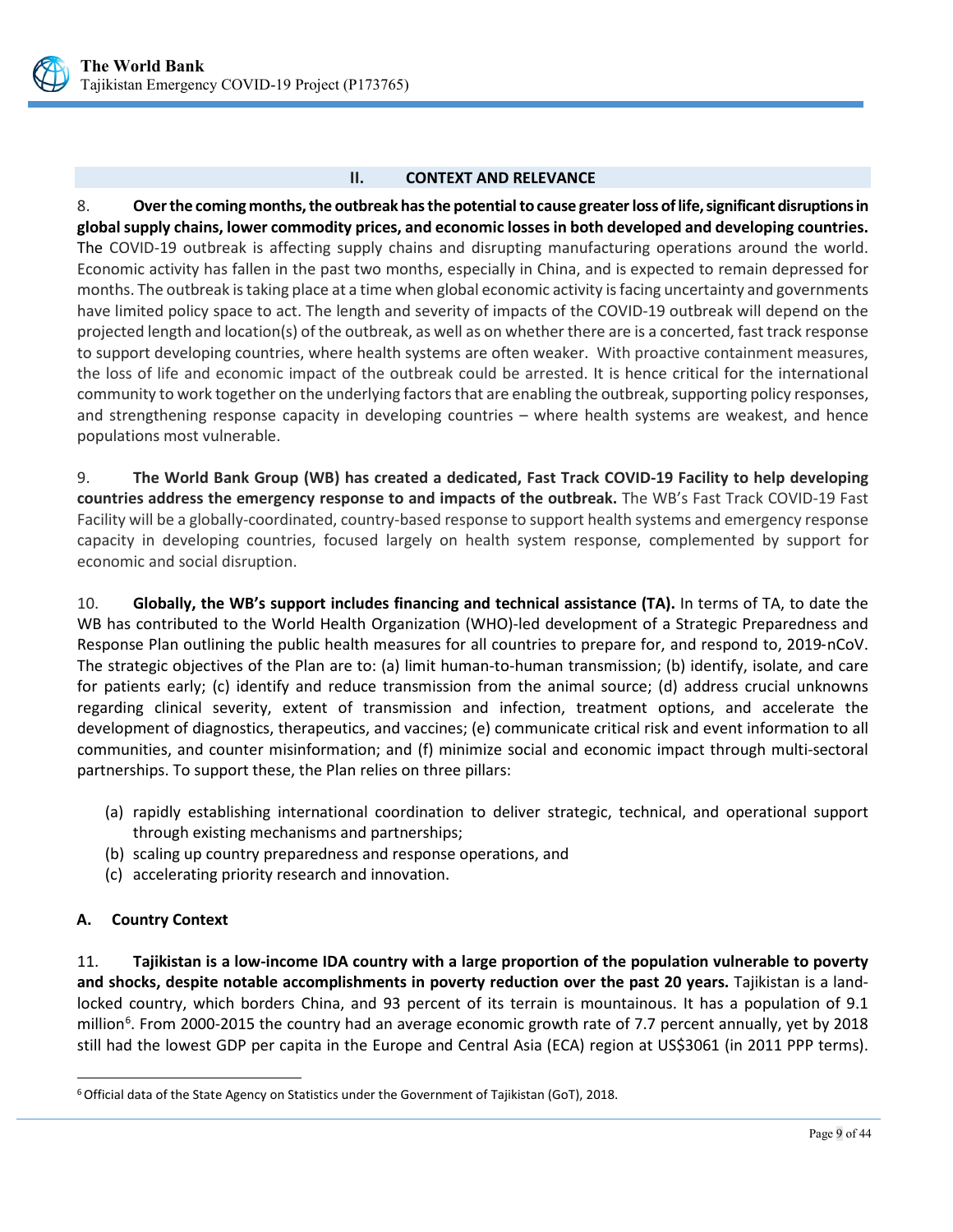

Nonetheless, the country has achieved sustained progress in reducing poverty in the national official poverty rate, from more than 37 percent in 2013 to about 27 percent in 2019. Remittance inflows are a powerful driver of poverty reduction in Tajikistan (in total equivalent to 29 percent of GDP in 2018), and exports are dominated by commodities, especially cotton and aluminum. About 70 percent of the population lives in rural areas according to official projections, and the agricultural sector is by far the largest employer in the country. Rural and remote areas are significantly poorer than urban settings on average, and face highly volatile incomes compounded by strong seasonality – the national poverty rate rises be as much as 8 percentage points during the winter and spring months.

12. **The CPF and SCD also note the country's social vulnerabilities and fragility risks, and these are compounded by the country's geography.** Fragility risks include: the legacy of the 1992-97 civil war; persistent poverty pockets in lagging regions; income insecurity; under and unemployment and security risks emanating from the 1,400-kilometer border with Afghanistan, where there is currently an outbreak of COVID-19. In addition, service delivery to most Tajiks is challenged by Tajikistan's country geography. Tajikistan is one of the most vulnerable countries in the region to impacts from climate change, exacerbated by its limited capacity to respond to natural hazards. From 1992 to 2016, disasters in Tajikistan are estimated to have caused economic losses in excess of US\$1.8 billion, affecting almost 7 million people.

13. **Tajikistan's economic ties to China, where the outbreak began, make it particularly vulnerable and both WB and IMF projections point towards a steep reduction in GDP growth in 2020.** In 2019, China was Tajikistan's largest trading partner accounting for 4.7% of the export market and 18.1% of its import market. Further, oil prices fell in the first quarter of 2020 to lows not seen since the Great Recession, greatly reducing expected remittance inflows from Russia and limiting the growth outlook for Tajikistan's immediate neighbors. This combination of factors stands to cause a decline in consumption expenditure and imports, lowering tariff and VAT revenue and leading to a deterioration in fiscal sustainability. Aluminum, Tajikistan's primary export commodity at 17 percent of exports, hit a 40-month low of \$1,665 per ton in January. New foreign direct investment is also expected to decline.

14. **Remittances from Russia to Tajikistan are expected to sharply decline due to expected travel restrictions, the rapid ruble depreciation in Q1 of 2020, and collapsing oil prices.** Tajik migrants living in Russia are the source of more than 90 percent of remittance income in Tajikistan, and the rapidly deteriorating economic prospects in Russia linked to falling oil prices, fears of the Covid-19 outbreak spreading, and exchange rate volatility are severe risks to economic stability in Tajikistan. Changes in the flow of remittances are expected to have a substantial impact on food security, particularly for vulnerable populations. In 2019, more than 10 percent of households reported an inability to buy enough food. More than half of households receiving remittances report using remittance income primarily to support household consumption of food and other basic necessities. Moreover, the country struggles with elevated rates of stunting. Finally, as remittances are highly targeted to the poorest regions and districts of the country, declining income from remittances and the absence of a quick recovery will lead to rising incidence and depth of poverty.

15. **Higher inflation and potential labor market impacts are expected to have knock-on effects on vulnerable households and have the potential to increase the prevalence and depth of poverty.** Falling remittances, the expected decline in Chinese imports (many of which are intermediate inputs), and a planned electricity tariff increase of 15 percent this year will place upward pressure on prices and reduce domestic output in comparison to expectations. Domestic business reliant on the supply of external raw materials will also face supply constraints. Approximately 300 Chinese-Tajik joint ventures are operational in Tajikistan and it is expected that they too will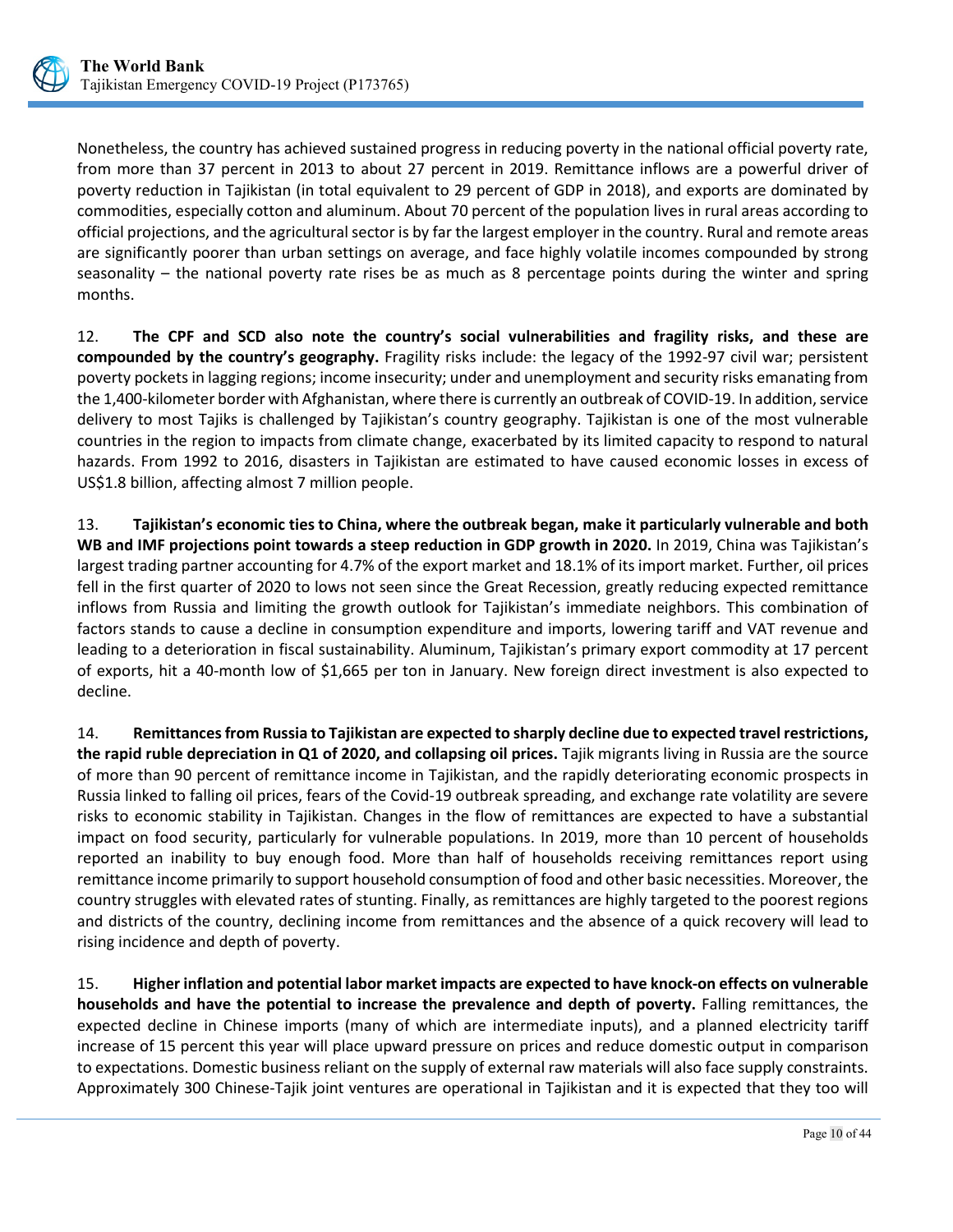

face disruptions on the flow of goods and people. Although the upward price movement in Tajikistan is likely to first be seen largely in non-food commodities, behavioral responses in the event of the outbreak spreading, and further supply constraints may lead to food price increases.

## <span id="page-15-0"></span>**B. Sectoral and Institutional Context**

16. **Tajikistan's health system faces long-standing challenges, exacerbating the immediate vulnerability to a COVID-19 pandemic.** The health system is in a period of reform and transition since independence from the former Soviet Union, but progress has been slow. Tajikistan's health care system is tax-financed, with the government being the primary purchaser of health services and little to no risk pooling. Government spending on health as a share of general government spending is low: at around 7 percent, equating to US\$17 per capita, with out-ofpocket spending accounting for two-thirds (64 percent) of combined health expenditure. In 2007, 11 percent of households reported spending at least 10 percent of their income on health, markedly higher than other countries in the region. Fiscal space for health remains constrained due to slowing growth and priority given to infrastructure projects in the government budget. Patterns of public health spending – with the bulk of spending on salaries and inpatient care – suggest that there is considerable scope for improvements in the efficiency of spending. There are marked inequities in the health system, evident in the financing and distribution of services and resources. Quality of care is another major concern, which is affected by the lack of investments in health facilities and technologies; an insufficient budget for and financial protection on pharmaceuticals; poorly trained health care workers, especially for pandemic response; and, a need for more specific protocols on pandemic response. This weak health system performance led the WHO to assess Tajikistan's operational readiness for preventing, detecting and responding to a public health emergency as 2 out of 5, among the lowest in the region, and highlights the country's vulnerability to the COVID-19 pandemic.

17. **Recognizing these challenges, the Government of Tajikistan has begun to mobilize a pandemic preparedness response; at the time of project design the Emergency Response Plan (ERP) was in development so appropriateness of activities has been validated through discussion with MOSHP and WHO.** A Standing Headquarters on Outbreak Prevention and Containment (in Tajik the Republican Headquarters for strengthening anti-epidemic measures to prevent transmission and emergence of new COVID-19 cases in the Republic of Tajikistan, here referred to as the Standing Headquarters) was established in February 2020, and has been recently reinforced through an order issued on 18 March 2020, which also elevated the Chairmanship to the level of the Prime Minister. The National Public Health Laboratory has been designated as a reference laboratory for COVID-19 testing and is equipped with adequate diagnostic equipment and staffed by limited WHO-trained technicians (as of March 15, 2020, only 2 lab technicians are trained to perform the COVID-19 diagnostic test). To date, 4,000 test kits have been received from the Russian Federation and the WHO, and, as of March 20, 2020, 3,800 of these had been used. The Government has prepared and assigned 14 facilities (healthcare facilities and a sanatorium) to host quarantined and suspected cases; it also has plans to draw on the facilities, staff and funding of other ministries for use in quarantine, if required, under the leadership of the Ministry of Health and Social Protection (MOHSP). Finally, with the support of the WHO, the MOHSP has established a working group for the development of the COVID-19 Emergency Response Plan (ERP). This plan is due to be finalized soon by national authorities, and overall financing needs are expected to be substantial and in excess of the available WB financing envelope. As the plan was not available at the time of project design, the project has been designed with the best information available and validated through consultation with WHO and MOHSP. For example, the project design does not focus on general screening in all health facilities as protocol training and screening are more likely to be funded and implemented by other development partners.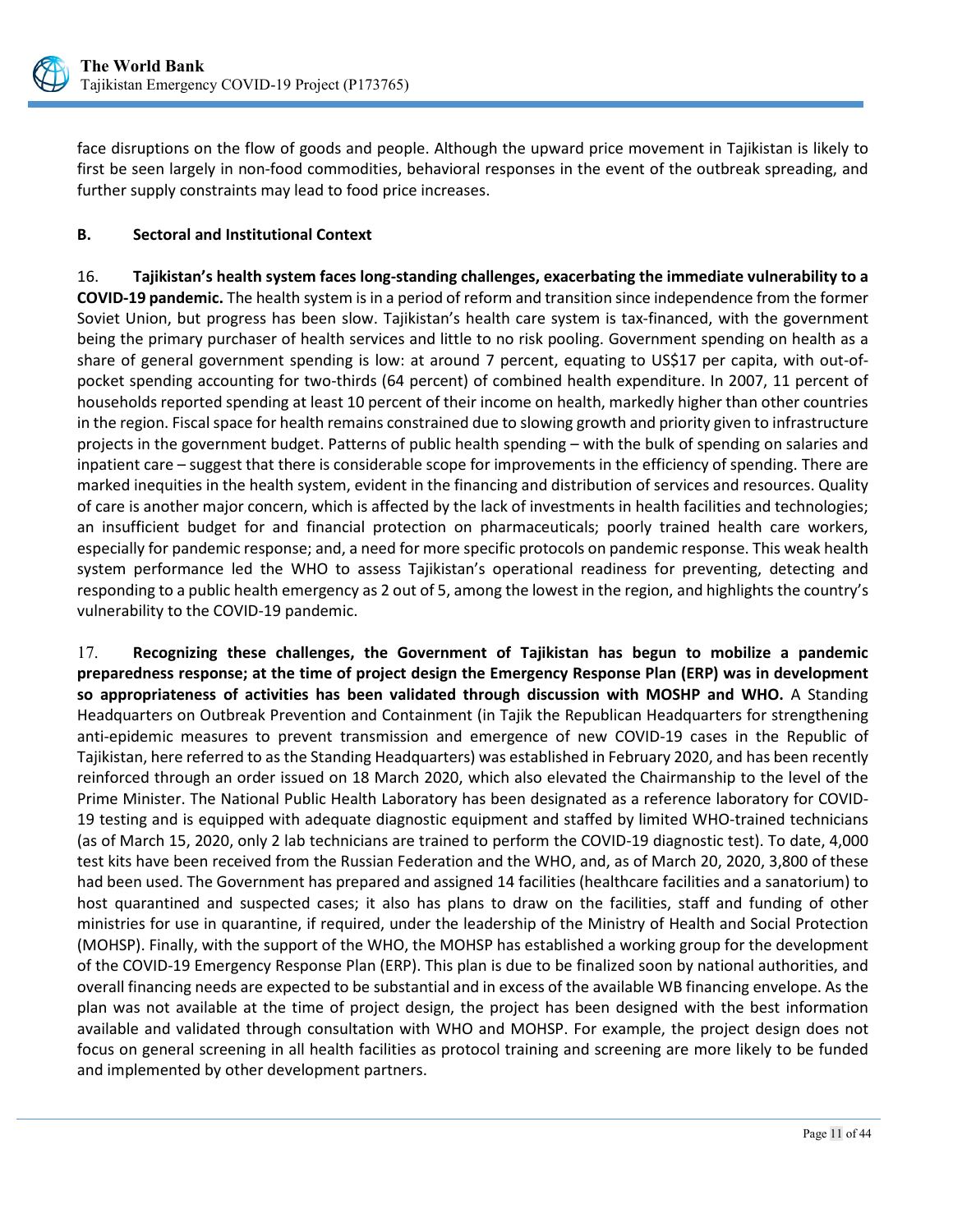

18. **The WB undertook a rapid gap analysis of emergency response and preparedness, in dialogue with major stakeholders.** During a rapid response preparation mission, the WB held discussions with Government counterparts and development partners to understand challenges in current capacity, resources and clinical care settings. At present, national bodies are severely stretched in terms of coordination, leadership, and communication on the emergency response efforts. The extremely limited number of test kits means that use of these tests is highly prioritized, with likely under-detection of cases (as of March 15, 2020, no case had yet been detected in Tajikistan). Given the lack of resources for a case detection and contact tracing approach, the Government has adopted, at ports of entry only, a mandatory quarantine approach for those with a positive travel history. In the event of an outbreak, it is expected that the Tajik health system could face a surge in demand for medical services of up to 300 percent. At present, intensive care unit (ICU) capacity to treat the most severally ill patients is estimated to be 600 beds (defined as beds appropriately staffed and with functioning ventilators). While there are existing social assistance programs that could be built on, no new social safety net programs have been announced to date.

19. **Multiple donors are committed to supporting the Government's COVID-19 response, and the project activities have been selected in discussion with partners to ensure coordination and avoid duplication.** Between March 10 and 12, 2020, WHO convened a 3-day workshop to develop a health sector operational plan to meet the expected demands in the event of a COVID-19 outbreak. As of now, several donors have donated equipment and items, which were readily available within existing stocks in Tajikistan; this includes: The Aga Khan Health Services (AKHS), Médecins Sans Frontières (MSF), Red Crescent Society of Tajikistan (RCST), the United Nations Children's Fund (UNICEF), the United States Agency for International Development (USAID), and WHO. The WHO continues to provide interim guidelines and recommendations and has provided over 70,000 copies of risk communication materials for health workers and the public. Other development partners involved include the Asian Development Bank, KfW, the Japan International Cooperation Agency, MSF, the Swiss Agency for Development Cooperation (SDC), the United Nations Office for Project Services, and USAID. These partners are involved in a range of activities focused on case detection and prevention, including the procurement and delivery of personal protective equipment, strengthening infection prevention and control, improving laboratory capability, surveillance, risk communication, and community engagement (see Annex 1). Drawing on IEG guidance, the WB and MOSHP will continue to maintain a dialogue with other development partners, to mitigate the risk of quality challenges arising from a rapid preparation.

20. **The proposed activities seek to balance financing immediate emergency response needs and longer-term health system strengthening.** In the event of an outbreak in Tajikistan, surge capacity of ICUs will be needed. Modelling undertaken by the team for Tajikistan based on other countries' experiences shows that patients requiring intensive care will be considerably more (by the magnitude of thousands) than current supply under even low rates of infection (Figure 1). In Italy, which has 5,200 ICU beds (86 per 100,000 against roughly 65 per 100,000 in Tajikistan), 1,028 ICU beds were already devoted to patients with SARS-CoV-2 infection as of March 11, 2020. This has already overwhelmed the ICU system in northern Italy, due to high pre-existing bed occupancy rates as a result of the concentration of COVID-19 patients in northern Italy, and the challenges of transporting COVID-19 patients to other parts of the country. Should an outbreak not materialize in Tajikistan, these investments can be repurposed for ICU capacity for pediatric, neonatal, and adult ICUs. This would constitute a strategic investment and upgrading of the post-Semashko system. In addition, decisions about equipment selection have been informed by recent experience on appropriate technical specifications, reliability and maintenance costs, and validated by development partners.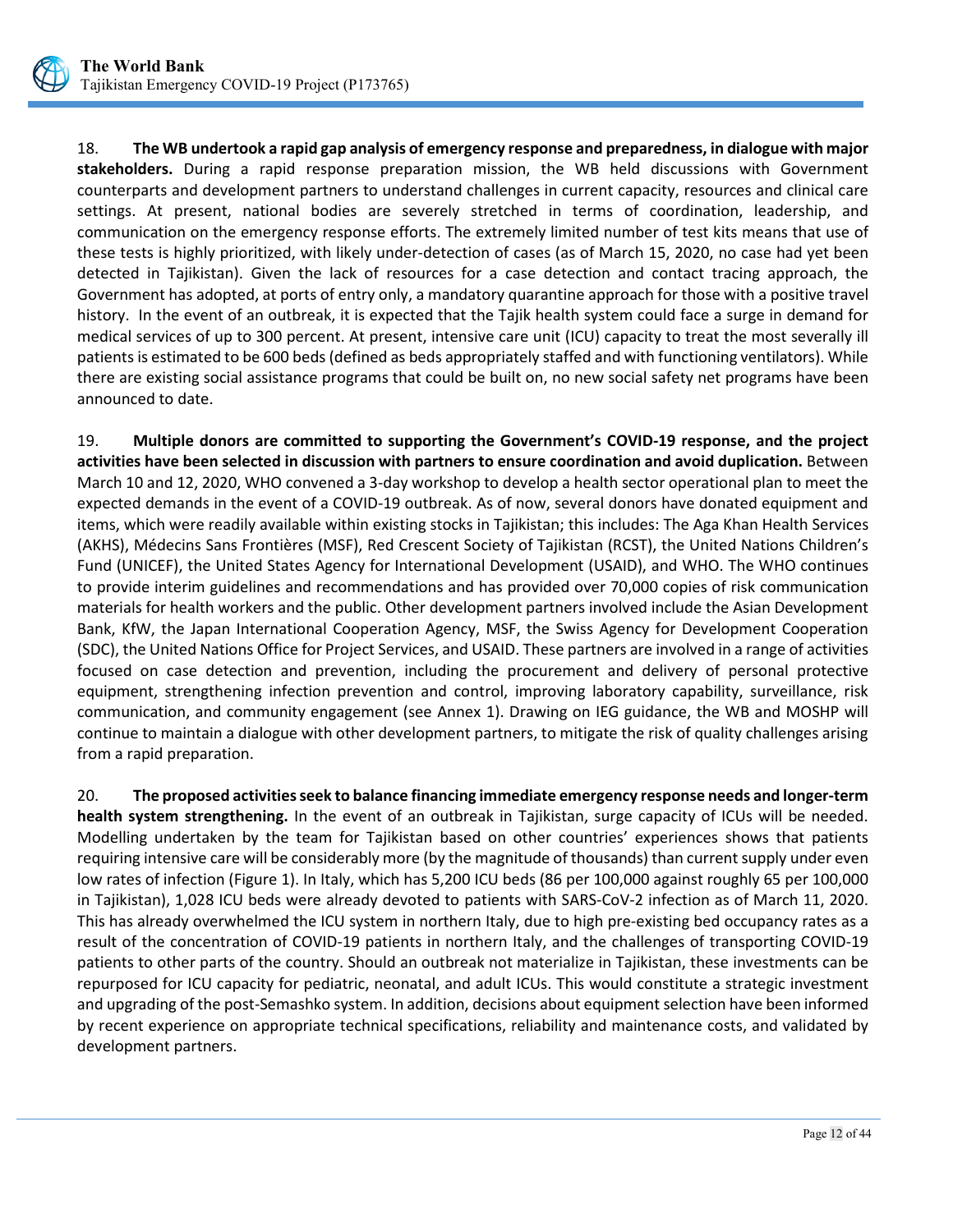

| <b>INPUTS</b>            |       | <b>OUTPUTS</b>                                                  |                 |               |            |               |                   |                 |
|--------------------------|-------|-----------------------------------------------------------------|-----------------|---------------|------------|---------------|-------------------|-----------------|
| % of population infected |       | <b>Disease Impact</b>                                           | <b>Dushanbe</b> | <b>DRS</b>    | Sogd       | Khatlon       | <b>GBAO</b>       | <b>National</b> |
|                          |       | Scenario 1                                                      |                 |               |            |               |                   |                 |
| Scenario 1               | 25.0% | Severe cases (% of symptomatic cases requiring hospitalization) | 7,060           | 16,125        | 22,930     | 23,624        | 2,307             | 72,044          |
|                          |       | Critical cases (hospitalized cases requiring critical care)     | 1,251           | 3,011         | 4,428      | 4,390         | 500               | 13,581          |
|                          |       | Deaths                                                          | 605             | 1,457         | 2,142      | 2,124         | 242               | 6,570           |
|                          |       | Scenario 2                                                      |                 |               |            |               |                   |                 |
| Scenario 2               | 50.0% | Severe cases (% of symptomatic cases requiring hospitalization) | 14,119          | 32,249        | 45,859     | 47,247        | 4,614             | 144,089         |
|                          |       | Critical cases (hospitalized cases requiring critical care)     | 2,501           | 6,023         | 8,857      | 8,780         | 1,001             | 27,162          |
|                          |       | Deaths                                                          | 1,211           | 2,914         | 4,284      | 4,248         | 484               | 13,140          |
|                          |       | Scenario 3                                                      |                 |               |            |               |                   |                 |
| Scenario 3               | 80.0% | Severe cases (% of symptomatic cases requiring hospitalization) | 22,591          | 51,599        | 73,375     | 75,596        | 7,382             | 230,542         |
|                          |       | Critical cases (hospitalized cases requiring critical care)     | 4,002           | 9,636         | 14,171     | 14,049        | 1,602             | 43,459          |
|                          |       | Deaths                                                          | 1,937           | 4,662         | 6,855      | 6,796         | 775               | 21,025          |
|                          |       |                                                                 |                 |               |            |               |                   |                 |
|                          |       |                                                                 |                 |               |            |               |                   |                 |
|                          |       | <b>Intervention impact</b>                                      | Scenario 1      |               | Scenario 2 |               | <b>Scenario 3</b> |                 |
|                          |       |                                                                 |                 | Critical care |            | Critical care |                   | Critical care   |
|                          |       |                                                                 | Deaths          | episodes      | Deaths     | episodes      | Deaths            | episodes        |
|                          |       |                                                                 | averted         | averted       | averted    | averted       | averted           | averted         |
|                          |       | Case isolation in the home                                      | 131             | 272           | 263        | 543           | 420               | 869             |
|                          |       | Case isolation in the home and voluntary home quarantine        | 2,037           | 4,210         | 4,074      | 8,420         | 6,518             | 13,472          |
|                          |       | Case isolation in the home and voluntary home quarantine and    |                 |               |            |               |                   |                 |
|                          |       | social distancing (entire population)                           | 854             | 1,766         | 1,708      | 3,531         | 2,733             | 5,650           |
|                          |       | Case isolation in the home and social distancing (entire        |                 |               |            |               |                   |                 |
|                          |       | population)                                                     | 1,314           | 2,716         | 2,628      | 5,432         | 4,205             | 8,692           |
|                          |       | Case isolation in the home and voluntary home quarantine and    |                 |               |            |               |                   |                 |
|                          |       | social distancing (population over 70yo)                        | 3,219           | 6,655         | 6,439      | 13,309        | 10,302            | 21,295          |
|                          |       | Case isolation in the home and voluntary home quarantine and    |                 |               |            |               |                   |                 |
|                          |       | social distancing (population over 70yo) and closure of schools |                 |               |            |               |                   |                 |

#### **Figure 1: COVID-19 Scenario modelling for Tajikistan**

Source: Kakietek and Ranson (2020) *for further details, including assumptions, source material and references, please see Annex 5.* 

21. **The proposed activities also consider recent market dynamics for medical supplies and support from development partners, and the comparative advantages of the development institutions.** In addition, the component design also considered the recent market dynamics around global supply chains of medical supplies, and potential challenges around availability of equipment. Components were structured to limit the risk of locking up funding for supplies that are not available due to the collapse of the supply chain, and to avoid duplication, given that some United Nations' agencies (WHO, UNICEF) are better placed to ensure supplies of personal protective equipment in Tajikistan. Discussions around the activity selection have also considered equipment, supplies and materials that are already being financed by other development partners. The Pandemic Supply Chain Network is monitoring supplies of three categories of COVID-19 supplies and equipment: infection protection; diagnostics; and equipment and supplies for clinical treatment. To date, severe supply constraints are reported for infection protection supplies (with "collapse" of the market for personal protective equipment) and diagnostics. Supplies for clinical care are less constrained (as of 10 March), but market conditions are highly dynamic, and market pressures are certain to increase with COVID-19 critical cases on the rise and with some countries now placing export restrictions on supplies and equipment. The WB and the GoT will continue to actively monitor and seek to resolve procurement challenges, and significant efforts have been made to anticipate potential challenges and build in flexibility, reflecting IEG guidance and lessons learned from previous emergency response projects.

## <span id="page-17-0"></span>**C. Relevance to Higher Level Objectives**

22. **Both the SCD and the Country Partnership Framework (CPF) FY19-23 include a strong commitment to human capital and health system development, as reflected in Focus Area 1 of the WBG CPF (Human Capital and Resilience).** The need to invest in health systems to ensure the productivity capabilities of Tajik people is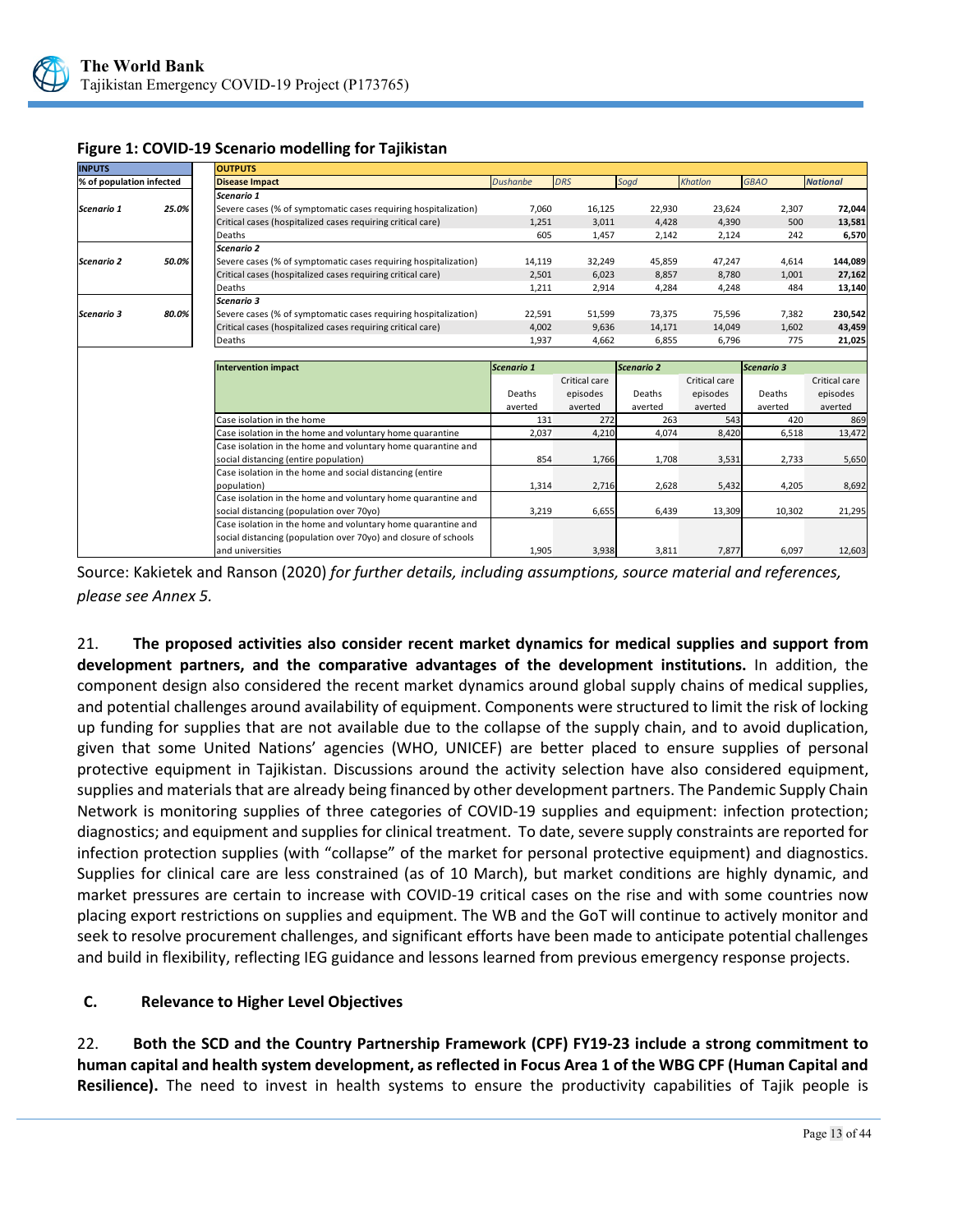

recognized, as well as the challenge of overcoming a legacy of limited investment in human capital and social resilience systems. Objective 2 of the CPF focuses on enhancing health services across two areas: the first is a focus on maternal and child health and supporting water, nutrition and sanitation systems; and the second is improving the coverage and quality of basic primary health care services to improve the financial, capacity and physical infrastructure of the primary health care system. This project was not included in the CPF, but the emergency has increased the priority of health protection and treatment in Tajikistan, and the project design seeks to incorporate broader health systems strengthening measures that were envisioned in the CPF. By building the strength of the system and its resilience to shocks, it is aligned with the focus of CPF Objective 2, which focuses on improving health services. The project is also aligned with both global health priorities and IDA priorities on improving pandemic preparedness.

## **III. PROJECT DESCRIPTION**

<span id="page-18-0"></span>23. **This project was selected for COVID-19 financing as the Tajik health system has been identified as being particularly vulnerable to pandemics, scoring among the lowest in WHO EURO's assessments of operational readiness.** The scope and the components of this project are fully aligned with the COVID-19 Fast Track Facility. Activities have been carefully selected in discussion with the Deputy Prime Minister for Social Affairs, the Ministry of Finance, and MOHSP, as well as development partners, drawing on the list of eligible activities outlined in Annex 1 of the COVID-19 Board Paper. Project design also considered good practice in the component designs from other COVID-19 projects. This project complements the longer-term development work in the health sector and the focus of the CPF, including the ongoing Health Services Improvement Project, which seeks to improve the financing, organization and quality of the health system, with a focus on primary health care provision. This project has triggered paragraph 12 of the Investment Project Financing Bank Policy.

## <span id="page-18-1"></span>**A. Development Objectives**

- 1. The Project objectives are aligned to the results chain of the COVID-19 Strategic Preparedness and Response Program (SPRP).
- 2. **PDO Statement:** to prepare and respond to the COVID-19 pandemic in the Republic of Tajikistan.

## **PDO Level Indicators**

- 1. Number of eligible households provided with cash transfers among affected populations.
- 2. Number of new fully equipped and functional intensive care beds financed by the project;
- 3. Number of personnel trained by the project on COVID-19 preparedness and response;

## <span id="page-18-2"></span>**B. Project Components**

24. **Component 1. Strengthening intensive care capacity (US\$ 6.3 million).** As COVID-19 will place a substantial burden on inpatient services, this Component will strengthen clinical care capacity by financing specialized intensive care units in selected hospitals, the procurement of medical supplies and equipment, training, and minor refurbishment required to upgrade and expand capacity to treat patients with the most severe manifestations of COVID-19. Given the global supply chain stress and the support from other development partners in Tajikistan for a number of items, procurement under this project is prioritized for ICU patients and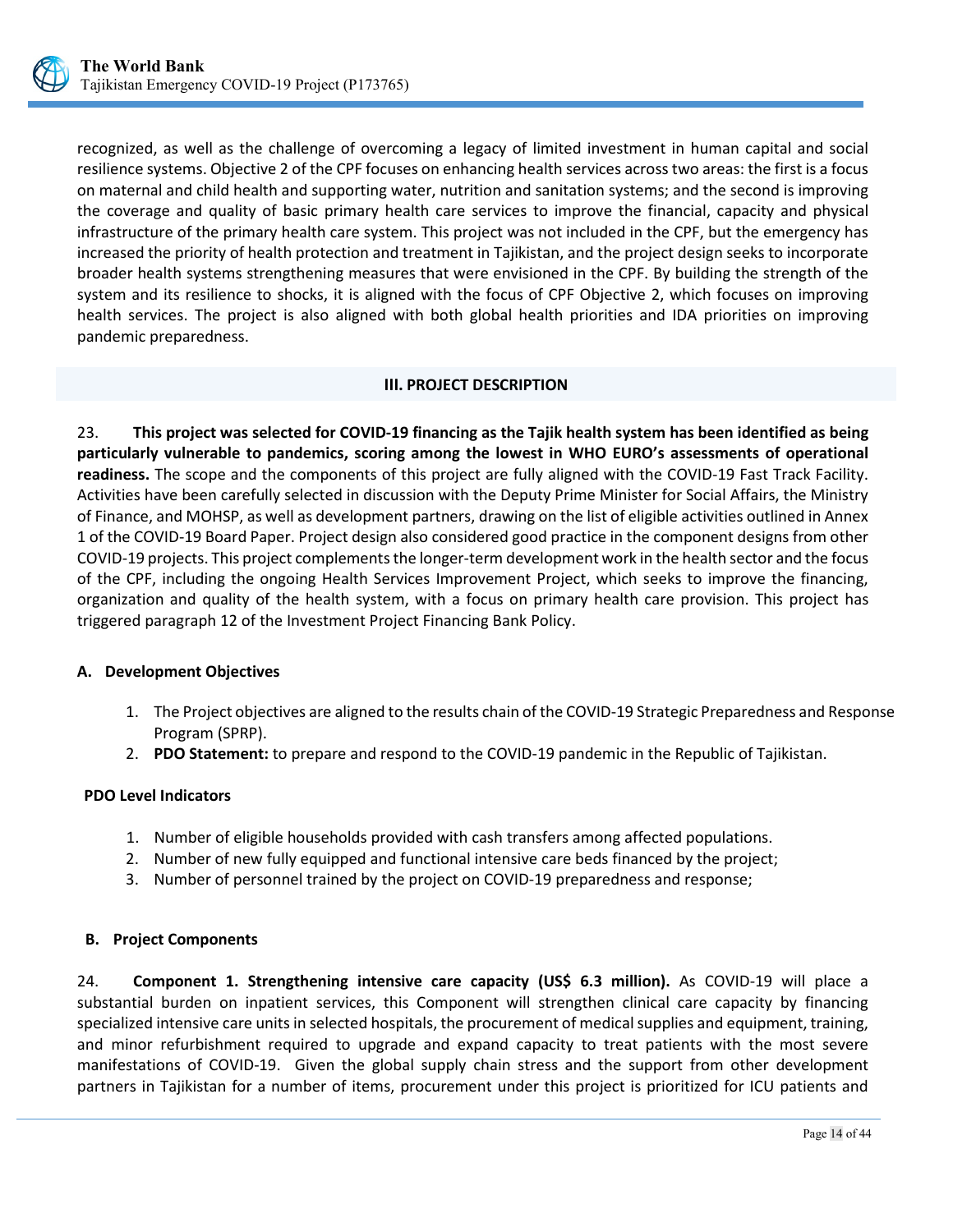

health care workers. This could be extended to more broad case detection and contact tracing if pursued by the Government.

25. **Subcomponent 1.1 Infection prevention and control (US\$ 1.14 million)**: This subcomponent will finance medical supplies and equipment needed to detect and prevent COVID-19 infection. The supplies and eqipment will include personal protective equipment, COVID-19 testing kits, laboratory reagents, and other consumables.

26. **Subcomponent 1.2 Improving and establishing ICUs (US\$ 5.16 million)**. This subcomponent will finance the medical supplies, equipment, limited operating expenses during the crisis, training, and refurbishment needed to establish at least 100 new fully equipped ICU beds across Tajikistan. The project will not finance any construction, but rather minor refurbishment required to add new fully equipped beds to existing ICUs, or to establish new ICUs within existing hospitals. These requirements will be based on a site survey undertaken by a firm acceptable to the WB. Items procured will include equipment required for intensive care diagnosis and treatment of COVID-19 patients. The location of ICUs will be selected based on existing services and expanding geographical access to health care services in order to ensure equitable access to highly specialist care across the country. Pain medications, antibiotics and other routine medicines for the ICUs will also be financed. Staff at all ICUs (both existing and new) will receive training in COVID-19 care and infection prevention, as well as longer-term capacity building in critical care provision.

27. **Component 2. Multisectoral response planning and community preparedness (US\$ 1.0 million).** This Component will support information and communication activities to increase the attention and commitment of government, private sector, and civil society, and to raise awareness, knowledge and understanding among the general population about the risk and potential impact of the pandemic and to develop multi-sectoral strategies to address the pandemic. A Strategic Coordination Advisor and a Communications Advisor would be financed under this Component to support the MOHSP in activities that will include: (a) support to a multisectoral task force to coordinate the COVID-19 emergency response in Tajikistan, and support to national, oblast (regional) and rayonal (district) bodies in mobilizing effective response activities (operating expenses, technical assistance, communication costs); (b) development of a national communications and outreach strategy and implementation plan, including social and behavioral communication change across multiple channels, and implementation of community outreach focusing on preventive and social distancing measures aligned to the national communications and outreach strategy, including the development and dissemination of communication materials adapted for target audiences in the relevant languages, and the use of Mobile Engage; (c) training of journalists on responsible reporting and emergency response procedures, covering all media types and national and regionalbased outlets; (d) supporting the training and activities which are COVID-19 specific to community public health teams (consisting of primary health care workers and trained community leaders) at jamoat (community) level, coordinated by the Republican Center for Healthy Lifestyles, to increase awareness of preventive measures, to support case detection and contact tracing if pursued by the Government, and to promote community participation in slowing the spread of the pandemic.

28. **Component 3. Temporary social support for vulnerable households (US\$ 3.0 million).** This Component will finance targeted, nutrition-sensitive cash transfers to provide time-limited support to vulnerable households, particularly food insecure households with young children where food price shocks caused by the COVID-19 pandemic can negatively affect children's nutrition status and jeopardize the human capital investments being made by the Government of Tajikistan and the WB. The transfers will be delivered using the existing Targeted Social Assistance (TSA) system implemented by the State Agency for Social Protection (SASP). Annex 2 presents in greater depth the rationale for including cash transfers as part of this operation and provides a summary of the current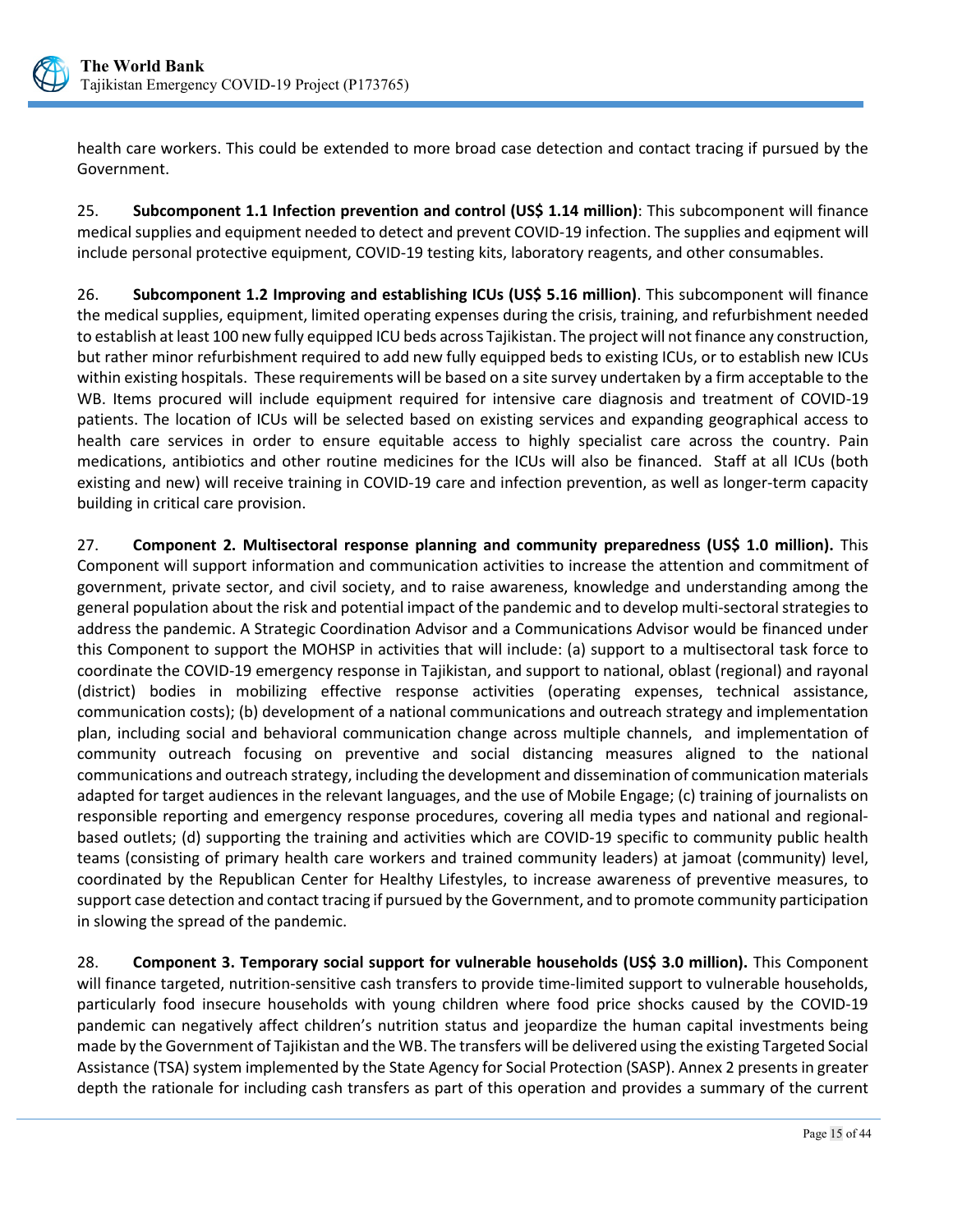

program. The TSA system includes an additional module to allow for additional payments in emergency situations and the eligibility criteria can be adapted to target the most food insecure communities. The transfers will be triggered at the oblast-level based on the spikes in the prices of key food groups (wheat, milk and dairy, eggs). Food prices in each oblast will be monitored through the routine market monitoring systems of the Ministry of Economic Development and Trade. A specific price increase threshold will be identified in consultation with the MOHSP, SASP, and key technical partners: WFP and UNICEF. Once triggered, the program will target TSA beneficiary households with young children, to be further defined in the POM. This component will finance the cash transfers, and cover the costs of benefit administration, including the cost of expanding capacity of the beneficiary data base. The proposed cash transfers will also provide an opportunity to use accompanying measure to promote optimal nutrition, appropriate hygiene, and preventive health services, as well CoVid19 infection prevention messaging (the development of the communication materials will be financed under Component 2). This component has been designed with potential for scale up in mind, recognizing that further financing may become available following this initial phase of emergency response.

29. **Component 4. Project Implementation and Monitoring (US\$ 1.0 million).** Implementing the proposed Project will require administrative and human resources that exceed the current capacity of the implementing institutions. For this reason, building on the existing strong project management capacity is critical for rapid implementation and scale-up of project activities.<sup>7</sup> The MOHSP will receive professional implementation and project management support, including for procurement and financial management (FM), from a designated new Project Implementation Unit (PIU). The core of the new PIU will be formed from the team of the well-functioning Project Implementation Unit of the Tajikistan Social Safety Nets Strengthening Project (SSNSP), which is closing on June 30, 2020. The Emergency COVID-19 Response Project will contract a progressively increasing share of staff time from the SSNSP PIU staff on a single-source basis (50 percent or more, as feasible and warranted, initially and 100 percent upon SSNSP closure). These staff include: Project Coordinator, FM Management Specialist, Procurement Specialist, 3 IT Specialists, and Administrative Assistant. Additional necessary staff will be recruited to the PIU as needed (with agreed upon terms of reference which have received the WB's no goog), such as an Environmental and Social Safeguards Officer, a Monitoring and Evaluation Specialist, Interpreter/Translator, and specialized technical staff. This component also intends to support building the capacity of the country for more sustainable response planning in the future. It will also be important to monitor remittance level and distributions, in terms of household wealth. This Component will also support the monitoring and evaluation of project activities. Activities that will be financed include: (a) support for project management, including procurement, FM, environmental and social safeguards, monitoring and evaluation, and reporting; (b) operating costs; (c) project audits.

<span id="page-20-0"></span>

 $\overline{a}$ 

## **C. Project Beneficiaries**

30. The expected project beneficiaries will be infected people, at-risk and food insecure populations, medical staff and national coordination bodies.

<span id="page-20-1"></span><sup>7</sup> The rationale for using the SSNSP PIU over the Technical Support Group (TSG) of the Health Services Improvement Project (HSIP), both under the same MOHSP, is as follows: (i) strong performance and sustainable team dynamic over the whole 5-year implementation period of the SSNSP under MOHSP; (ii availability of freed up staff time given approaching closing date of the SSNSP; (c) forthcoming implementation of innovative activities under second additional financing for the HSIP, which by itself would be a challenging task and put additional strains on the TSG of HSIP; and (iv) substantially weakened capacity of the HSIP TSG team owing to the recent departure of two experienced key staff: Project Officer (head of TSG) and Procurement Specialist.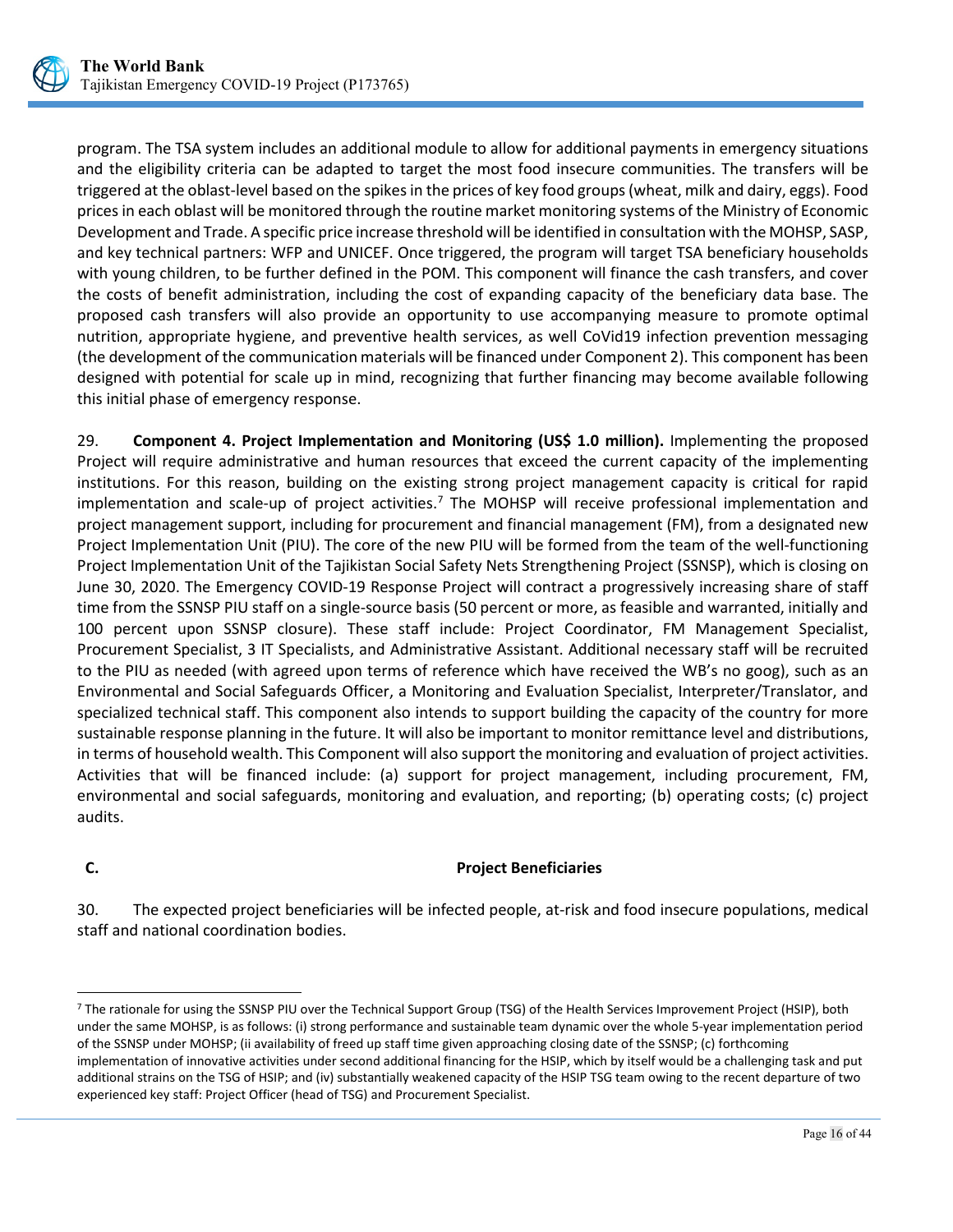

## <span id="page-21-0"></span>**D. Results Chain**

31. Swift detection of an outbreak, assessment of its epidemic potential and rapid emergency response can reduce avoidable mortality and morbidity and reduce the economic, social, and security impacts. Failure in the rapid mobilization of financing and coordination of response results in unnecessary casualties and significant socioeconomic consequences. By focusing on the containment, diagnosis and treatment of patients, this project seeks to control the disease outbreak and limit socioeconomic losses.

32. At the facility level, through investments in refurbishments of ICUs, and the provision of basic equipment and medical inputs (test kits, personal protective equipment), and training of facility personnel in COVID-19 prevention and treatment protocols, the Project will strengthen the resources needed to respond to the surge in the number of COVID-19 cases, which will lead to an increase in the utilization of testing and treatment services. By supporting a multisectoral taskforce at the national and local levels, the Project will improve the coordination of the response to COVID-19 among various government agencies and international partners. By investing in the development of a communication strategy and its implementation, the Project will increase the level of information disseminated to the population at risk. By investing in community public health teams, the Project will help increase the awareness of and engagement of communities with preventive and treatment measures. By investing in targeted social support, the Project will increase the resilience of food insecure households and enable them to use prevention and treatment services. Together, these investments will increase the capacity of the Government of Tajikistan to respond to this and future pandemics and, ultimately, decrease COVID19-related morbidity and mortality in Tajikistan.



**Figure 1: Results Chain**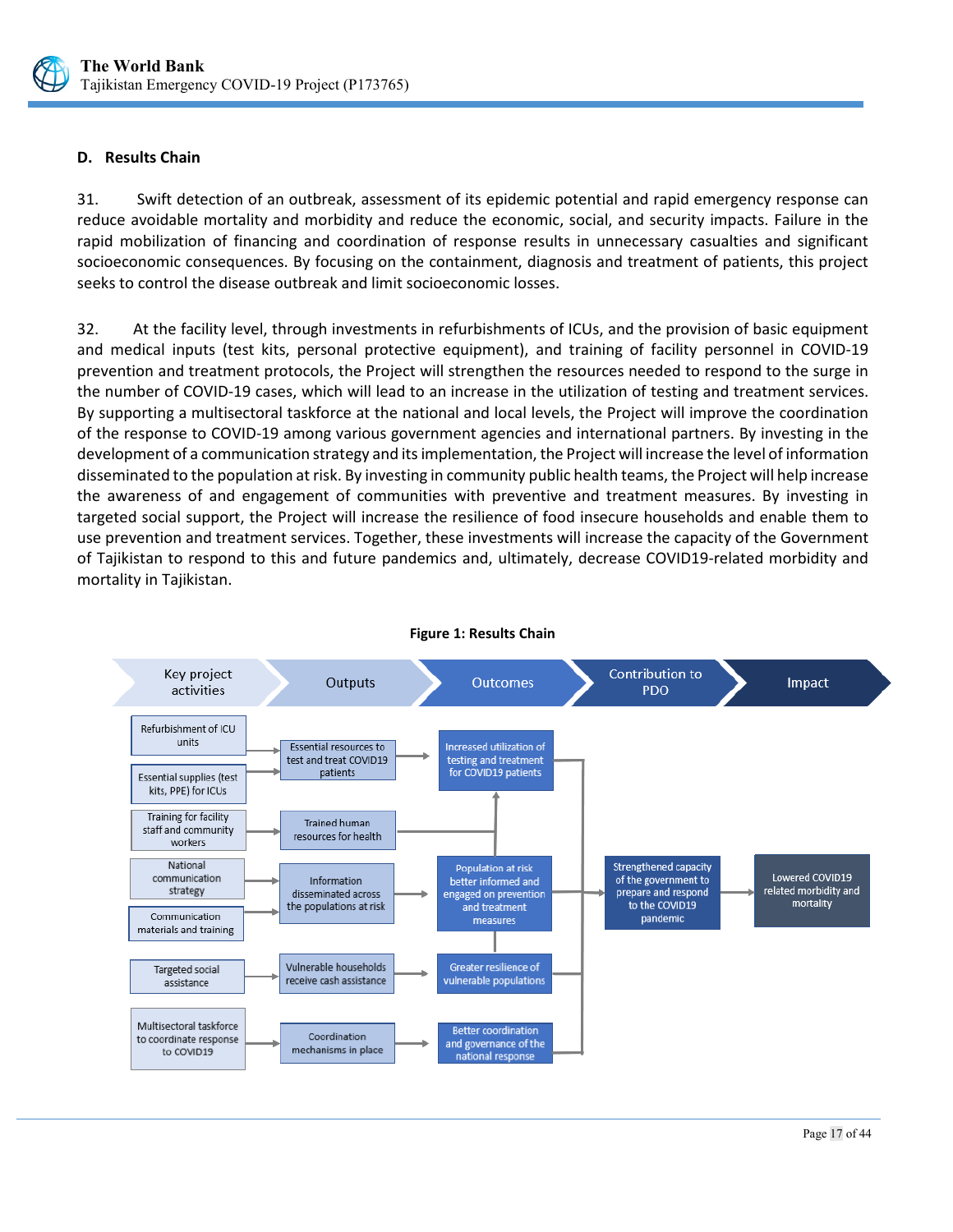

#### <span id="page-22-0"></span>**E. Rationale for Bank Involvement and Role of Partners**

33. The WB's dedicated umbrella COVID-19 Response Program and IFC's Trade Solutions and Working Capital Liquidity Facilities build on the experience and credibility of both institutions in responding to global crisis. They allow the institutions to move nimbly to support countries as they respond to the health and economic impacts of the spread of COVID-19 and build in the experience and high standards that are needed so that the approaches work well in fast moving environments.

34. The WB, in concert with the international community, can play a key role in the response to COVID-19 following the technical lead of WHO. The WHO is in the process of finalizing the health sector operational plan for Tajikistan, and this draws from global emergency response plans being led by the WHO. The global activities and framework should address both animal and public health aspects as well as economic impact. Many of the investments needed to address this disease are core public health and animal health functions that are considered "global public goods", thus, necessitating a global and regional response with support from the international community. Annex 2 provides a summary of the role of other development partners. As noted above, there have been considerable efforts to coordinate with other partners to ensure that WB financing fills a financing gap and constitutes the most effective investment possible.

#### <span id="page-22-1"></span>**F. Lessons Learned and Reflected in the Project Design**

35. The WB is well positioned to respond to this pandemic given its global expertise combined with understanding of country conditions and needs, prior experience in responding to crises (pandemics, natural disasters, economic shocks, etc.) while building resilience and improving future preparedness and response capability, respect and trust of client countries, and global partnerships (the United Nations' agencies/WHO, other Multilateral Development Banks, IMF, etc.). The proposed first instance response will address elements of the emergency COVID-19 response that are not being financed by other partners, allowing a rapid response to immediate needs. Depending on how the outbreak progresses and impact on economic activity unfolds there may be need for a second phase with a greater focus on support to ameliorate economic and social disruption resulting from the spread of the virus.

36. The Fast Track COVID-19 Facility and the proposed operation draw upon lessons learned from previous WB responses to recent global crises and outbreaks, including the various Ebola outbreaks, the Global Food and Avian Influenza Crises in 2007-08, and the 2017 Food Crisis Response, among others. Swift detection of an outbreak, assessment of its epidemic potential and rapid emergency response can reduce avoidable mortality and morbidity, as well as reduce the economic, social, and security impacts. Failure in the rapid mobilization of financing and coordination of response results in unnecessary casualties and significant socioeconomic consequences. As highlighted by the SARS and the West African Ebola Virus Disease (EVD-WA) outbreak, the cost of outbreak control and socioeconomic losses rises exponentially with delayed detection, reporting, and action, and close technical coordination is needed across countries to prevent and control the transboundary spread of the disease. Although delayed by several months from the onset of cases, the global response to EVD-WA was eventually effective in stopping the outbreak. The failure in the rapid mobilization of financing and the coordination of response resulted in unnecessary casualties of over 11,000 persons, and significant socioeconomic consequences across the subregion. These economic and social costs of the EVD-WA crisis are estimated to be US\$53 billion.<sup>2</sup>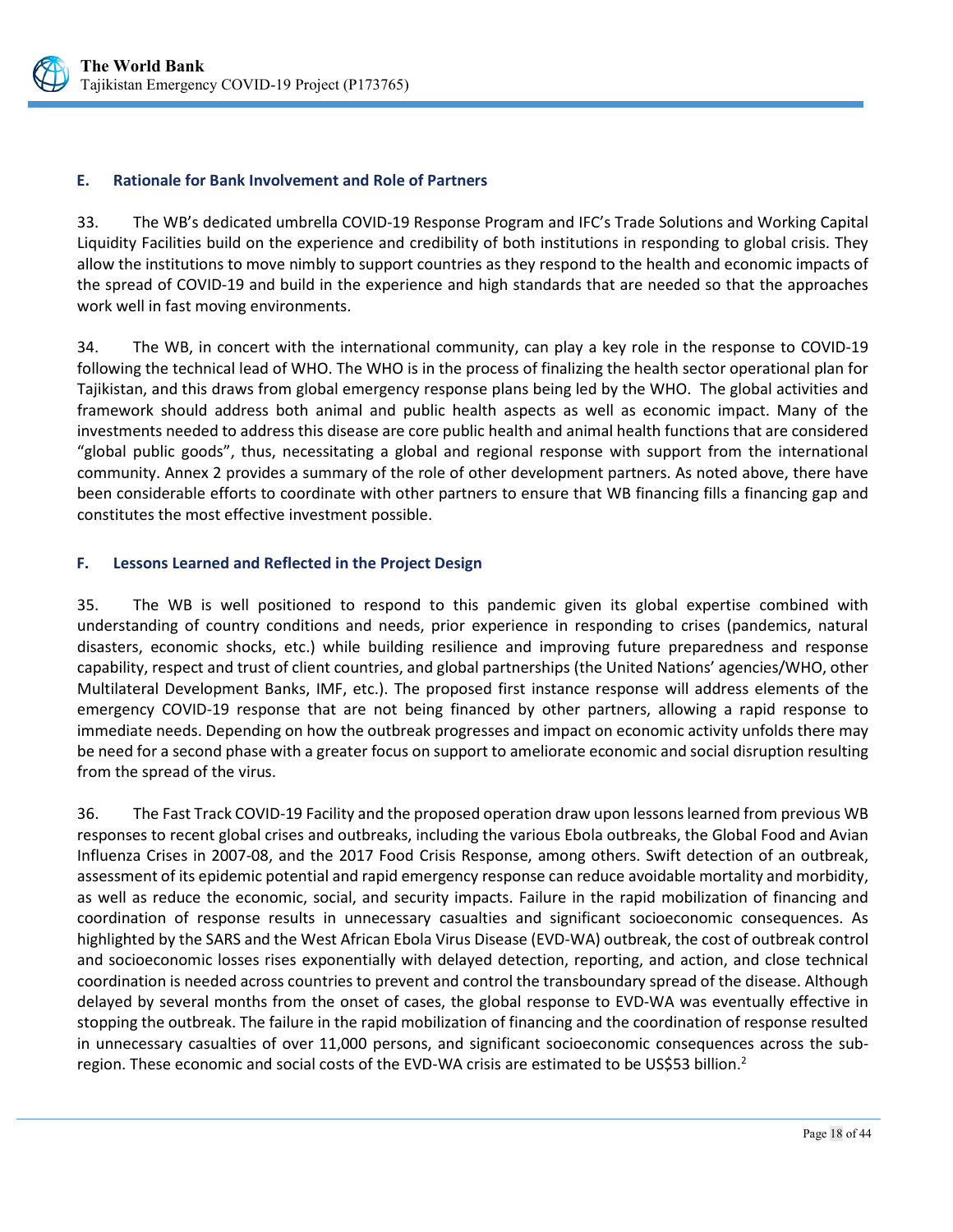

37. Use of an umbrella programmatic approach adaptable to a country's needs can also facilitate a flexible rapid response. Such programmatic approaches also help to reduce project preparation times<sup>3</sup>, enabling countries to choose from a menu of relevant activities depending on country conditions, and can provide such a platform for high-level policy and regulatory harmonization, cooperation, and coordination between countries,<sup>4</sup> especially in times of emergency.

#### **IV.IMPLEMENTATION ARRANGEMENTS**

#### <span id="page-23-1"></span><span id="page-23-0"></span>**A. Institutional and Implementation Arrangements**

38. **Intersectoral coordination and steering level.** The government-level Standing Headquarters, established in February 2020 and formalized with a resolution from the President (No. AP-1365) on 18 March 2020, is composed of representatives from relevant ministries, agencies, and development partners. Led by the Prime Minister, it will provide a steering role for the overall national response, and for the project interventions specifically.

39. **Implementation level.** The MOHSP will be the overall implementing agency for the Project. SASP will ensure the implementation of Component 3 (temporary social support for vulnerable households), given that this agency is responsible for the overall TSA system. The MOHSP is the designated central operational body within the Government and Standing Headquarters, which is also responsible for coordination and liaison with development and humanitarian partners. The Minister of Health and Social Protection will be the Project Director. The Minister of Health and Social Protection will delegate day-to-day operational issues, including Project signatory rights in procurement, financial management etc., to the Deputy Minister of Health and Social Protection acceptable to the Association, who will be the Project Coordinator. The Project Coordinator will report twice a month to the Standing Headquarters and Prime Minister on project activities as part of the overall COVID-19 response.

40. The MOHSP's Division of Sanitary and Epidemiological Safety, Emergencies and Emergency Medical Care (DSESEEMC) will be responsible for the day-to-day management and coordination of COVID-19 response activities supported under Components 1 and 2 of the Project. Component 3 activities will be coordinated with the MOHSP's Division for Social Protection of Population (DSPP) and technically managed by the SASP under the MOHSP. The MOHSP's Division for Health Care Economics and Budget Planning will be overseeing proper and timely execution of FM functions and funds flow under the Project. In addition, other technical divisions at the MOHSP, research institutes, national medical services, regional and local health authorities, community councils, religious leaders, and other key agencies will be involved in project activities based on their functional capacities and institutional mandates.

41. The new PIU will support the DSESEEMC and SASP/DSPP, and directly implement certain technical activities, including procurement of medical supplies, equipment, and facility repurposing works for activities under Component 1 as well as selected activities under Component 2. The PIU will also be responsible for preparing a consolidated annual workplan and a consolidated activity and financial report for the project components. For Components 1 and 2 directly related to COVID-19, the PIU will report to the Deputy Minister of Health and Social Protection/National Coordinator for COVID-19 Counteraction; while for Component 3, the PIU will report to the Deputy Minister of Health and Social Protection in charge of social protection area through SASP similar to the current arrangements for SSNSP. A Project Operational Manual (POM) clearly describing the roles, responsibilities, and processes will be prepared and adopted by the MOHSP within one month of the Effectiveness Date. The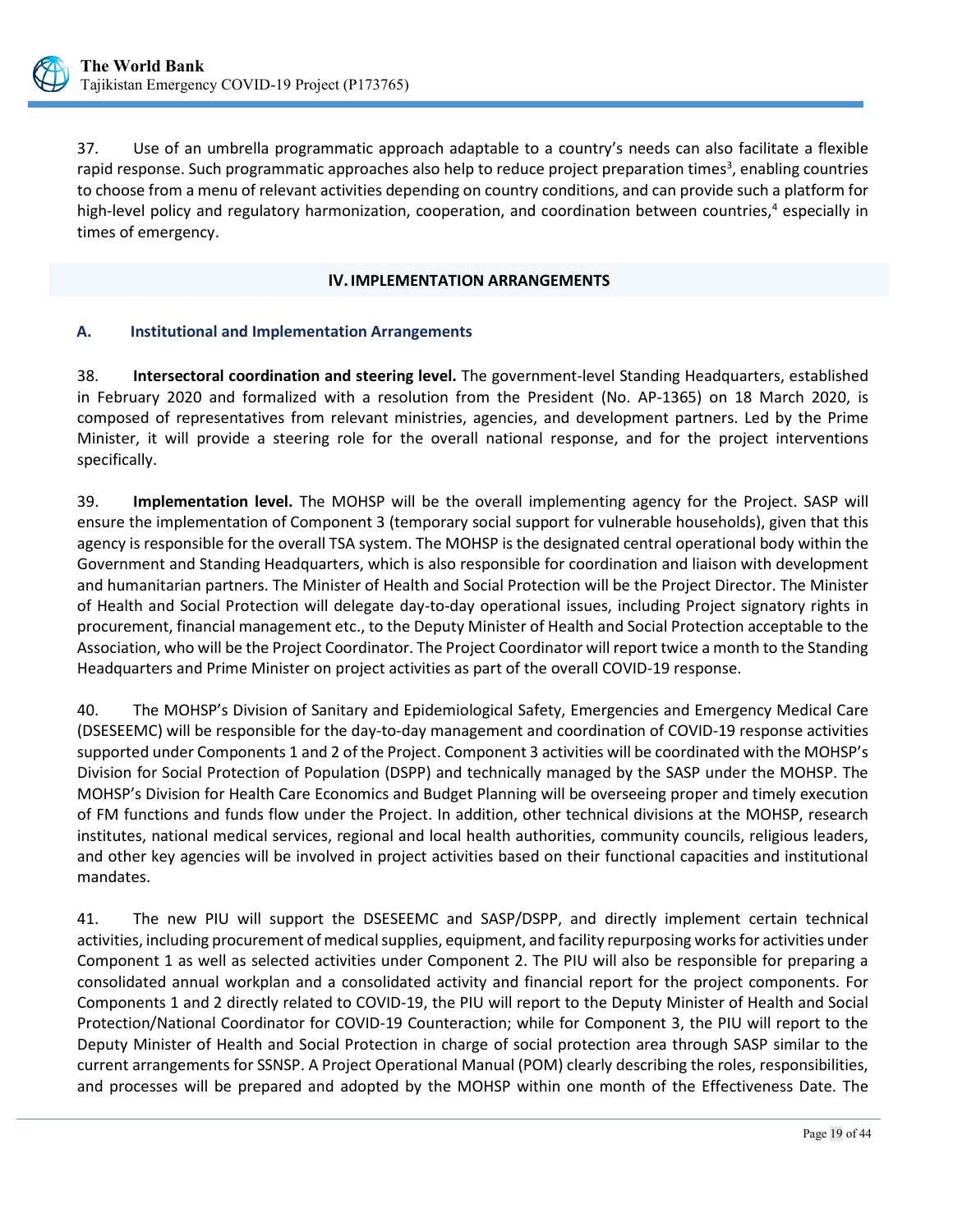

Recipient shall by no later than one (1) month after the Effective Date, prepare and adopt a Project operations manual.

42. **Project Implementation Agreement and Project Operational Manual.** These implementation arrangements will be detailed in a Project Implementation Agreement, which will clearly describe the roles and responsibilities for implementing all components under this Project. A Project Operational Manual will also be developed and will describe all implementing processes in more detail. The Project Implementation Agreement will be an Effectiveness Condition, whereas the Project Operational Manual will be prepared and adopted no later than one month after the Effective Date.

## <span id="page-24-0"></span>**B. Results Monitoring and Evaluation Arrangements**

43. Through the PIU, the DSESEEMC and SASP will be responsible for (a) collecting and consolidating all data related to their specific suite of indicators; (b) evaluating results; (c) providing the relevant performance information to the respective Deputy Ministers and Standing Headquarters; and (d) reporting results to the WB immediately prior to each semi-annual supervision mission. Each MOHSP Division engaged in project activities, SASP, and PIU will perform their project-related functions in accordance with the methodology prescribed in the POM. Each such MOHSP Division will also appoint a focal point to ensure timely provision of project monitoring data.

## <span id="page-24-1"></span>**C. Sustainability**

44. The sustainability of the project would largely depend on the capacity of the implementing agencies and the specific activities. The focus of some of the project activities on training and intensive care capacity building will further enhance the sustainability of the project. Building on IEG guidance about the sustainability challenges of mechanisms to compensate macro-fiscal impacts, the WB will continue to work with the Ministry of Finance and MOHSP to assess the need for additional financing for social safety net aspects. The current project design will be to focus on emergency response and look for opportunities to follow-up and provide support both public health and macro-fiscal support in the aftermath of the outbreak's epidemiological peak.

## **V. PROJECT APPRAISAL SUMMARY**

## <span id="page-24-3"></span><span id="page-24-2"></span>**A. Technical, Economic and Financial Analysis (if applicable)**

45. In addition to its heavy health and human toll, the COVID-19 outbreak further clouds an already fragile global economic outlook and can further set back the fight against poverty. Potential tightening of credit conditions, weaker growth and the diversion of expenditures to fight the outbreak are likely to cut into government revenues and governments' ability to invest to meet education, health and gender goals. The poor will be hit particularly hard. Current estimates suggest that a 1 percent decline in developing country growth rates traps an additional 20 million people into poverty.

46. The outbreak weighs on economic activity through both demand and supply channels. On the demand side, activities involving face-to-face interaction are heavily affected. On the supply side, prevention measures, such as factory closures, have significantly disrupted production of tradable and non-tradable goods across the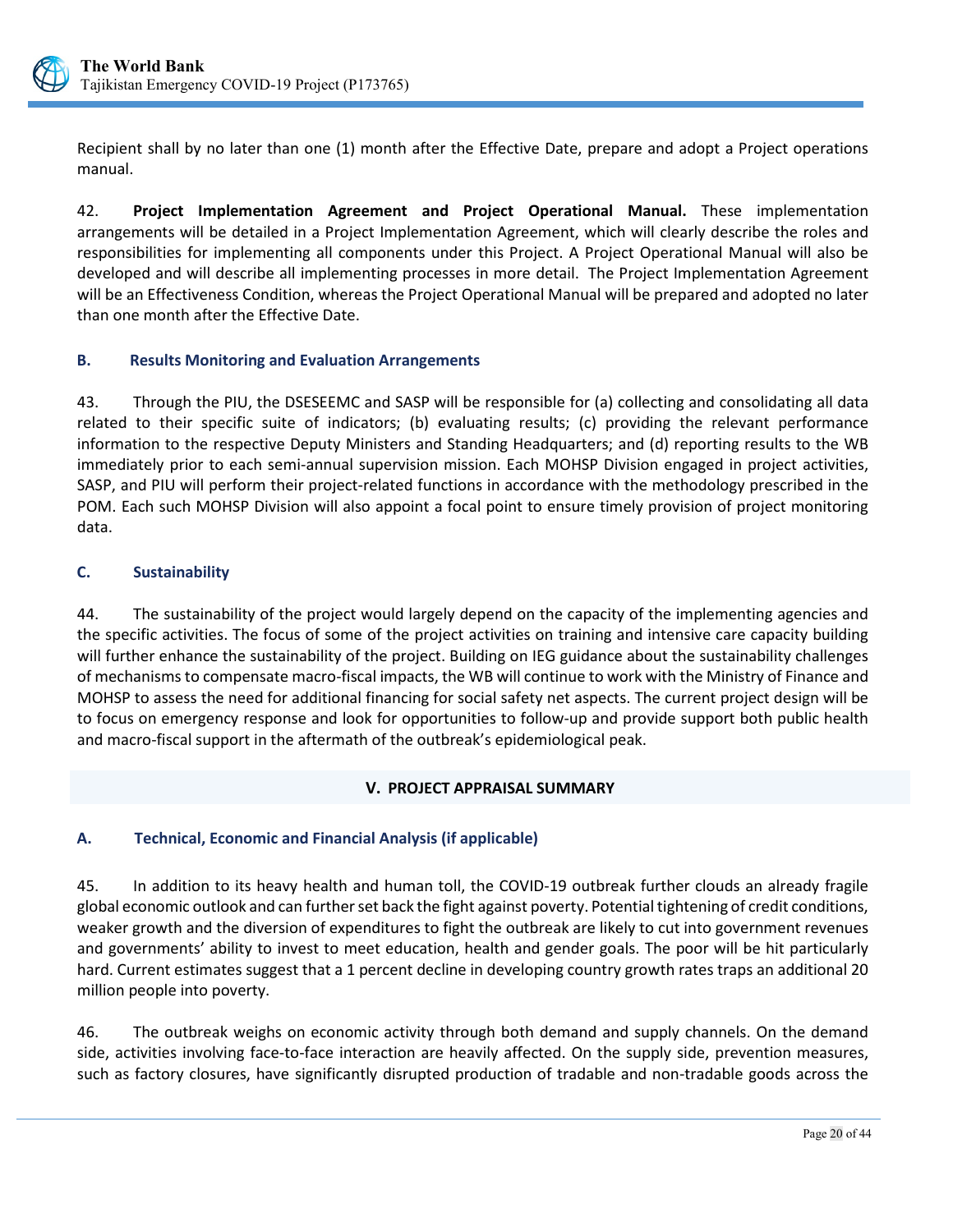

country. Available high-frequency data point to a major contraction in economic activity in China this quarter. These include sharp downturns in daily coal consumption for power generation, average road congestion, nationwide passenger traffic, tourism activity, and container throughput at Chinese ports. A month after Chinese New Year, daily passenger trips are down 80% compared to normal. Most international carriers have cancelled their flights to China until at least end-April. Container shipping lines have been idling vessels at a record pace in January-February. At end-February, coal use was half of last year's in major power generation plants with daily reporting; pollution, an indicator of industrial production, was down 40 percent compared to normal. As of mid-February, Morgan Stanley has estimated industrial production at 30-50 percent of normal. Moreover, production indicators for electronics have faltered, suggesting growing disruptions to China's globally-integrated manufacturing sector. In this context, the manufacturing PMI suffered its worst performance

## <span id="page-25-0"></span>**B. Fiduciary**

## **(i) Financial Management**

47. The project will be implemented by the MOHSP with the fiduciary support from the PIU provided to the MOHSP. In addition, the existing cash flow arrangements at SASP will be relied on for channeling cash transfers under Component 3 to provide time-limited support to vulnerable households. The FM assessment for the project was conducted in accordance with the Financial Management Manual for World Bank Investment Project Financing Operations that became effective on March 1, 2010 but was revised on February 10, 2017. The assessment confirmed that the FM arrangements (budgeting, accounting, reporting, internal control, staffing, funds flow and audit) under the project are adequate to implement the project and meet the minimum requirements of OP/BP 10.00. They also take into consideration OP 8.00 on Rapid Response to Crises and Emergencies and Guidance Note on FM in Rapid Response to Crises and Emergencies. The MOHSP does have experience in implementing WB health projects and currently carries out the FM function for the Health Services Improvement Project (P126130). The existing PIU of SASP will form a core team of the new PIU to support the MOHSP in performing fiduciary functions. This PIU is currently involved in implementation of WB-funded Social Safety Nets Strengthening Project (P122039), which is closing in June 30, 2020. The PIU has an experienced FM specialist, who works for the ongoing project and will be assigned to support the MOHSP Chief Accountant in carrying out FM functions under the Emergency COVID-19 Response Project. Internal audit arrangements are in place to oversee the operations of the project. The project accounts will be prepared in line with Cash Basis International Public Sector Accounting Standards. For the ongoing SSNSP project the PIU utilizes 1C accounting software, which is adequate and will be used for the Emergency COVID-19 Response Project's accounting and financial reporting. No major upgrade to the software is required, and the PIU will update it to reflect the Emergency COVID-19 Response Project's specific components, and categories. An Action Plan has been agreed to be implemented to strengthen the FM arrangements under the Emergency COVID-19 Response Project. These actions include updating: (a) the contract of the existing PIU's FM Specialist to perform fiduciary functions under the project; (b) the existing PIU's FM Manual as part of POM; and (c) the existing PIU's accounting software for the project to have the capacity to generate unaudited interim financial reports (IFRs) as well as attachments of withdrawal applications including statement of expenditures and annual financial statements. All these actions should be completed within 30 days of Project effectiveness.

48. The SASP role in the FM arrangements for the Emergency COVID-19 Response Project will be limited to channeling cash transfers and preparing respective financial reporting on the use of the funds under component 3 for the project, with assistance provided by PIU. For the cash transfers, it is expected that upon MoF's request the funds would be disbursed to a SASP's account at the state treasury for further transferring to the beneficiary's personal bank accounts. To enable separate accounting and reporting for the cash transfers under this project, the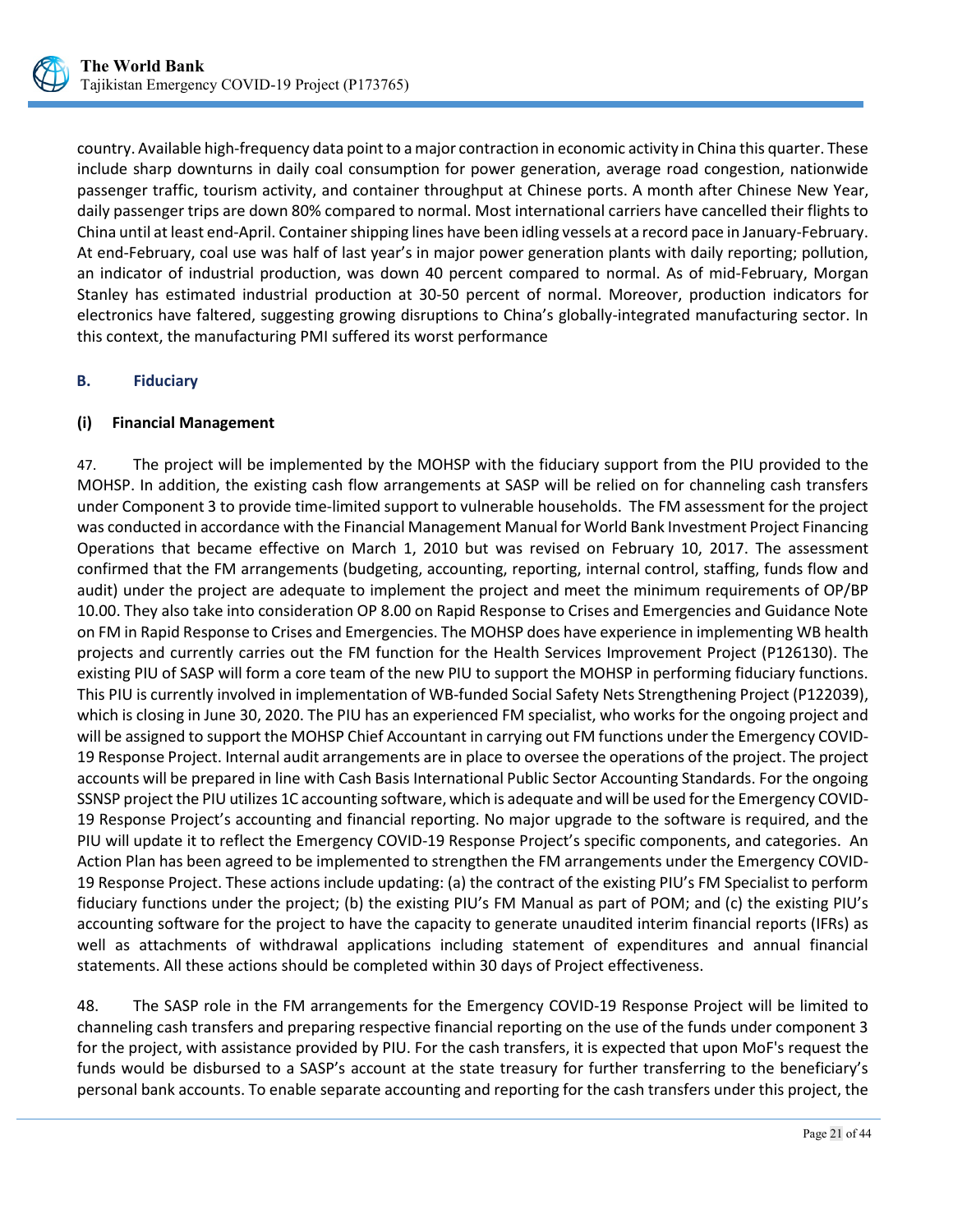

SASP will open a separate sub-account in the treasury system specifically dedicated to those funds. The funds will finance eligible expenditures (nutrition-sensitive cash transfers to provide time-limited support to food insecure households with young children). The SASP will make cash transfers to eligible Beneficiaries, through the Targeted Social Assistance system, in accordance with additional eligibility criteria and procedures acceptable to the Bank, as described in the POM (to be produced within 30 days after effectiveness). The fund distribution to Beneficiaries will be tracked using electronic management information system of SASP, including National Registry for Social Protection. The SASP will periodically generate and submit to the PIU operational and financial reports on utilization of the project funds for cash transfers. The PIU will consolidate the reports for preparation of quarterly Interim Unaudited Financial Reports (IFR). SASP reports will also be used to request replenishment of the SASP special subaccount for subsequent transfer payments. The project funds for this activity will be disbursed after the adoption by the Government of a decree mandating nation-wide rollout of the Targeted Social Assistance, acceptable to the Bank.

49. The current auditing arrangements at the PIU for the ongoing Bank-financed SSNSP project are adequate, and the Emergency COVID-19 Response Project will rely on those arrangements for the audit. There are no overdue audits under the ongoing project. The audit reports, with unmodified opinions, were received by the Bank on time with no critical issues in the management letters nor ineligible issues identified. The audit of the project financial statements will be conducted by (i) independent private auditors acceptable to the Bank, on Terms of Reference acceptable to the Bank, and (ii) according to the International Standards on Auditing issued by the International Auditing and Assurance Standards Board of the International Federation of Accountants. Annual audited project financial statements will be submitted to the Bank within six months after the end of each fiscal year, also at the project closing. The auditor will also review sample transactions of cash transfers made by SASP under the project's Component 3 to confirm the eligibility of the respective expenditures.

50. The recipient has agreed to disclose the audit reports for the project, within one month of their receipt from the auditors, by posting the reports on the website of the MOHSP. Following the Bank's formal receipt of these reports from the Recipient, the Bank will make them publicly available according to World Bank Policy on Access to Information.

51. Quarterly IFRs will be used for Project monitoring and supervision. These financial reports will be submitted to the Bank within 45 days of the end of each calendar quarter. As part of the project implementation support and supervision missions, quarterly IFRs, audit reports and audit management letters will be reviewed, and regular riskbased FM missions will be conducted. The project will receive disbursements from the Bank through advances using statements of expenditure, direct payments, reimbursements and commitments e.g. letters of credit. Details with respect to disbursements will be included in the Disbursement and Financial Information Letter.

52. **Retroactive financing.** A clause on retroactive financing has been included in the Loan Agreement as governed by Bank policy (OP 10.0, Paragraph 12, revised July 1, 2014). Retroactive financing, if needed, will be up to 40 percent of the total Grant and will be used for reimbursement of eligible expenditures incurred on or after March 20, 2020, but in no case more than 12 months prior to the Signature Date.

53. The overall FM residual risk rating was assessed as Substantial. Should FM risks materialize, the impact on the achievement of the PDO would be substantial.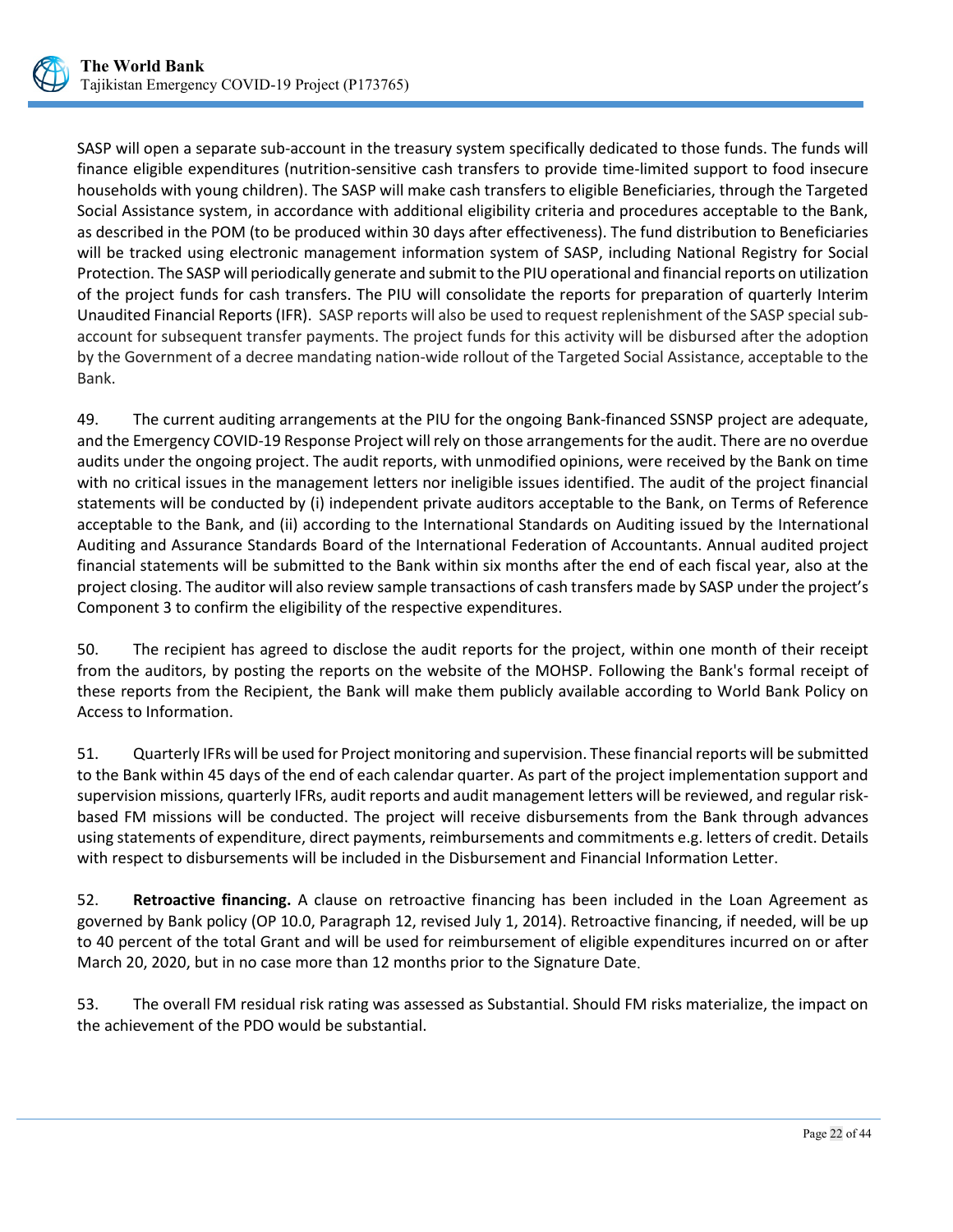

#### **(ii) Procurement**

54. Procurement for the project will be carried out in accordance with the World Bank's Procurement Regulations for IPF Borrowers for Goods, Works, Non-Consulting and Consulting Services, dated July 1, 2016 (revised in November 2017 and August 2018). The Project will be subject to the WB's Anticorruption Guidelines (ACG), dated October 15, 2006, revised in January 2011, and as of July 1st, 2016 and the provisions stipulated in the Financing Agreement. Given the emergency nature of this project, simplified procurement procedures for works and goods and selection procedures for consultant services may apply in accordance with the Bank Guidance: Procurement in Situations of Urgent need of Assistance or Capacity Constraints, dated March 7, 2019. It is foreseen that the Recipient may take advantage of Advance Contracting and/or Retroactive Financing, and the Letter of Acceptance of the Bank's ACG and Suspension Framework will be used in the Bidding Documents/Invitations and Contracts/Purchase Orders. Nevertheless, a partial waiver of the ACG may be required in some cases. The retroactive financing may be applied to the contracts procured in advance for the purpose of this Project objective using procurement procedures consistent with Sections I, II and III of the Bank's Procurement Regulations and consistent with the Financing Agreement of this Project. The Project will use the Systematic tracking of Exchanges in Procurement (STEP) to plan, record and track procurement transactions for all contracts.

55. The Recipient has prepared a streamlined Project Procurement Strategy for Development (PPSD), and initial procurement plan for the entire project that will be finalized during the project implementation. It will specify procurement approaches and methods, as well as provide the thresholds for selection methods as agreed with the Bank. While all methods as specified under Procurement Regulations can be used, given the emergency nature of this project, the most streamlined and simple procurement methods will be first considered. These include Direct procurement, Request for Quotations (RFQ) with no threshold limit for this method as appropriate, Consultants qualifications-based selection. Tender commissions shall be limited to 3-5 essential people.

56. The proposed procurement approach prioritizes fast track emergency procurement for the emergency required goods, works and services. Key measures to fast track procurement include the use of the most effective methods fit for an emergency situation as direct contracting and/or streamlined competitive procedures, including under national procedures and existing framework contracts. These include Bid Securing Declaration may be asked in lieu of a guarantee; Performance Security may not be required for small contracts; Advance payment may be increased to 40% while secured with the advance payment guarantee; The time for submission of bids/proposal can be shortened to 15 days in competitive national and international procedures, and to 5 days for the Request for Quotations depending on the value and complexity of the requested scope of bid. Procurement through UN agencies can also be enabled and expedited by Bank procedures and templates.

57. The Bank can also provide Hands-on Expanded Implementation Support (HEIS) to the Government of Tajikistan at all stages of the procurement – from help with supplier identification, to support for bidding/selection and/or negotiations to contract signing and monitoring of implementation.

58. **This can be augmented by Bank-Facilitated Procurement (BFP).** Recognizing the significant disruptions in the usual supply chains for medical supplies, the Bank can augment its hands-on support, at the request of the Government of Tajikistan, to proactively assist in accessing existing supply chains. Once the suppliers are identified, the Bank could proactively assist the Government of Tajikistan with negotiating prices (on the basis of aggregated demand across countries, whenever possible), delivery, and other contract conditions, as requested. While the Government of Tajikistan will remain responsible for signing and entering into contracts and implementation,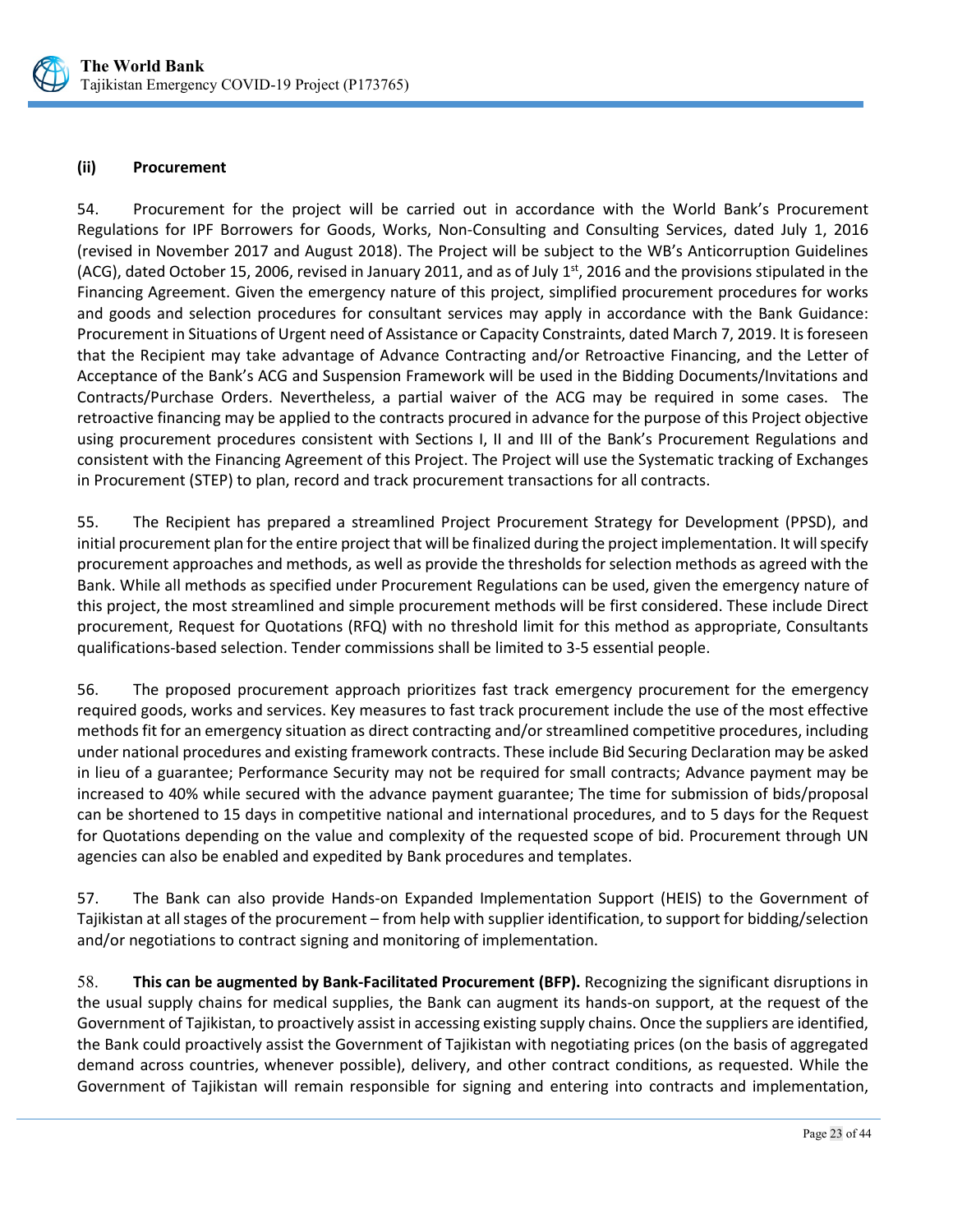

including assuring relevant logistics with suppliers, the Bank could also help in outsourcing logistics, as needed. This more proactive role will aim to help the Government of Tajikistan get access to critically needed supplies, if and as needed. All other procurement options mentioned above remain available depending on the preference of the Government of Tajikistan in order to provide the most efficient and effective support to projects in the specific circumstances. This expanded role will be performed by the Bank in coordination with UN agencies and possibly governments, who may have available stock. Direct payment by the Bank will be a very important incentive, especially in the present market conditions.

59. Procurement will be carried out by the MOHSP through the designated PIU with a core team currently implementing the SSNSP Project. The SSNSP team has extensive experience with the WB procedures with procurement performance consistently rated as "Satisfactory". Streamlined procedures for approval of emergency procurement to expedite decision making and approvals by the Recipient have been agreed.

60. The major risks to procurement are: (a) the global nature of the COVID-19 outbreak that creates shortages of supply and the necessary services (this may result in increased prices and cost, particularly for equipment that is at high demand globally such as ventilators and ICU patient bed monitoring devices); (b) border closures and restrictions causing supply chain risk (these restrictions may affect timely delivery of essential goods and services); and (c) delays and slow decision making due to attributed to the lack of familiarity of the Recipient in dealing with such a novel epidemic. The procurement risk is **High**. These risks will be mitigated by the increased implementation support; increased procurement post review based on a 20 percent sample while prior review will not apply; established procurement streamlined procedural measures.

## <span id="page-28-0"></span>**C. Legal Operational Policies** . .

|                                             | Triggered? |
|---------------------------------------------|------------|
| Projects on International Waterways OP 7.50 | No         |
| Projects in Disputed Areas OP 7.60          | No         |

## <span id="page-28-1"></span>**D. Environmental and Social**

61. Consistent with the principles embedded in the ESF policy, Environmental and Social activities shall be timed and sequenced to fit the needs and risks of the project, with a particular focus on (i) the development of waste management plans; (ii) worker safety; (iii) community safety plans; and (iv) communications and stakeholder engagement. The relevant Environment and Social documentation is standardized and streamlined, as feasible. Given that dissemination of information to the affected and neighboring communities is critical, and cooperation by and communication with the population is key to the success of this project, an important component of this project is a comprehensive stakeholder engagement plan.

## **VI. GRIEVANCE REDRESS SERVICES**

<span id="page-28-2"></span>62. Communities and individuals who believe that they are adversely affected by a WB supported project may submit complaints to existing project-level grievance redress mechanisms or the WB's Grievance Redress Service (GRS). The GRS ensures that complaints received are promptly reviewed in order to address project-related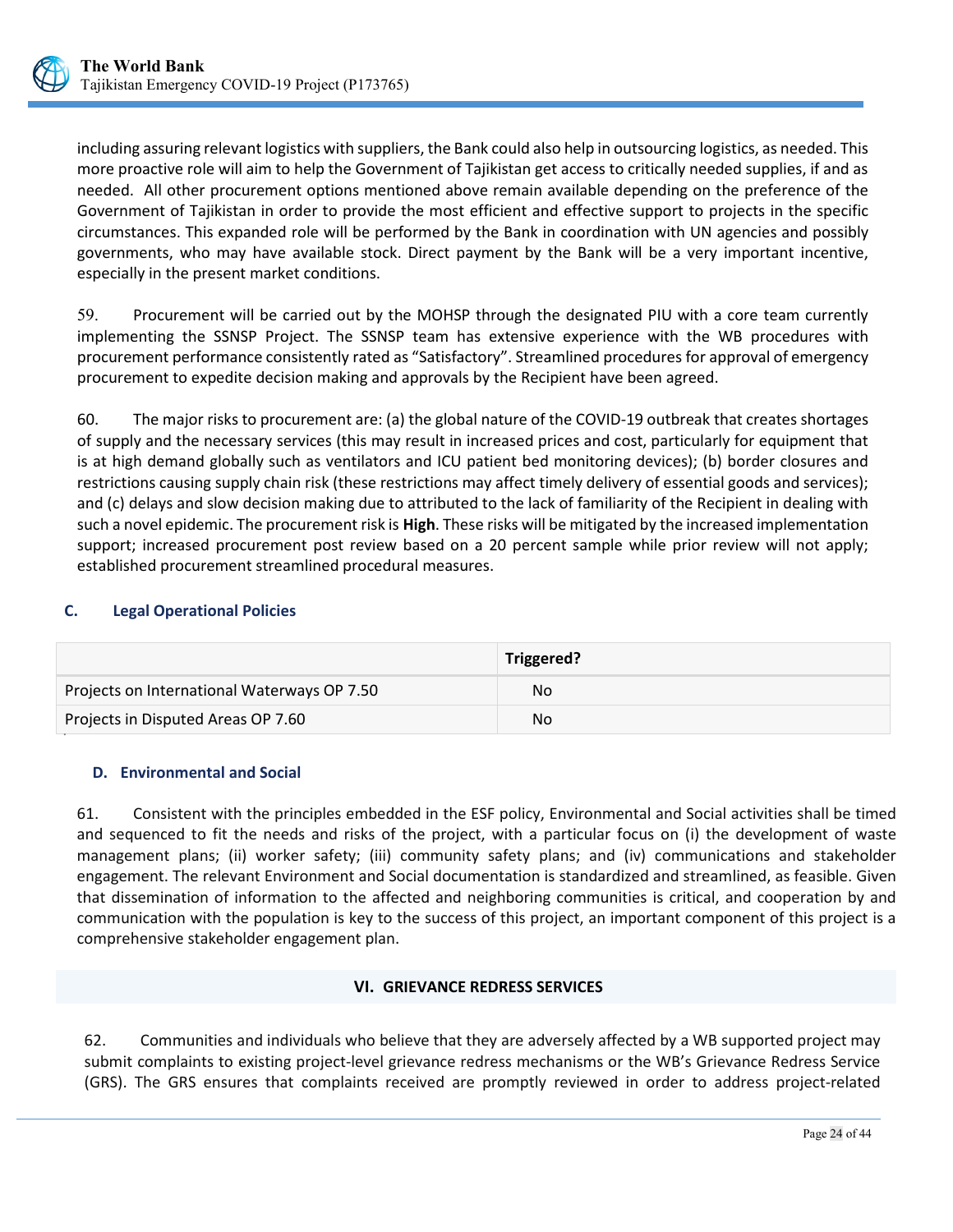

concerns. Project affected communities and individuals may submit their complaint to the WB's independent Inspection Panel which determines whether harm occurred, or could occur, as a result of WB non-compliance with its policies and procedures. Complaints may be submitted at any time after concerns have been brought directly to the WB's attention, and Bank Management has been given an opportunity to respond. For information on how to submit complaints to the WB's corporate Grievance Redress Service (GRS), please visit [http://www.worldbank.org/en/projects-operations/products-and-services/grievance-redress-service.](http://www.worldbank.org/en/projects-operations/products-and-services/grievance-redress-service) For information on how to submit complaints to the WB Inspection Panel, please visit [www.inspectionpanel.org.](http://www.inspectionpanel.org/)

<span id="page-29-0"></span>**VII. KEY RISKS**<br>The **overall Project risk rating is Substantial.** Risks in four of the eight categories are rated **Substantial** and one, macroeconomic, is rated **High**. Substantial risks include: political and governance risks, sector strategies and policies, fiduciary risks, and environmental and social risks. Institutional capacity for implementation and sustainability, technical design, and stakeholder risks are rated as **Moderate**. The Project is a bold and well-grounded response to the COVID-19 pandemic, in a country marked by limited public sector capacity, a weak health system, and widespread food insecurity.

64. **While a considerable degree of risk is inherent in a project of this urgency, important mitigation measures have been integrated into its design.** Project activities including support to the health system and social protection against the economic shock of the pandemic provide some mitigation for the macroeconomic risks, however the factors outlined in the country context leave the residual risk for this category as **High**. There are signs of strong political commitment from the elevation of the leadership of the Standing Headquarters from the Deputy Prime Minister to the Prime Minister in March 2020, however the residual political and governance risks are rated **Substantial.** While the Project will support the development of additional policies, such as a national communications strategy, that will deepen the pandemic response, current sector strategies and policies do not provide a strong enabling environment for a coordinated response, leaving this risk as **Substantial**. To support the emergency response, this project will utilize rapid disbursement procedures and simplified procurement processes in accordance with emergency operations norms. A specific fiduciary risk is failed procurement due insufficient global supply of essential medical consumables and equipment needed to address the health emergency as there is significant disruption in the supply chain, especially for PPE. To help mitigate this risk, the Bank may leverage its comparative advantage as convener and facilitate access to available supplies at competitive prices if requested as described in the procurement section of this document. Given previous challenges ensuring fiduciary oversight in emergency projects, however, the residual fiduciary risks are **Substantial**. Despite supporting policies and plans, environment and social risks are rated **Substantial** for the same reason. The Project will support technical assistance and the development of partnerships between local organizations and international expertise, however given the scale of the challenge the risk of institutional capacity for implementation and sustainability is rated **Moderate**. The technical design was developed in alignment with the Government of Tajikistan's Emergency Response Plan and support committed by other development partners, and the residual risk given the fast-evolving nature of the pandemic is rated **Moderate**. Similarly, the project will support government coordination, communication, and community outreach activities to sensitize key groups including mass media, leaving the residual risk for stakeholders as **Moderate.**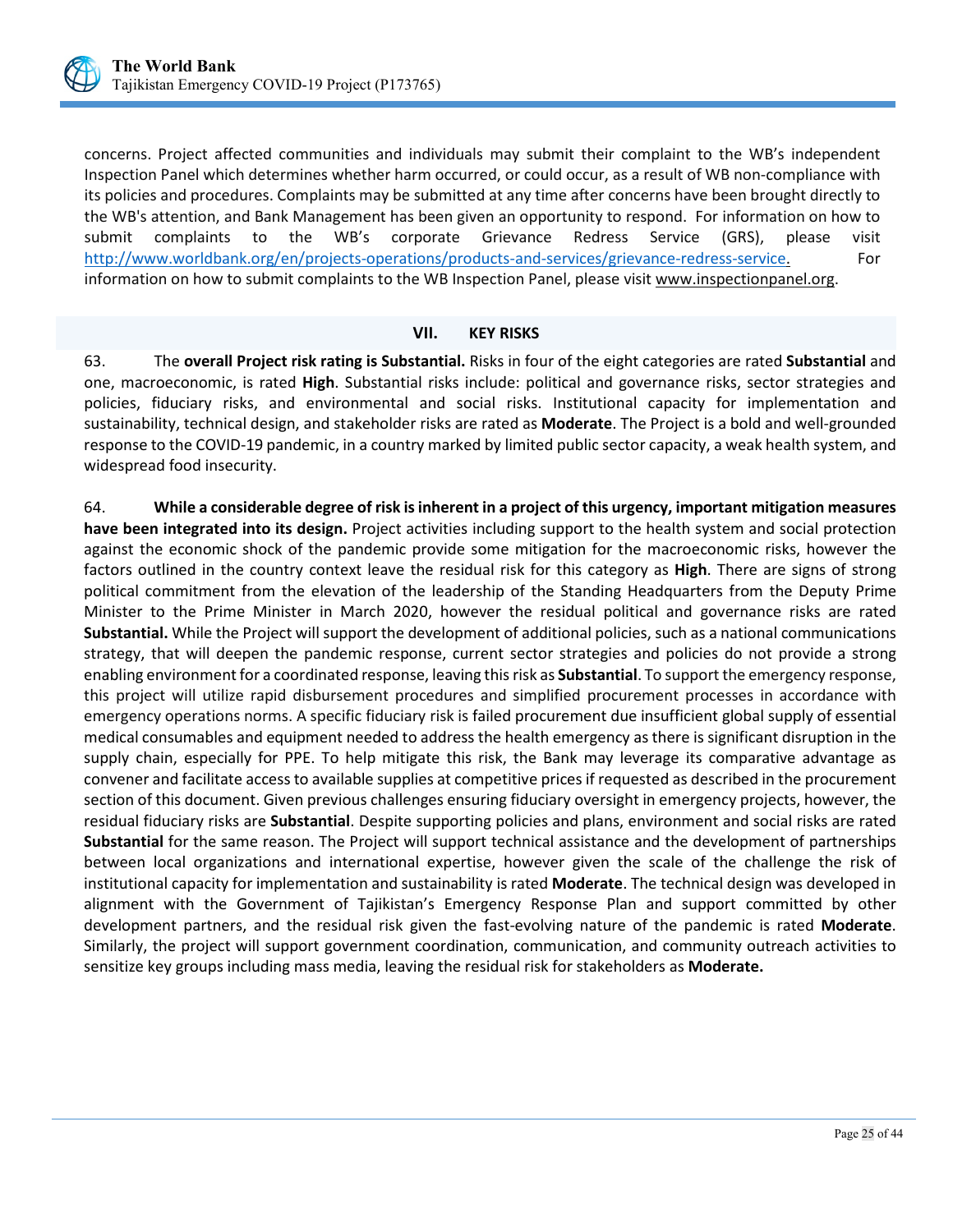

## **VIII. RESULTS FRAMEWORK AND MONITORING**

## **Results Framework**

**COUNTRY: Tajikistan Tajikistan Emergency COVID-19 Project**

## **Project Development Objective(s)**

Project Development Objective (PDO) is to prepare and respond to the COVID-19 pandemic in the Republic of Tajikistan.

## **Project Development Objective Indicators**

<span id="page-30-0"></span>

| <b>Indicator Name</b>                                                                                           |  | <b>Baseline</b> | <b>End Target</b> |  |  |  |
|-----------------------------------------------------------------------------------------------------------------|--|-----------------|-------------------|--|--|--|
|                                                                                                                 |  |                 |                   |  |  |  |
| To prepare and respond to the COVID-19 pandemic in the Republic of Tajikistan.                                  |  |                 |                   |  |  |  |
| Number of beds in fully equipped and functional intensive case<br>units (ICUs) financed by the project (Number) |  | 0.00            | 100.00            |  |  |  |
| To prepare and respond to the COVID-19 pandemic in the Republic of Tajikistan.                                  |  |                 |                   |  |  |  |
| Number of health personnel trained by the project on CoVid19<br>preparedness and response (Number)              |  | 0.00            | 1,000.00          |  |  |  |
| To prepare and respond to the COVID-19 pandemic in the Republic of Tajikistan.                                  |  |                 |                   |  |  |  |
| Number of vulnerable who households received targeted cash<br>assistance financed by the project (Number)       |  | 0.00            | 30,000.00         |  |  |  |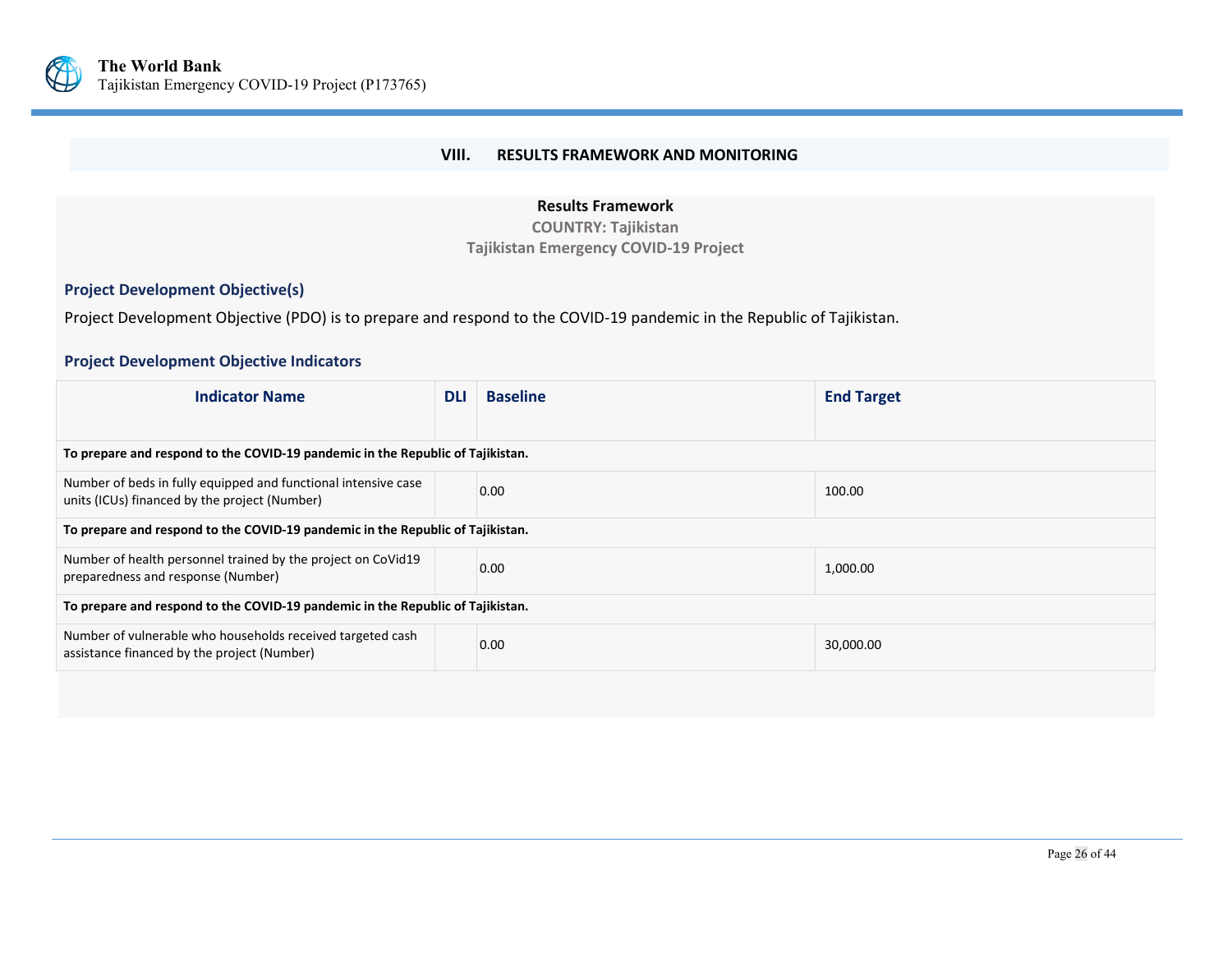

# **Intermediate Results Indicators by Components**

| <b>Indicator Name</b>                                                                                                                  |  | <b>Baseline</b> | <b>End Target</b> |  |  |  |  |
|----------------------------------------------------------------------------------------------------------------------------------------|--|-----------------|-------------------|--|--|--|--|
|                                                                                                                                        |  |                 |                   |  |  |  |  |
| Strengthening intensive care capacity.                                                                                                 |  |                 |                   |  |  |  |  |
| Number of PPE units procured by the project. (Number)                                                                                  |  | 0.00            | 300,000.00        |  |  |  |  |
| Number of ventilators procured by the project. (Number)                                                                                |  | 0.00            | 100.00            |  |  |  |  |
| Number of COVID -19 test kits procured by the project. (Number)                                                                        |  | 0.00            | 1,200.00          |  |  |  |  |
| Multi-sectoral response planning and community preparedness.                                                                           |  |                 |                   |  |  |  |  |
| A communication and outreach strategy financed by the project<br>is developed and approved by the Multisectoral Task Force<br>(Yes/No) |  | No              | Yes               |  |  |  |  |
| Number of community volunteers trained by the project<br>(Number)                                                                      |  | 0.00            | 1,000.00          |  |  |  |  |
| <b>Project Implementation and Monitoring</b>                                                                                           |  |                 |                   |  |  |  |  |
| Percentage of grievances addressed within the time specified in<br>the project implementation manual (Percentage)                      |  | 0.00            | 80.00             |  |  |  |  |
| Temporary social assistance for vulnerable households                                                                                  |  |                 |                   |  |  |  |  |
| Beneficiaries of social safety net programs (CRI, Number)                                                                              |  | 0.00            | 30,000.00         |  |  |  |  |
| Beneficiaries of social safety net programs - Female (CRI,<br>Number)                                                                  |  | 0.00            | 0.00              |  |  |  |  |
| Beneficiaries of Safety Nets programs - Unconditional cash<br>transfers (number) (CRI, Number)                                         |  | 0.00            | 30,000.00         |  |  |  |  |
| Beneficiaries of Safety Nets programs - Social Pensions<br>(number) (CRI, Number)                                                      |  | 0.00            | 0.00              |  |  |  |  |
| Beneficiaries of Safety Nets programs - Other cash transfers<br>programs (number) (CRI, Number)                                        |  | 0.00            | 0.00              |  |  |  |  |
| Beneficiaries of Safety Nets programs A¢â®-â®® School<br>feeding programs (number) (CRI, Number)                                       |  | 0.00            | 0.00              |  |  |  |  |
| Beneficiaries of Safety Nets programs - In-kind transfers<br>(number) (CRI, Number)                                                    |  | 0.00            | 0.00              |  |  |  |  |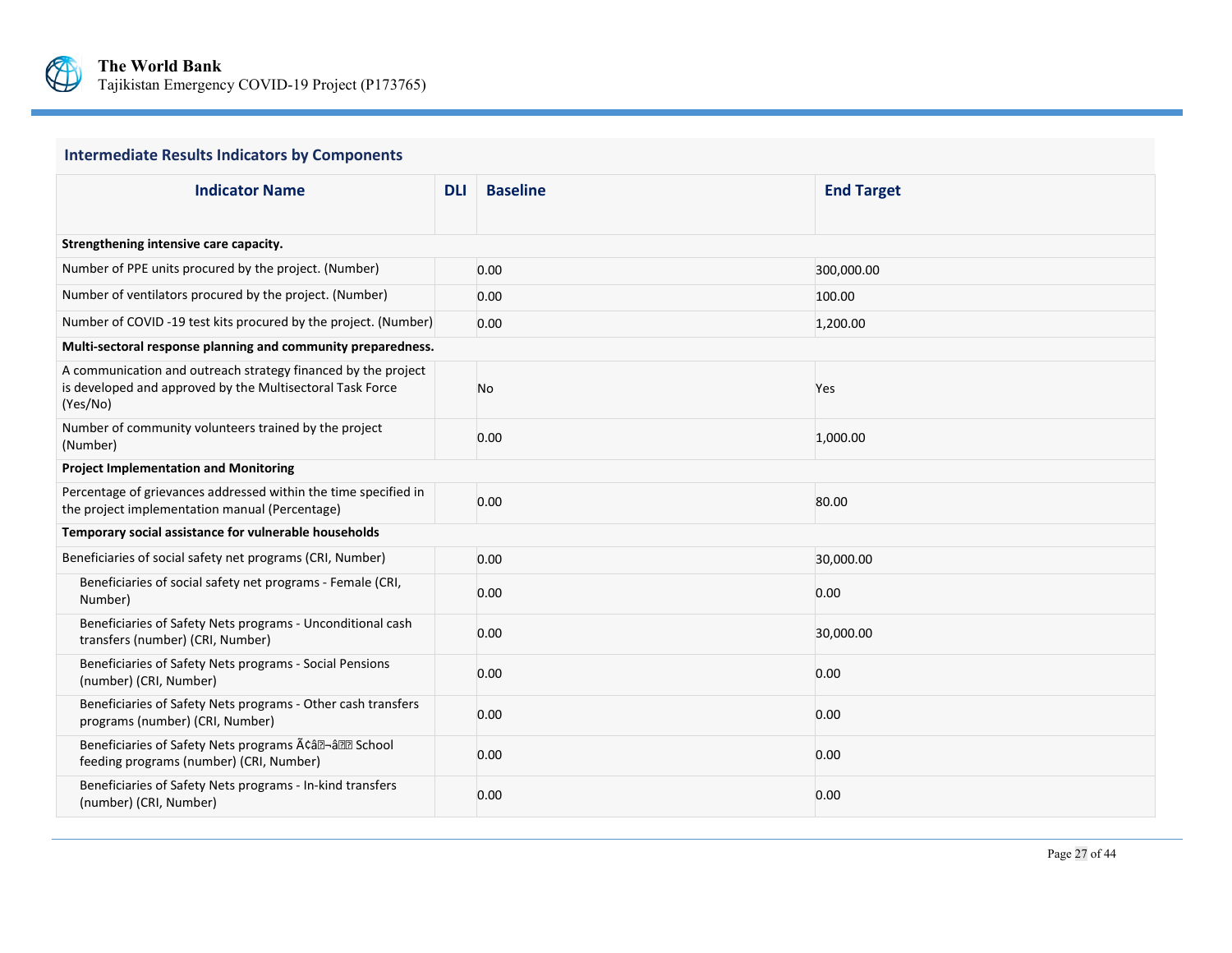

| <b>Indicator Name</b>                                                                                            | <b>DL</b> | <b>Baseline</b> | <b>End Target</b> |
|------------------------------------------------------------------------------------------------------------------|-----------|-----------------|-------------------|
| Beneficiaries of Safety Nets programs - Cash-for-work, food-<br>for-work and public works (number) (CRI, Number) |           | 0.00            | 0.00              |
| Beneficiaries of Safety Nets programs - Other social assistance<br>programs (number) (CRI, Number)               |           | 0.00            | 0.00              |

| <b>Monitoring &amp; Evaluation Plan: PDO Indicators</b>                                                   |                                                                                                                                                                                                                                                                                       |                   |                   |                                                  |                                                     |
|-----------------------------------------------------------------------------------------------------------|---------------------------------------------------------------------------------------------------------------------------------------------------------------------------------------------------------------------------------------------------------------------------------------|-------------------|-------------------|--------------------------------------------------|-----------------------------------------------------|
| <b>Indicator Name</b>                                                                                     | <b>Definition/Description</b>                                                                                                                                                                                                                                                         | <b>Frequency</b>  | <b>Datasource</b> | <b>Methodology for Data</b><br><b>Collection</b> | <b>Responsibility for Data</b><br><b>Collection</b> |
| Number of beds in fully equipped and<br>functional intensive case units (ICUs)<br>financed by the project | Cumulative number of<br>intensive care beds fully<br>equipped ICUs financed by<br>the project. "Fully<br>equipped and functional"<br>will be defined in the<br>project implementation<br>manual (PIM) in<br>accordance with the<br>international and national<br>norms and protocols. | Every 9<br>months | PIU data base     | Facility audit                                   | MoHSP and PIU                                       |
| Number of health personnel trained by<br>the project on CoVid19 preparedness and<br>response              | Cumulative number of<br>health personnel trained by<br>the project on CoVid19<br>preparedness and response                                                                                                                                                                            | Every 6<br>months | PIU data base     | PIU data base                                    | MOHSP, PIU                                          |
| Number of vulnerable who households<br>received targeted cash assistance                                  | Cumulative number of<br>vulnerable households                                                                                                                                                                                                                                         | Every 6<br>months | TSA data base     | TSA routine reports                              | MOHSP, TSA                                          |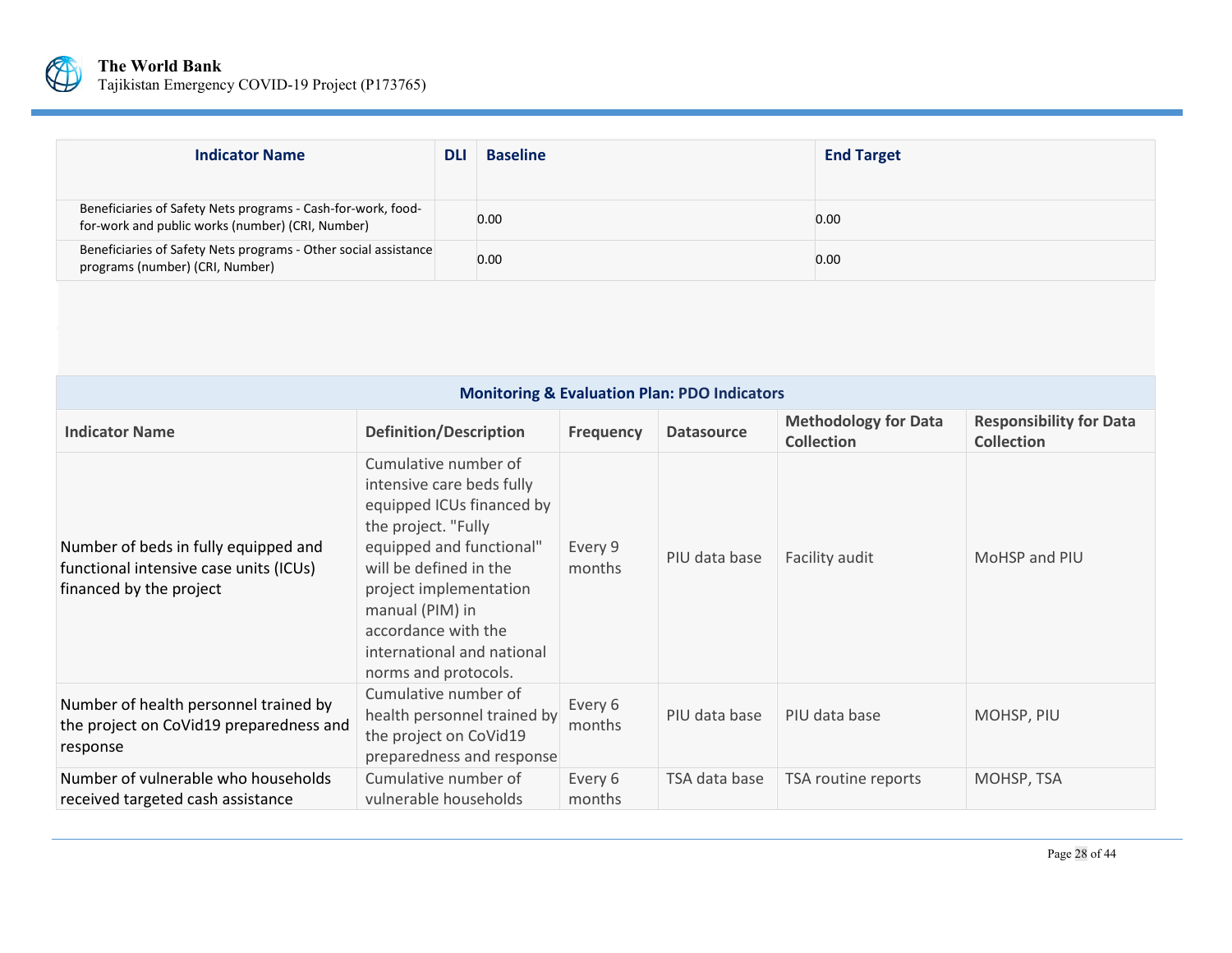

| financed by the project | received one-time targeted  |  |
|-------------------------|-----------------------------|--|
|                         | cash assistance financed by |  |
|                         | the project                 |  |

| <b>Monitoring &amp; Evaluation Plan: Intermediate Results Indicators</b> |                                                                                                                                                                                                                                                                                                                          |                   |                            |                                                  |                                                     |
|--------------------------------------------------------------------------|--------------------------------------------------------------------------------------------------------------------------------------------------------------------------------------------------------------------------------------------------------------------------------------------------------------------------|-------------------|----------------------------|--------------------------------------------------|-----------------------------------------------------|
| <b>Indicator Name</b>                                                    | <b>Definition/Description</b>                                                                                                                                                                                                                                                                                            | <b>Frequency</b>  | <b>Datasource</b>          | <b>Methodology for Data</b><br><b>Collection</b> | <b>Responsibility for Data</b><br><b>Collection</b> |
| Number of PPE units procured by the<br>project.                          | Cumulative number of<br>surgical masks for health<br>care providers working in<br>the ICUs procured by the<br>project. The technical<br>specifications of the masks<br>will be defined in the<br>project implementation<br>manual based on the<br>international/national<br>norms and standards for<br>CoVid19 response. | Every 6<br>months | PIU<br>procurement<br>data | PIU procurement data                             | PIU                                                 |
| Number of ventilators procured by the<br>project.                        | Cumulative number of<br>ventilators procured by the<br>project. The technical<br>specifications of the<br>ventilators will be defined<br>in the project<br>implementation manual<br>based on the<br>international/national<br>norms and standards for<br>CoVid19 response.                                               | Every 6<br>months | PIU<br>procurement<br>data | PIU procurement data                             | PIU                                                 |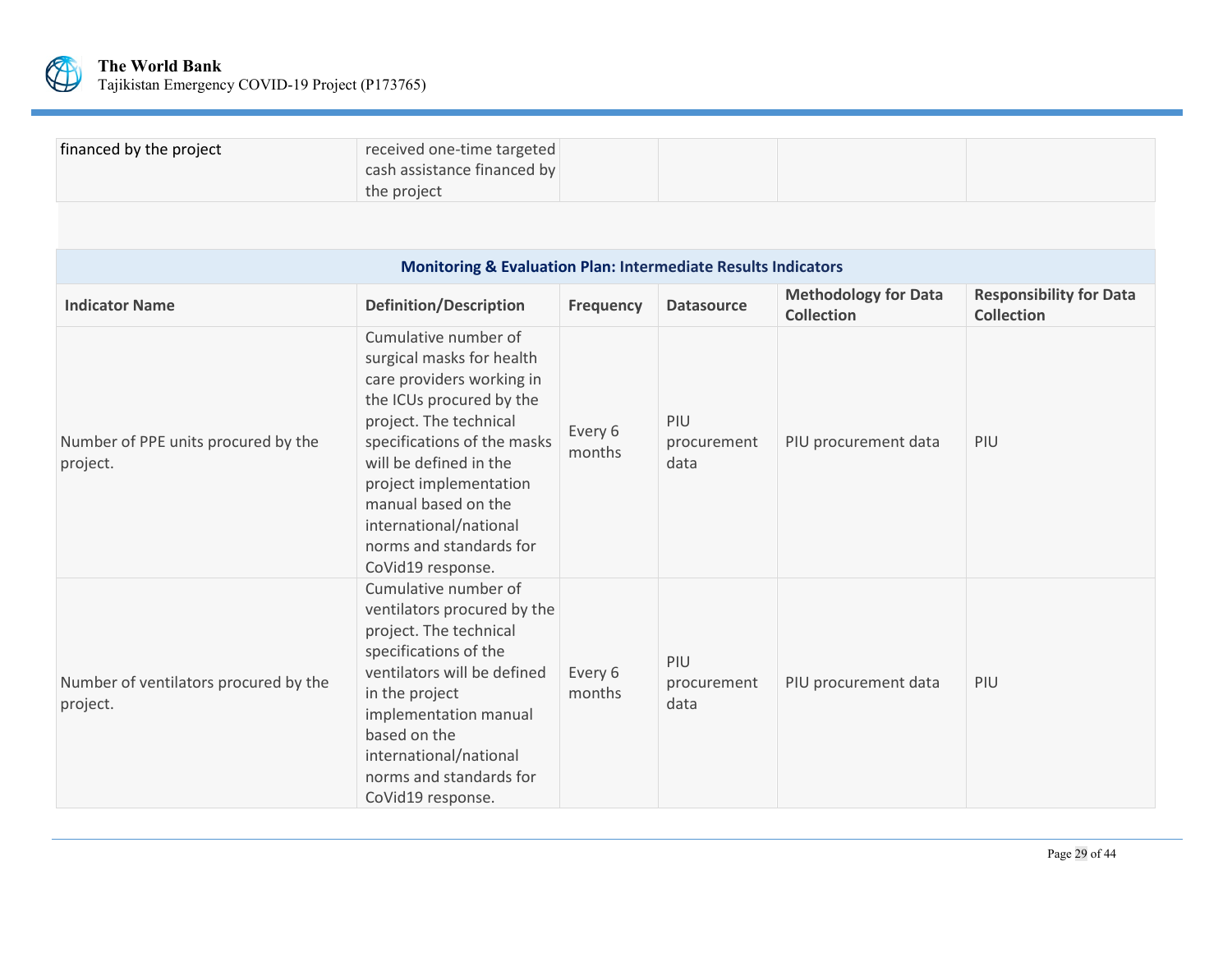

| Number of COVID -19 test kits procured<br>by the project.                                                                     | Cumulative number of test<br>kits procured by the<br>project. The technical<br>specifications of the kits<br>will be defined in the<br>project implementation<br>manual based on the<br>national norms and<br>standards for CoVid19<br>response. | Every 6<br>months  | PIU<br>procurement<br>data         | PIU procurement data            | PIU                             |
|-------------------------------------------------------------------------------------------------------------------------------|--------------------------------------------------------------------------------------------------------------------------------------------------------------------------------------------------------------------------------------------------|--------------------|------------------------------------|---------------------------------|---------------------------------|
| A communication and outreach strategy<br>financed by the project is developed and<br>approved by the Multisectoral Task Force | Communication and<br>outreach strategy and an<br>implementation plan<br>financed by the project is<br>developped and approved<br>by the Multisectoral Task<br>Force                                                                              | Every 18<br>months | Multisectoral<br><b>Task Force</b> | <b>Multisectoral Task Force</b> | <b>Multisectoral Task Force</b> |
| Number of community volunteers trained<br>by the project                                                                      | Cumulative number of<br>community workers<br>trained on the key issues<br>related to CoVid19 by the<br>Center for Healthy<br>Lifestyles based on the<br>international and national<br>protocols                                                  | Every 6<br>months  | PIU data                           | PIU training records            | MOHSP and PIU                   |
| Percentage of grievances addressed<br>within the time specified in the project<br>implementation manual                       | Percentage of grievances<br>related to project<br>implementation and<br>submitted to the PIU<br>addressed within the time<br>specified in the project<br>implementation manual                                                                   | Every 6<br>months  | PIU data                           | PIU data                        | PIU                             |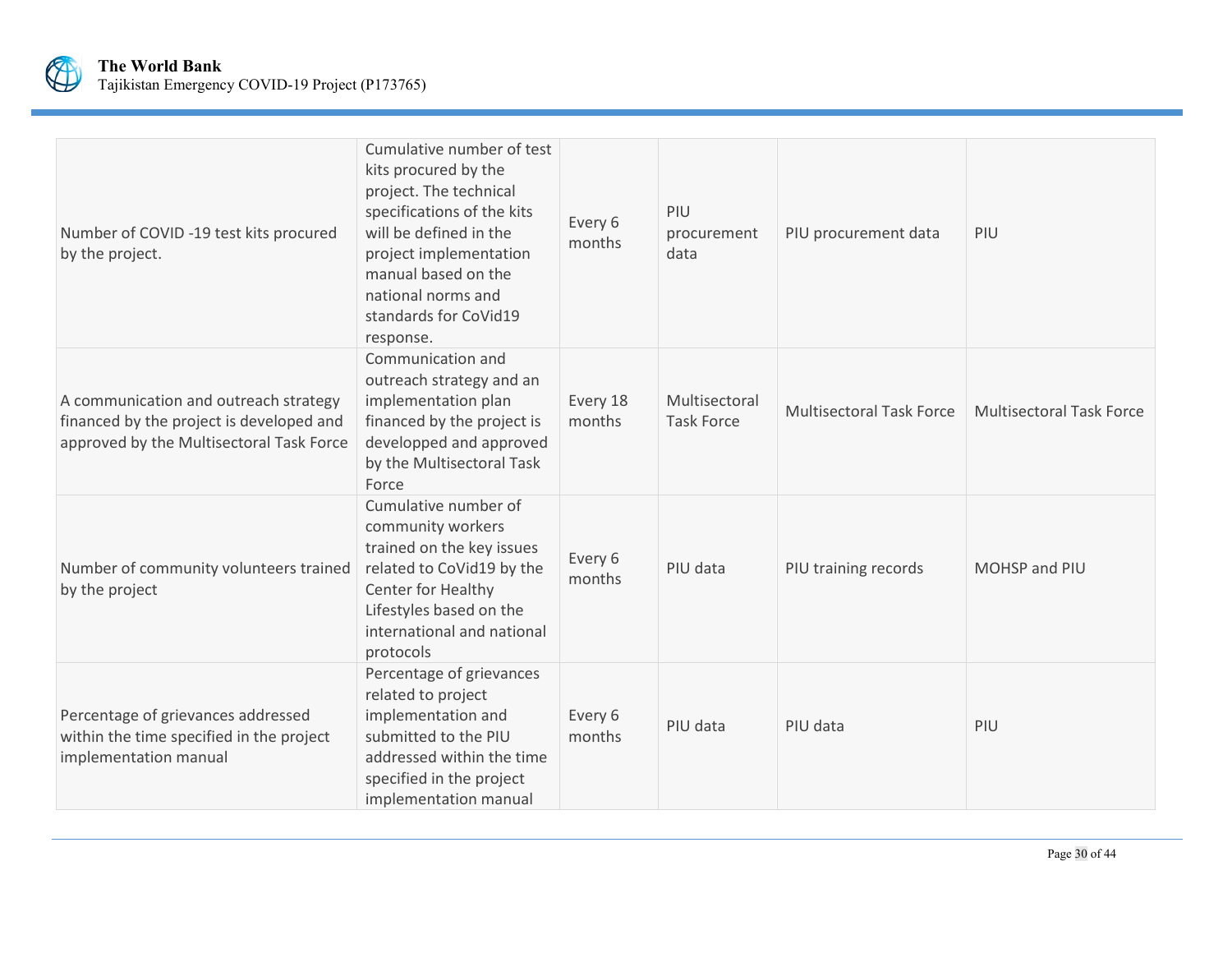

| Beneficiaries of social safety net programs                                                          | Every 6<br>months | TSA data base | TSA reports | MOHSP, SASP |
|------------------------------------------------------------------------------------------------------|-------------------|---------------|-------------|-------------|
| Beneficiaries of social safety net programs<br>- Female                                              |                   |               |             |             |
| Beneficiaries of Safety Nets programs -<br>Unconditional cash transfers (number)                     | Every 6<br>months | TSA database  | TSA reports | MOHSP, SASP |
| Beneficiaries of Safety Nets programs -<br>Social Pensions (number)                                  |                   |               |             |             |
| Beneficiaries of Safety Nets programs -<br>Other cash transfers programs (number)                    |                   |               |             |             |
| Beneficiaries of Safety Nets programs<br>Acal-all School feeding programs<br>(number)                |                   |               |             |             |
| Beneficiaries of Safety Nets programs - In-<br>kind transfers (number)                               |                   |               |             |             |
| Beneficiaries of Safety Nets programs -<br>Cash-for-work, food-for-work and public<br>works (number) |                   |               |             |             |
| Beneficiaries of Safety Nets programs -<br>Other social assistance programs<br>(number)              |                   |               |             |             |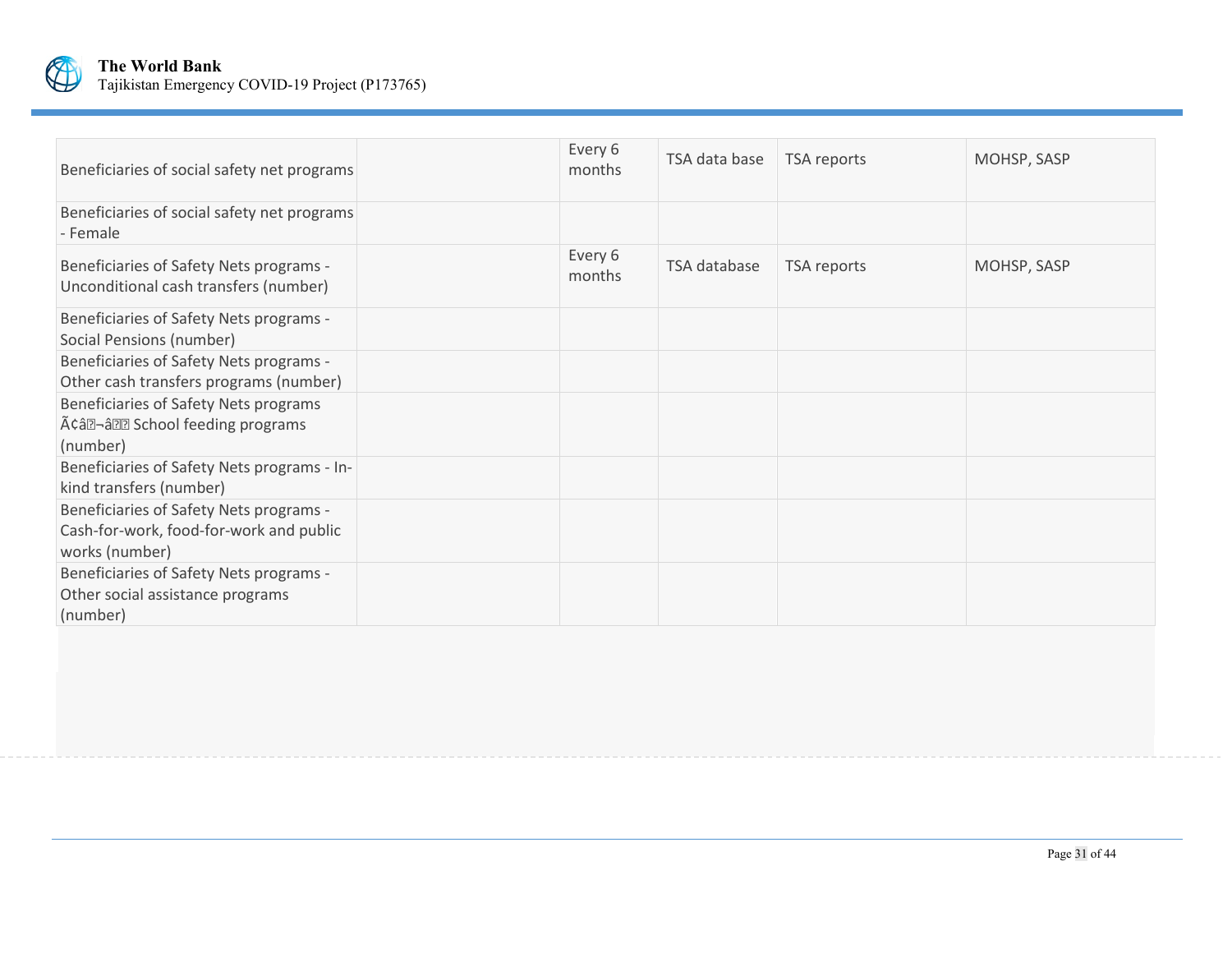<span id="page-36-0"></span>

# **ANNEX 1: Project Costs**

**COUNTRY: TAJIKISTAN Tajikistan Emergency COVID-19 Project**

#### **COSTS AND FINANCING OF THE COUNTRY PROJECT**

| <b>Program Components</b>                                                  | Project<br>Cost | <b>IDA</b><br><b>Financing</b> | Trust<br><b>Funds</b> | Counterpart<br><b>Funding</b> |
|----------------------------------------------------------------------------|-----------------|--------------------------------|-----------------------|-------------------------------|
| Component 1: Strengthening intensive care capacity                         | 6.3             | 6.3                            |                       |                               |
| Component 2: Multisectoral response planning and<br>community preparedness | 1.0             | 1.0                            |                       |                               |
| Component 3: Temporary social assistance to vulnerable<br>households       | 3.0             | 3.0                            |                       |                               |
| Component 4. Project implementation and monitoring                         | 1.0             | 1.0                            |                       |                               |
| <b>Total Costs</b>                                                         | 11.3            | 11.3                           |                       |                               |
| <b>Total Costs</b>                                                         | 11.3            |                                |                       |                               |
| <b>Front End Fees</b>                                                      |                 |                                |                       |                               |
| <b>Total Financing Required</b>                                            | 11.3            |                                |                       |                               |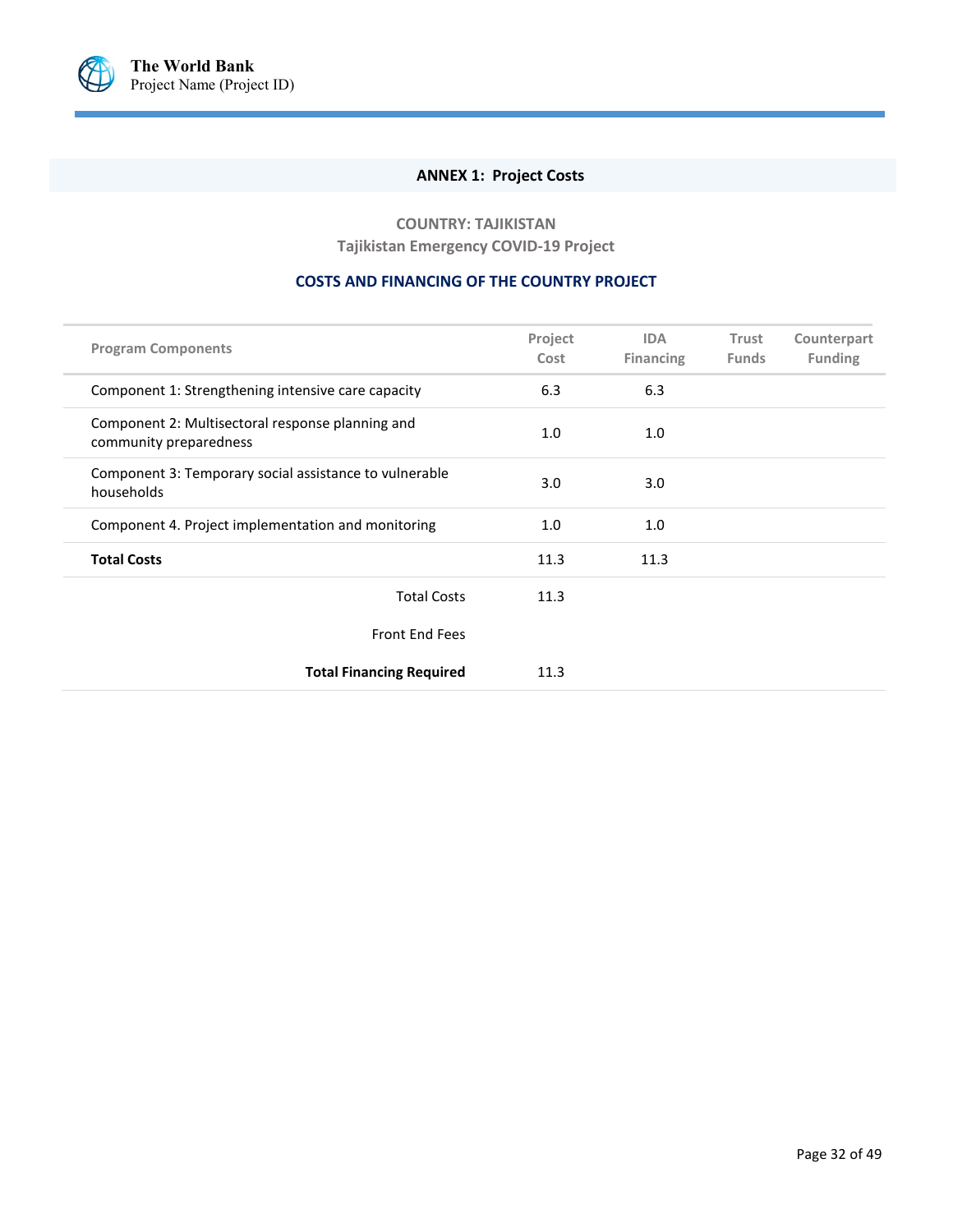

# **ANNEX 2: Overview of Development Partners' Contributions**

<span id="page-37-0"></span>This table summarizes the contributions of development partners to the COVID-19 emergency response in Tajikistan to the best of the WB's knowledge as of March 25, 2020.

| Organization                                 | <b>Supplies &amp; equipment</b>  | <b>Technical support (provided directly or</b> | Approximate       |
|----------------------------------------------|----------------------------------|------------------------------------------------|-------------------|
|                                              |                                  | through third party)                           | value             |
| Donated / disbursed or under implementation: |                                  |                                                |                   |
| <b>KfW</b>                                   | <b>IPC</b> (Infection Protection | Training related to medical equipment use      | \$1,075,000       |
|                                              | Control) supplies, medical       |                                                |                   |
|                                              | equipment                        |                                                |                   |
| <b>United States Agency for</b>              | IPC supplies and                 | IPC; laboratory capability; surveillance and   | Approx. US\$ 1m   |
| <b>International</b>                         | equipment, PCR                   | rapid response; case management; risk          |                   |
| Development (incl.                           | machines, diagnostics            | communication and community                    |                   |
| through Abt Associates)                      |                                  | engagement; points of entry                    |                   |
| <b>World Health</b>                          | IPC supplies, diagnostics        | International coordination and operational     | Not available     |
| Organisation                                 |                                  | support, scaling up country readiness and      |                   |
|                                              |                                  | response operations, development of            |                   |
|                                              |                                  | "operational plan for COVID-19"                |                   |
| <b>Asian Development Bank</b>                | IPC supplies (To be              |                                                | US\$ 100,000      |
|                                              | confirmed)                       |                                                |                   |
| <b>Open Society Institute</b>                | $\overline{a}$                   | Strengthening country and civil society        | US\$ 100,000      |
| <b>Assistance Foundation</b>                 |                                  | capacities to prevent and respond              |                   |
| Tajikistan                                   |                                  |                                                |                   |
| <b>UNICEF</b> (including with                | IPC supplies, behavioral         | IPC; population awareness                      | US\$ 77,000       |
| <b>SDC funding)</b>                          | change communication,            |                                                | (US\$ 200,000     |
|                                              | communications materials         |                                                | under discussion) |
| <b>Aga Khan Development</b>                  | IPC supplies, support for        | Training of health workers.                    | US\$ 64,000       |
| <b>Network (including with</b>               | quarantine                       |                                                |                   |
| SDC funding)                                 |                                  |                                                |                   |
| <b>MSF</b>                                   | IPC supplies, diagnostics        | $\blacksquare$                                 | Not available     |
| <b>PASHA</b>                                 | <b>IPC</b> supplies              | $\overline{\phantom{0}}$                       | US\$ 2,000        |
| Russia                                       | Diagnostics                      |                                                | Not available     |
| <b>United Kingdom (Public</b>                | $\overline{a}$                   | Re-testing negative lab tests.                 | Not available     |
| <b>Health England)</b>                       |                                  |                                                |                   |
| Japan International                          | $\overline{a}$                   | Research to strengthen health system           | Not available     |
| <b>Cooperation Agency</b>                    |                                  | through PHC.                                   |                   |
| <b>Support not yet committed:</b>            |                                  |                                                |                   |
| <b>Global Fund to Fight</b>                  | Awaiting request from            | $\overline{\phantom{a}}$                       | Up to US\$        |
| AIDS, Tuberculosis and                       | MOHSP; likely lab                |                                                | 300,000           |
| <b>Malaria</b>                               | consumables.                     |                                                |                   |
| <b>European Commission</b>                   |                                  | Strengthening country capacities to            | <b>TBD</b>        |
|                                              |                                  | prevent, detect and respond, including         |                   |
|                                              |                                  | multi-sectoral engagement.                     |                   |
| Gavi, the Vaccines                           | Request under review by          |                                                | <b>TBD</b>        |
| <b>Alliance</b>                              | Gavi                             |                                                |                   |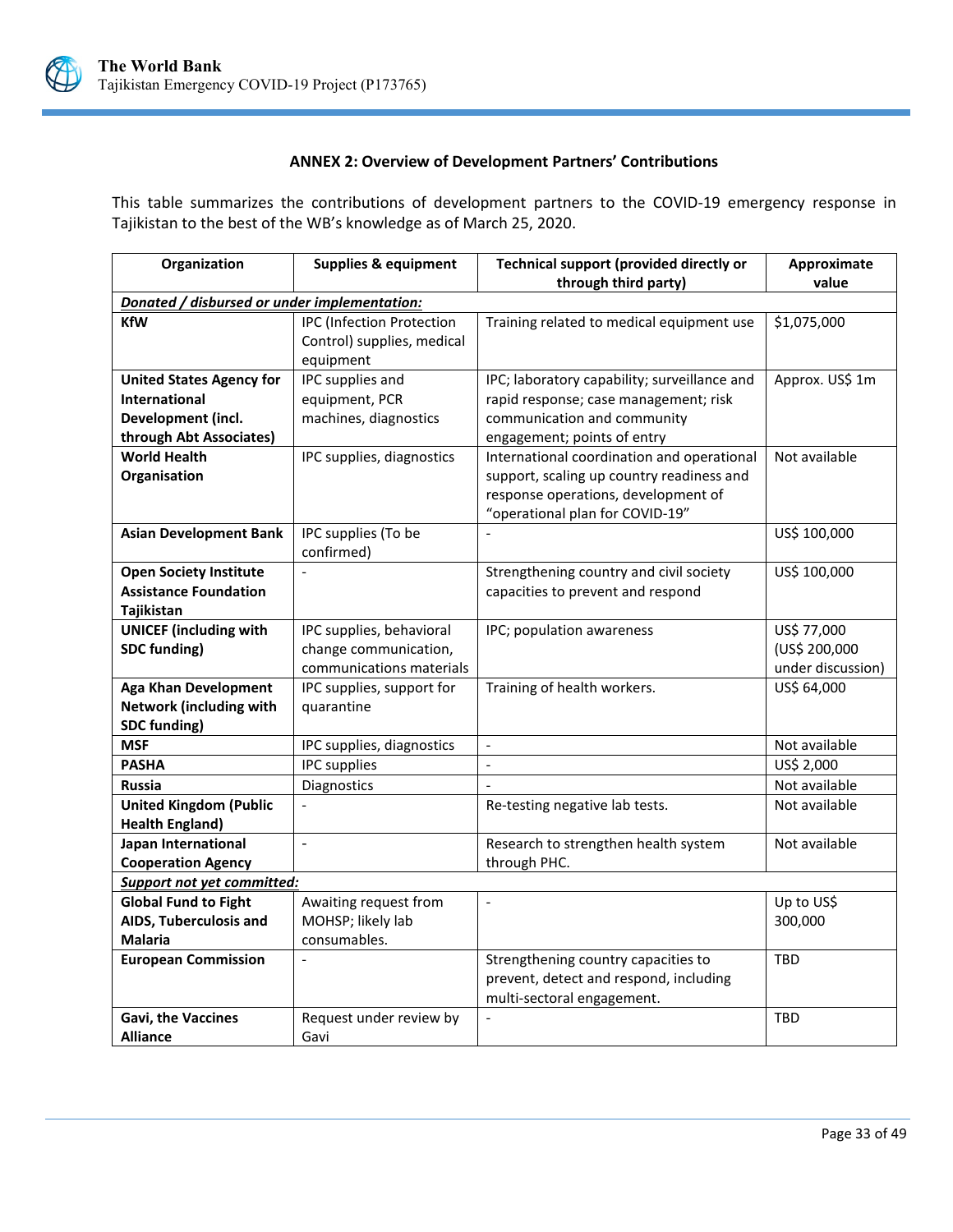

## **ANNEX 3: Summary of current Targeted Social Assistance (TSA) Program in Tajikistan**

<span id="page-38-0"></span>1. **The TSA Program is in the rollout phase and, so far, has reached 40 out of 64 districts of the country.** A

TSA pilot, in place of 2 legacy programs, was launched in Yovon and Istaravshan districts in January 2011 to deliver a consolidated social assistance benefit to households in the poorest 20 percent of the population; the European Union provided initial support to the pilot. Following successful evaluation, over the years the TSA was extended considerably, and it currently covers about 100,000 households in 40 districts of Tajikistan. It uses proxy means testing as a targeting tool and maintains a centralized electronic database of records of beneficiaries.

#### 2. **There have been several rounds of evaluation of the TSA program and mechanisms:**

- (a) In 2012, a rigorous impact evaluation of the pilot showed that the program improved targeting (a greater share of benefits accrues to the poor compared to the legacy programs), generated positive satisfaction from the program by the population, improved the perceived financial situation, improved perception of food security among beneficiaries and raised actual food consumption by 16- 25 percent.
- (b) In 2019, another impact evaluation was launched, with a nation-wide survey covering close to 4,000 households; results of the analysis are expected later in 2020.
- (c) Between 2018-2019, several rounds of beneficiary satisfaction assessments were conducted. In 2018, the focus group interviews in various districts indicated that beneficiaries: (i) appreciate the assistance extended by the government, including a broader package of services that comes with the TSA eligibility; (ii) see the reduction in the discretion and nepotism of the local authorities as the decisions on eligibility are made automatically; and (iii) often spend the assistance on paying off arrears in energy cost. In 2019, as part of the nation-wide household survey, the TSA beneficiary feedback was collected, and broadly reconfirmed these findings.
- (d) In 2019, a rapid operational evaluation indicated that the TSA has significant buy-in among the administrators of the program and among the population. The mechanisms of operational and financial controls engage several government bodies and provide for transparent, efficient and reliable operation of the system, as well as an effective framework for addressing problems that are identified. Thus, the monitoring and control mechanisms have been constantly improving over the years of the program operation.

3. **Several important improvements were introduced in both design and administration of the program over the years:** (a) an automatic benefit indexation mechanism was incorporated in 2019 (including the first ever 10 percent increase in the benefit); (b) establishing a network of regional service centers has been initiated, in the effort to provide better operational support to the district centers and jamoats in processing the TSA applications and responding to various inquiries; and (c) a large scale household survey implemented in 2016 informed improvements in the Proxy-Means-Test (PMT) formula.

4. **A key pending action of the Government is approval of the Decree on the TSA rollout in the remaining 28 districts.** When fully rolled out, the program is expected to cover about 200,000 of the households, or about 15 percent of the total number of households in the country, primarily focusing on those in extreme poverty.

5. **Pending national rollout, several adjustments in design of the program will be required in order to respond to specific risks and needs of the population.** While some improvements need to apply to the general design, it is also important to recognize that preparing the TSA as a mitigation mechanism goes beyond the original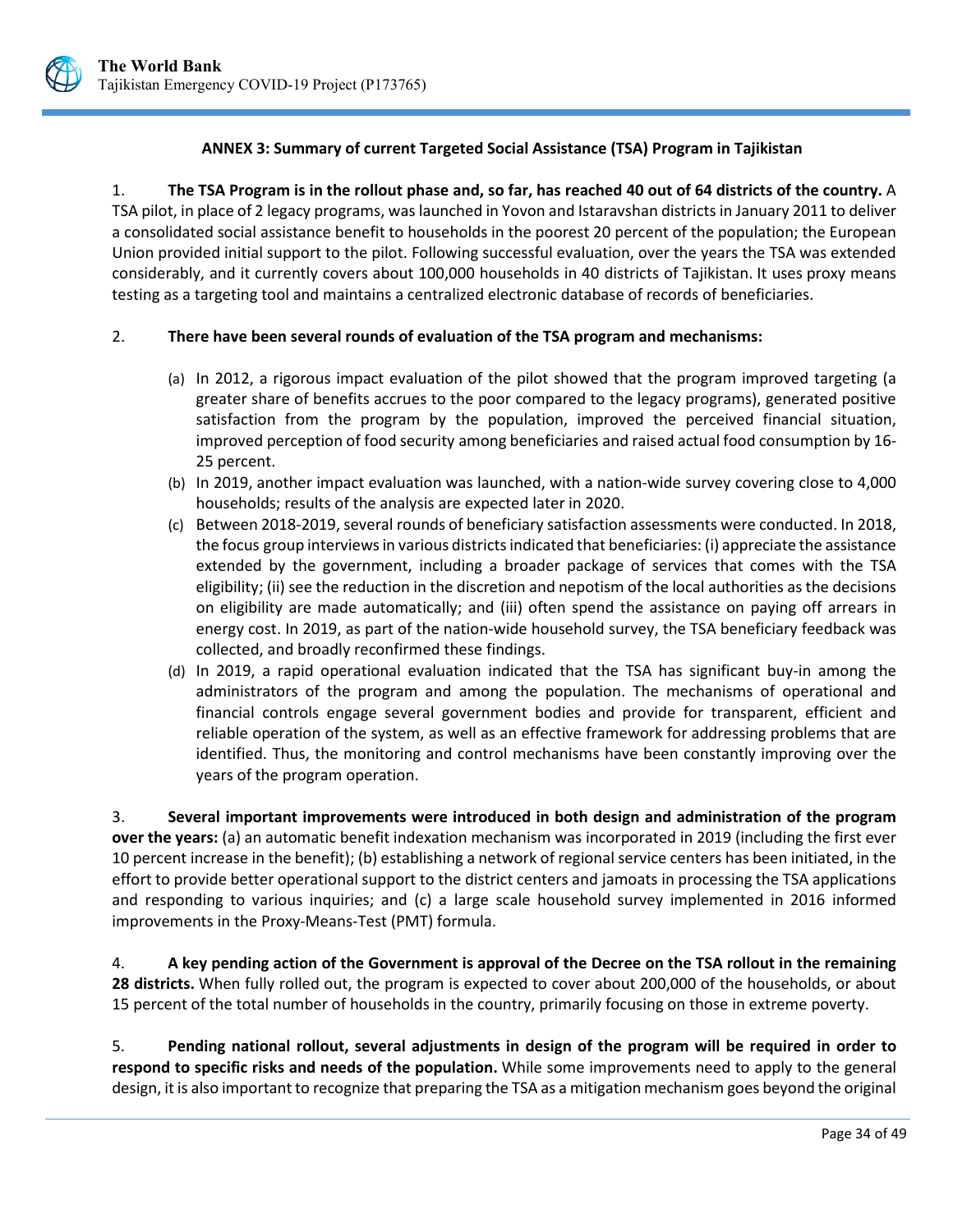

objectives and design of the TSA program. Certain groups of the population may be hit particularly hard. For example, various shocks may have larger impacts on female-headed households, given their lack of income sources and limited coping mechanisms.

6. **Evaluation studies pointed to the need of greater involvement of local communities (mahalyas) in the Program's operation.** This could specifically improve the process of application facilitation and eligibility verification. Going beyond those functions would risk achievements gained to date.

7. **Introduction of differentiation in the benefit amount will be required**, since consumption depends on the size of the household and living conditions. While this dialogue has been initiated, no decision has been made as yet. A specific recommendation, in coordination with UNICEF, has been to link benefit level to number of children in the household. It has been indicated that this design change could be made budget neutral.

8. **To respond dynamically to various needs and shocks - in time and in space - a mechanism of periodic adjustments in the TSA threshold will be required.** At the moment, the eligibility threshold is quite static, which affects which families can be admitted and how effectively the budget of the program can be utilized, especially in the geographic dimension.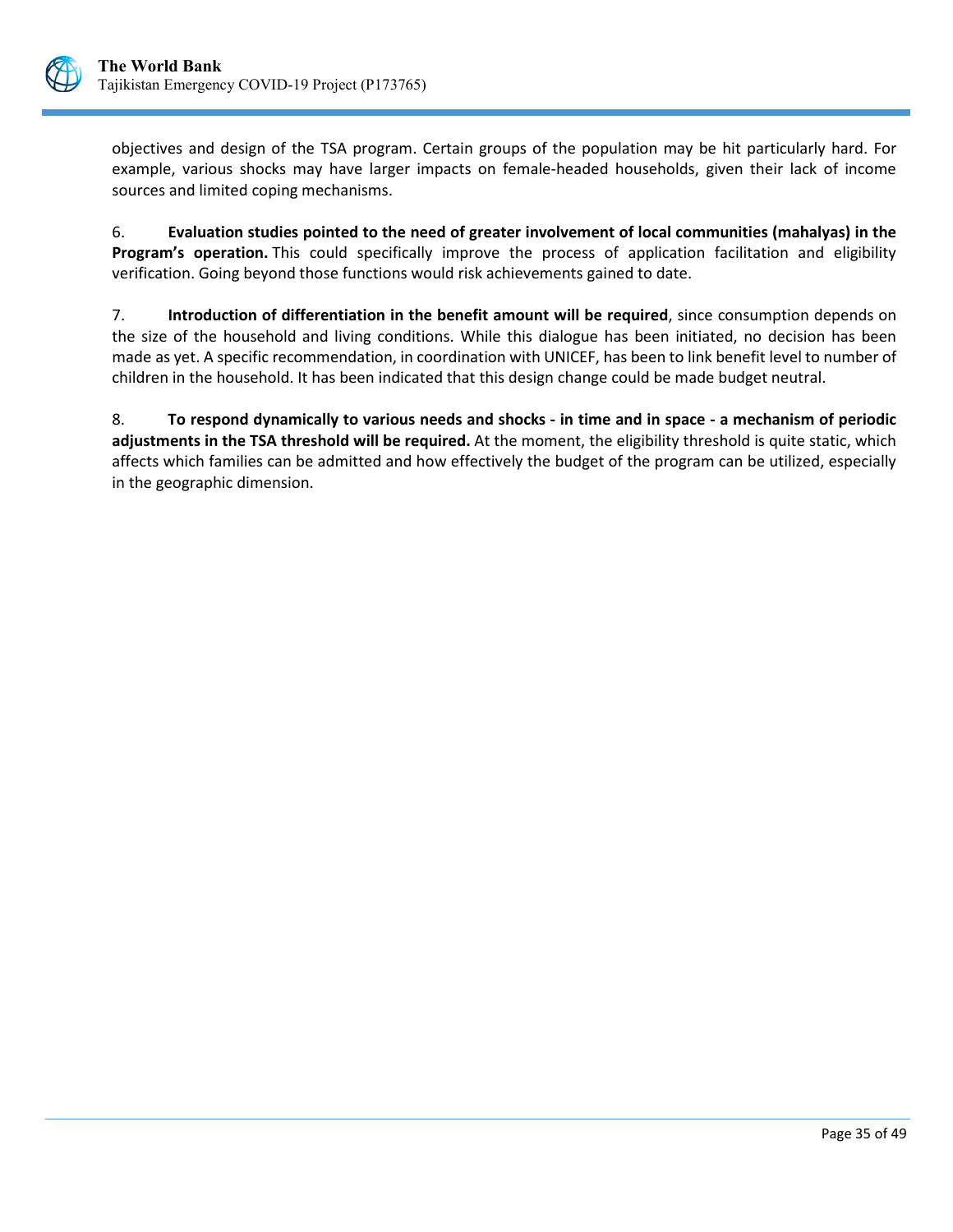

## **ANNEX 4: Rationale for nutrition-sensitive temporary social assistance to food-insecure households in Tajikistan**

#### <span id="page-40-0"></span>**Key Messages:**

- Past experiences suggest that the CoVid19 pandemic may cause substantial food price increases in Tajikistan. For example, during the 2014 Ebola outbreak, the affected countries recorded a short-term food price spike of 25%-30%.
- Tajikistan is particularly vulnerable to food price increases and already suffers from high food price volatility.
- A potential increase of 25% in food prices could increase the prevalence of stunting in the cohort of affected children by as much as 4.5 percentage point (from 17.4% to 22%), rolling back the progress seen in recent years (26% of children were stunted in 2012, DHS). This could jeopardize the human capital investments being made by the Government of Tajikistan and the WB.
- Nutrition-sensitive targeted cash transfers could substantially offset the impact of food price increases and reduce the risk of stunting among children living in the beneficiary households. It would also offer an additional opportunity to deliver messages on appropriate nutrition, hygiene, preventive health, and infection control to the beneficiaries.

## **1. Introduction:**

This technical brief presents a rationale for including nutrition-sensitive targeted cash transfers in the proposed Tajikistan CoVid19 Emergency Project. The first section briefly discusses the risks of increases in potential food prices due to the CoVid19 pandemic. The second section presents the estimates of the impact of price increases on the risk of child stunting. The third section outlines the proposed nutrition-sensitive targeted cash transfer component to be included in the CoVid19 Emergency Project.

## **2. CoVid19 pandemic may lead to substantial increases in food prices:**

Recent epidemic outbreaks have been associated with substantial price increase in low income countries. For example, during the 2014 Ebola outbreak, Liberia, Guinea, and Sierra Leone experienced short-term price increases of between 25% and 30% (WFP, 2014).

Due to very low domestic food production output and reliance on imports, Tajikistan is particularly vulnerable to food price increases due to exogenous shocks. The financial crisis of 2008, which resulted in dramatic decline of remittances and food price shocks, severely affected household income and food security in Tajikistan. Constant food price increases negatively affected the food diversity of the households as well as eating frequency, with an impact on the population's nutritional status, especially that of children.

According to the World Food Program (WFP) food price surveillance system, price increases in key food groups have already had a severe impact on the overall cost of the food basket in Tajikistan (WFP, 2020). Lower domestic production and restrictions in cross-border trade which resulting from the CoVid19 pandemic may lead to further food price increases.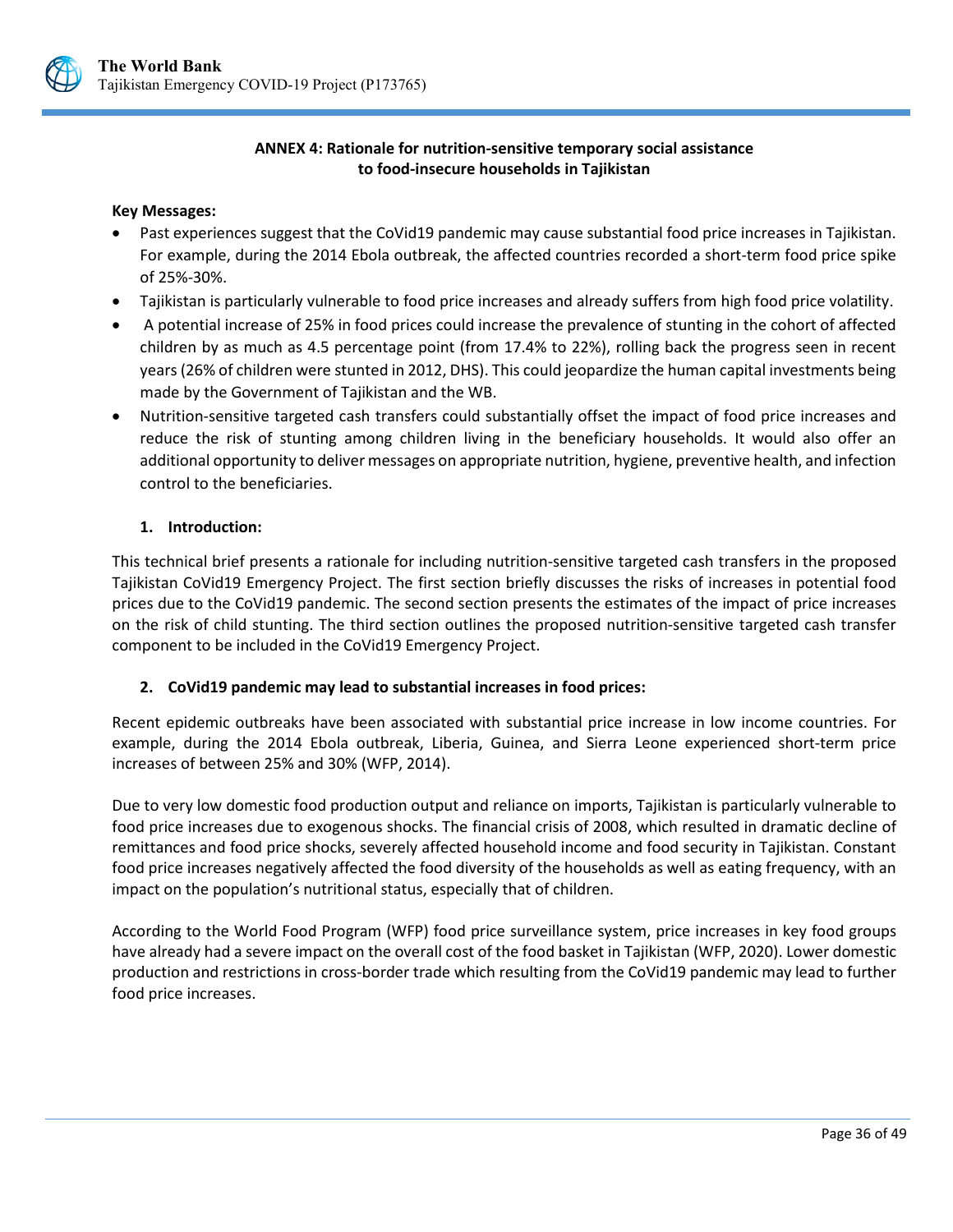

Figure 1: Average Daily Caloric Intake and the Percentage of Total Calories from Non-Staple Foods in Tajikistan, 2014-2017.



*Source: FAO Food Balance Sheets*

Rising food prices may limit consumption, decrease dietary quality, and increase the risk of child stunting. The average caloric intake in Tajikistan is already low and stagnant around the minimum acceptable level of 2100 kcal per capita per day, there have been no noticeable improvements in dietary diversity (see Figure 1), and, according to the most recent estimates, 24% of households in the country are food insecure (WFP, 2018). Given this precarious situation, further food price shocks will likely include both decreasing the overall amount of food consumed (kcal per capita per day), pushing it below the minimum daily requirement, and decreasing the quality of the diet by forcing a substitution of more expensive and more nutritious foods (for example animal source protein such as dairy and meat products) with less expensive ones (staples such as cereals). Those negative coping strategies will, in turn, have an impact on nutrition status of the population overall, and young children in particular.

# **3. Rising food prices may significantly increase the risk of stunting and jeopardize the investments made by the Government and WB to improve human capital outcomes in Tajikistan:**

We estimate that a spike of 25%, similar in magnitude to those recorded during the Ebola epidemic, could result in an average decrease of about 15% of kcal per capita per day consumed and about 18% decrease in dietary diversity, measured as calories from non-staple foods. Together, those decreases could lead to as much as a 4.6 percentage point increase in the prevalence of stunting (from 17.4%<sup>[8](#page-41-0)</sup> to 22%) in the cohort of children exposed to the price increases.

This impact of rising food price on stunting prevalence was estimated by calculating the impact of price changes on food consumption (caloric intake and dietary diversity) and the impact of changes in consumption on stunting prevalence, using the following formula:

 $S = P(C_{kcal} * E_{kcal} * B_{kcal} + C_{div} * E_{div} * B_{div})$ 

<span id="page-41-0"></span> $\ddot{\phantom{a}}$ <sup>8</sup> Based on the stunting prevalence in children under 5 from Tajikistan DHS, 2017.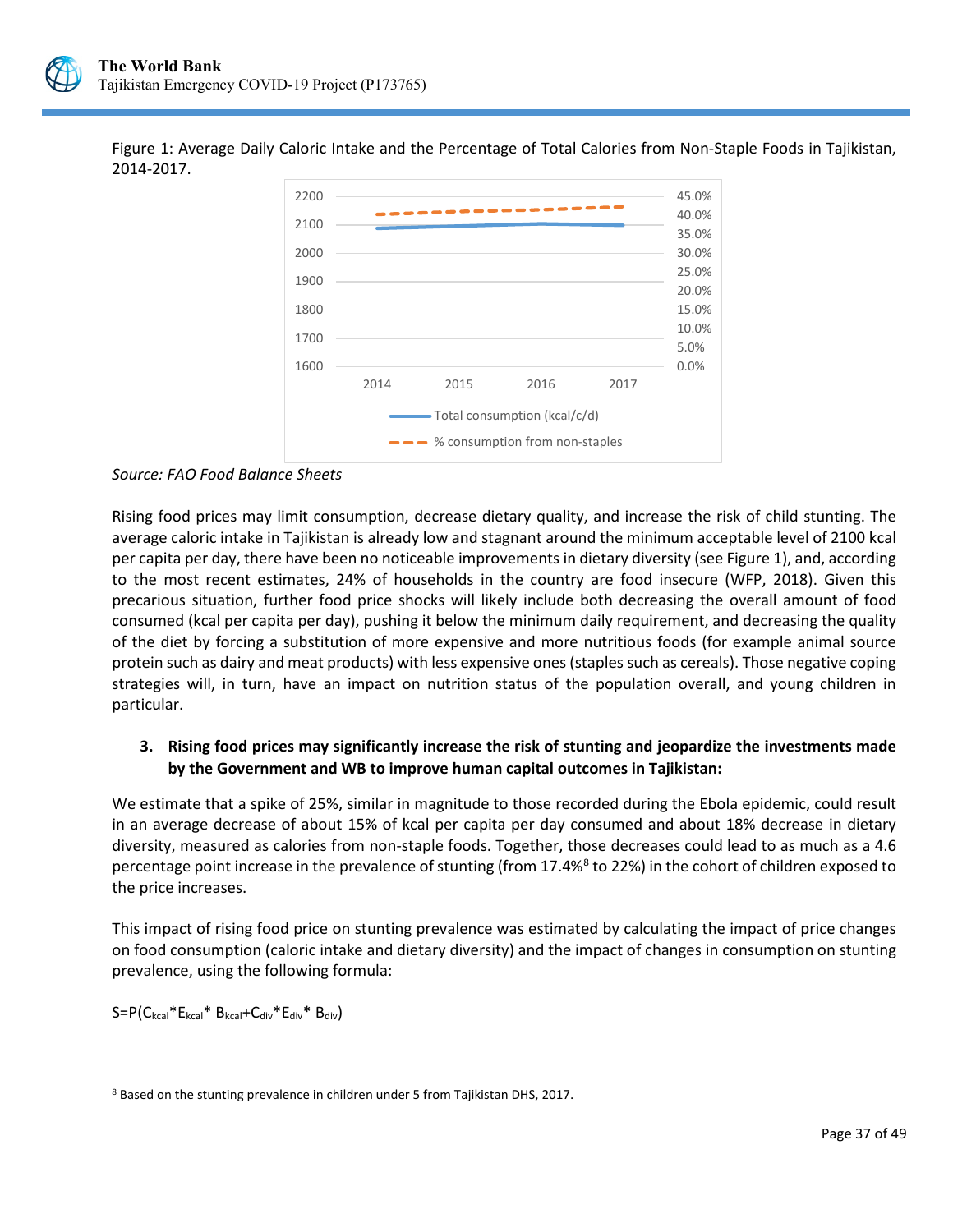

## where:

 $\ddot{\phantom{a}}$ 

S = change in stunting prevalence (in percentage points),

P = expected food price increase,

 $C_{\text{kcal}}$  = current food consumption, measured as kcal per capita per day,

 $C_{div}$  = current dietary diversity, measured as energy consumed from non-staples as % of total energy consumed,

 $E_{kcal}$  = price elasticity of demand for staples,

 $E_{div}$  = price elasticity of demand for non-staples,

 $B_{kcal}$  = marginal effect of the change in energy value of food consumed (in kcal per person per day) on stunting prevalence, in percentage points,

 $B_{div}$  = marginal effect of the change in dietary diversity (% of energy from non-staples) on stunting prevalence, in percentage points.

The baseline levels of consumptions were based on the most recent (2017) data form the FAO Food Balance Sheets: 2099 kcal per capita per day with 42.3% of energy consumed from non-staples. Increases in food prices were assumed to be 25% comparable to those recorded during the 2014 Ebola epidemic. Price elasticity of demand estimates for staples and non-staples were based on the recent systematic review and meta-analysis of own-price and cross-price elasticities by Cornelsen et al. (2015)<sup>[9](#page-42-0)</sup>. For staples, the own-price elasticity was assumed to be -0.61 (own price elasticity for cereals in Cornelsen et al. 2015) and for non-staples -0.78 (own-price elasticity for meat and for dairy products, ibid.). The impact of the caloric intake and dietary diversity on stunting prevalence was estimated using the approach from Shekar, Kakietek, Dayton-Eberwein (2017), based on the parameter estimates from Haddad and Smith (2014), where one kcal decrease in the average calories consumed per capita per day was associated with 0.007 percentage point decrease in stunting prevalence and one percentage point decrease in the percent calories from non-staple foods was associated with 0.28 percentage point decrease in stunting prevalence.

# **4. Nutrition-sensitive, targeted cash transfers can help offset the risk of stunting and losses to human capital.**

Empirical evidence shows that nutrition-sensitive cash transfers increase household food consumption, improve dietary diversity, and lead to better preventive health care seeking behaviors (Alderman, 2015). Therefore, they are a good strategy to protect the investment made in human capital from the negative impact of food price shocks.

Based on the most recent Household (Expenditure) Survey (2018), an average household in Tajikistan spends on food US \$3050 per year, or about US \$250 per month. A cash transfer targeting the most vulnerable households could substantially offset the impact of short-term increases in food prices. The transfers would also offer an opportunity to deliver messages on appropriate nutrition, hygiene, preventive health, and infection control to the beneficiaries.

The proposed unconditional cash transfer would be delivered monthly during a limited period of time to households affected by food price increases using the existing Targeted Social Assistance (TSA) program infrastructure and delivery mechanisms. The value and total duration of the transfers would be determined in

<span id="page-42-0"></span><sup>9</sup> The review by Cornelsen and colleagues focuses on low- and middle-income countries. Systematic reviews focused on high-income countries find similar ranges of elasticities (e.g. 0.60 for cereals, 0.65 for diary, 0.75 for beef in Andreyeva et al., 2010). Those are also consistent with modelling estimates for Tajikistan in Seale and colleagues (2003): own-price elasticity for bread and cereals 0.602 and .835 for meat and 0.987 for dairy.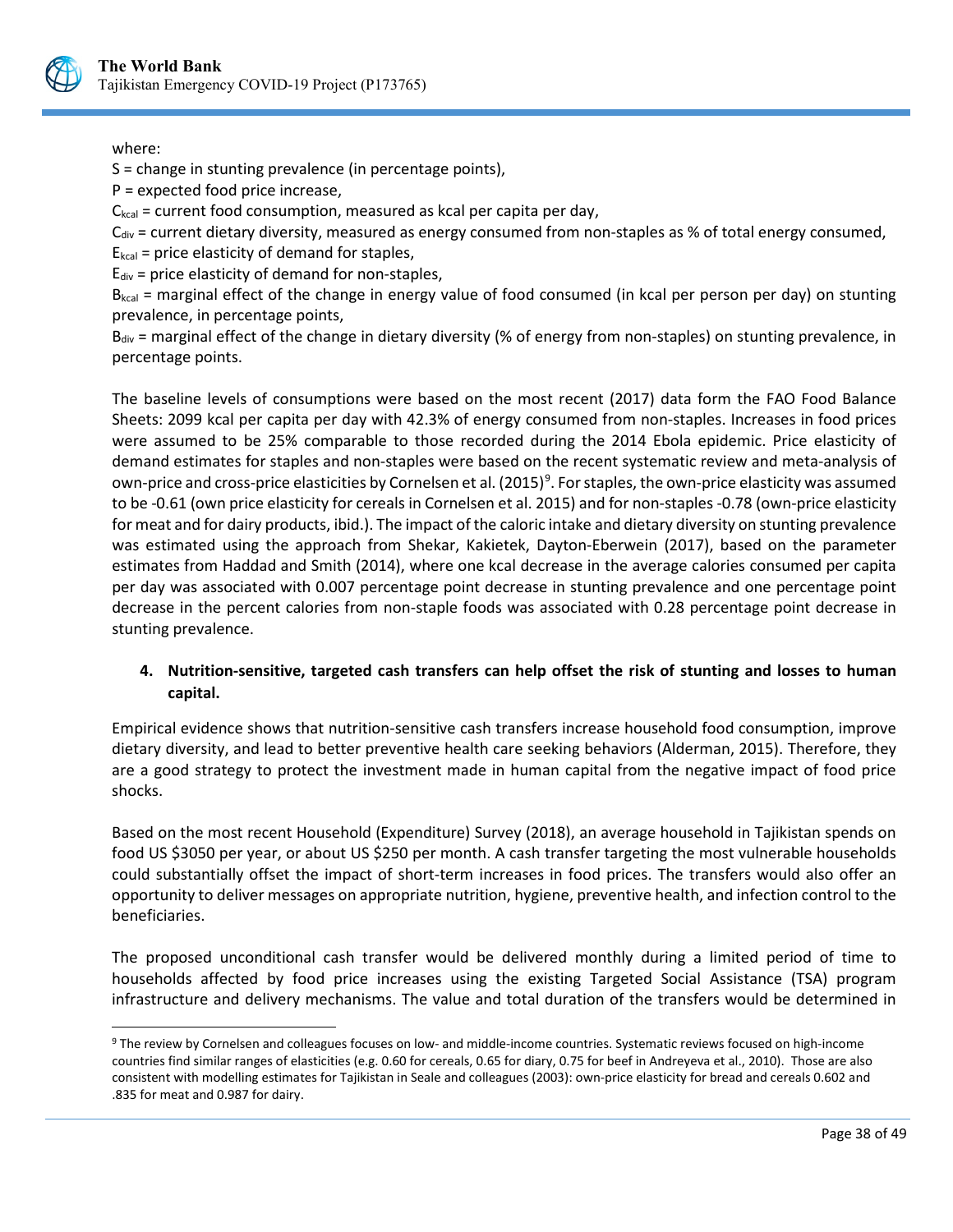

consultation with the MOHSP the State Agency for Social Protection (SASP) and the key technical partners. The transfers would use a two-stage targeting mechanism. First, the transfers would target the oblast with high spikes in the prices of key food groups (wheat, milk and dairy, eggs). Food prices in each oblast would be monitored through the routine market monitoring systems of the Ministry of Economic Development and Trade used, among others, to calculate the CPI. A specific price increase threshold would be identified in consultation with the MOHSP, SASP, and key technical partners: WFP and UNICEF. When the threshold would be reached in an oblast, the nutrition-sensitive cash transfer program would be triggered in that in oblast. Once triggered, the program would target TSA beneficiary households with young children using an emergency cash assistance module. The TSA includes information on birth dates of all children in a household. These data are collected through a supplementary sheet to the main TSA application form, verified and confirmed by a community (jamoat) representative often along with supporting identification documents), and entered into the centralized database, which forms the National Social Registry with detailed information on each and every member of the household. This will enable targeting of the transfers to households with children under the age of 2, where the impact of a period of food insecurity on nutrition status and physical and cognitive development is much greater.

The proposed cash transfers would also provide an opportunity to use accompanying measure to promote optimal nutrition, appropriate hygiene, and preventive health services, as well CoVid19 infection prevention messaging. Those measures would include information delivered through mobile platforms (text messages, WhatsApp, Viber, etc.), printed media (posters in cash distribution sites), and interpersonal communication by community volunteers and jamoats. A communication campaign will be financed under Component 2 of the Tajikistan CoVid19 Emergency Project. The cash transfers would provide an important additional communication opportunity and, at the same time, make the cash transfers nutrition- and health-sensitive.

## **References:**

Alderman H. 2015. Leveraging Social Protection Programs for Improved Nutrition. Summary of Evidence Prepared for the Global Forum on Nutrition-Sensitive Social Protection Programs.

Andreyeva T., Long M., Brownell K. The Impact of Food Prices on Consumption: A Systematic Review of Research on the Price Elasticity of Demand for Food. American Journal of Public Health 100(2): 216-222.

Cornelsen L., Green R., Turner R., Dangour A., Shankar B., Mazzocchi M et al. 2015. What Happens to Patters of Food Consumptions When Food Prices Change? Evidence From a Systematic Review and Meta-Analysis of Food Price Elasticities Globally. Health Economics 24: 1548-1599.

Tajikistan Demographic and Health Survey 2012. Washington, D.C.: United States Agency for Development Seale J., Regmi A., Bernstein J. 2003. International Evidence on Food Consumption Patterns. United States Department of Agriculture (USDA) Technical Bulletin Number 1904.

Shekar M., Kakietek J., Dayton-Eberwien J. Walters D. 2017. An Investment Framework for Nutrition. Washington, DC: WB.

Smith L., Haddad L. 2014. Reducing Child Undernutrition: Past Drivers and Priorities for the Post-MDG Era. World Development 68: 180-204.

WFP. 2020. Market Monitor. *<https://dataviz.vam.wfp.org/global-coverage-market-monitor-46-feb-2020>*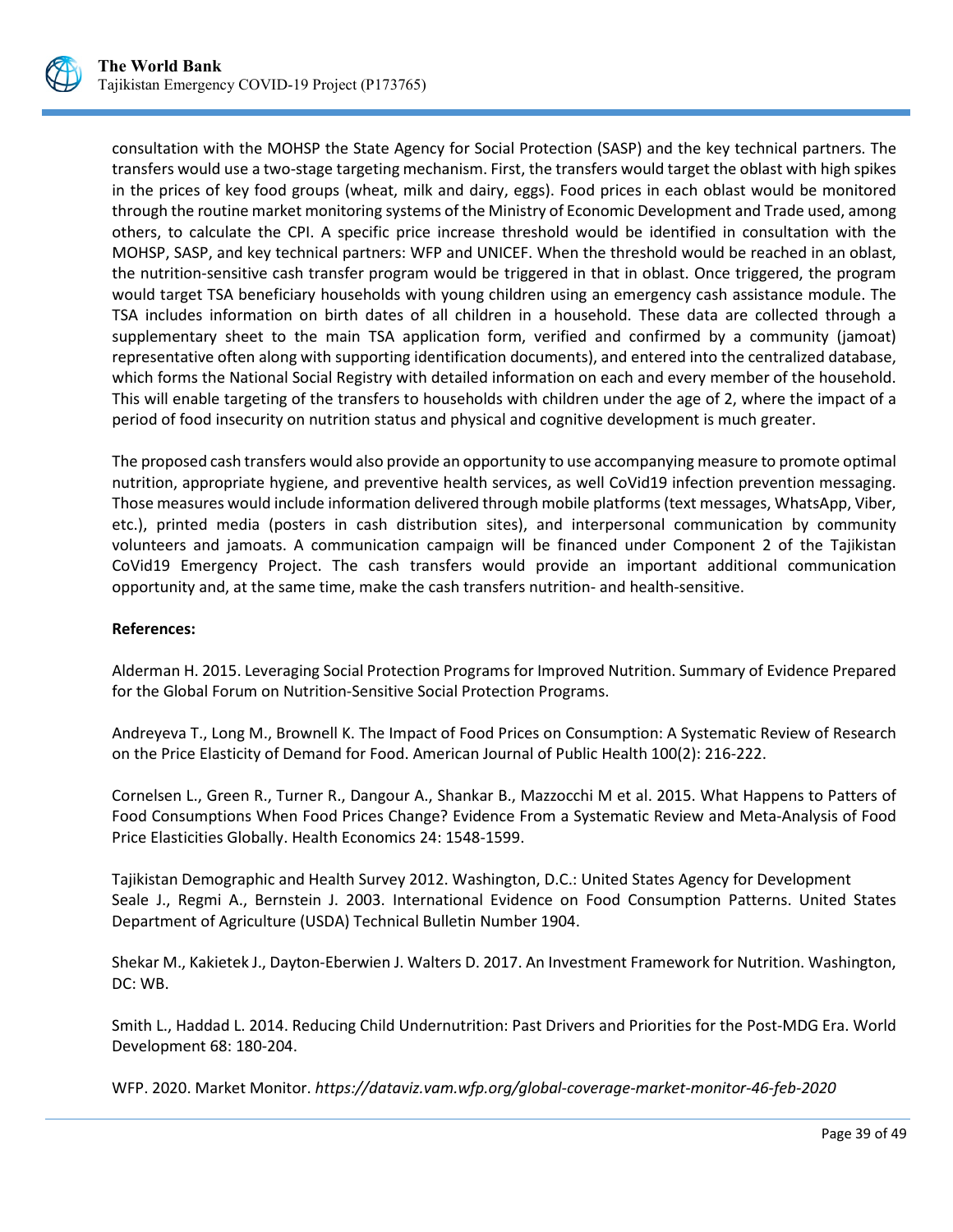

WFP. 2018. Food Security Monitoring Report.

WFP. 2014. OMD Market Update – Special Issue on the Ebola Outbreak. 26 August, 2014.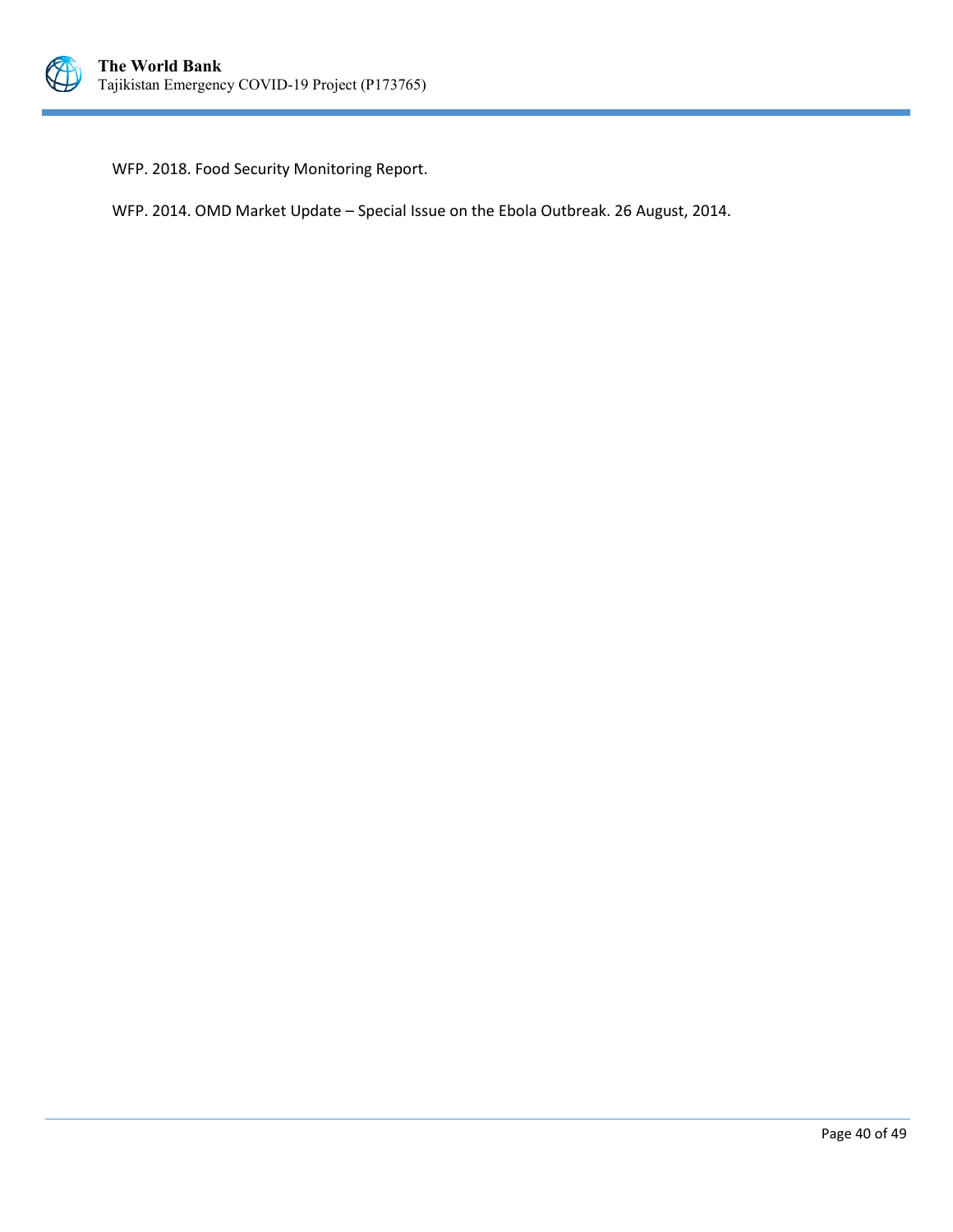

## **ANNEX 5: Morbidity and Mortality Modelling**

## <span id="page-45-0"></span>**Crude Estimates of the Number of Severe and Critical Cases of COVID-19 Infection and COVID-19 Related Deaths, and the Potential Impact of Non-pharmaceutical Interventions.**

Based on the data available today, depending on the prevalence of COVID-19 infection in Tajikistan, the disease may cause between 72,000 and 230,500 severe infections, between 13,600 and 43,500 critical infections requiring intensive care, and between 6,600 and 21,000 deaths (see Table 1).

Table 1: Estimated number of severe and critical cases of COVID-19 infection, and COVID-19-related deaths under different assumptions of the percentage of the population infected.

| % of population infected   Number of severe |         | Number of critical |                  |
|---------------------------------------------|---------|--------------------|------------------|
| with COVID-19                               | cases   | cases              | Number of deaths |
| 25%                                         | 72,000  | 13,600             | 6,600            |
| 50%                                         | 144.100 | 27,200             | 13,100           |
| 80%                                         | 230,500 | 43,500             | 21,000           |

Non-pharmaceutical interventions including: 1.) isolating cases of COVID-19 at home, 2.) voluntary home quarantine, 3.) social distancing for the entire population, 4.) social distancing for the most vulnerable population – people over the age of 70, and 5.) closure of schools and universities, can limit the spread of the disease in the population (see Appendix for the description of the interventions). The most effective combination of those interventions: home isolation of COVID-19 cases, voluntary home quarantine, and social distancing of persons over the age of 70, has the potential to limit the spread of COVID-19 infection and reduce the number of critical cases and number of deaths by 49% (Ferguson et al., 2020). When applied to the estimates of potential morbidity and mortality in Tajikistan, this combination of interventions could avert between 3,200 and 10,300 deaths and between 6,600 and 21,300 of critical cases of COVID-19 infection (see Table 2).

Table 2: Number of critical infections and deaths averted by a combination of non-pharmaceutical interventions under different assumptions of the percentage of the population infected.

| % of population infected |                                       |                          |
|--------------------------|---------------------------------------|--------------------------|
| with COVID-19            | Number of critical infections averted | Number of deaths averted |
| 25%                      | 6.600                                 | 3.200                    |
| 50%                      | 13.300                                | 6.400                    |
| 80%                      | 21,300                                | 10,300                   |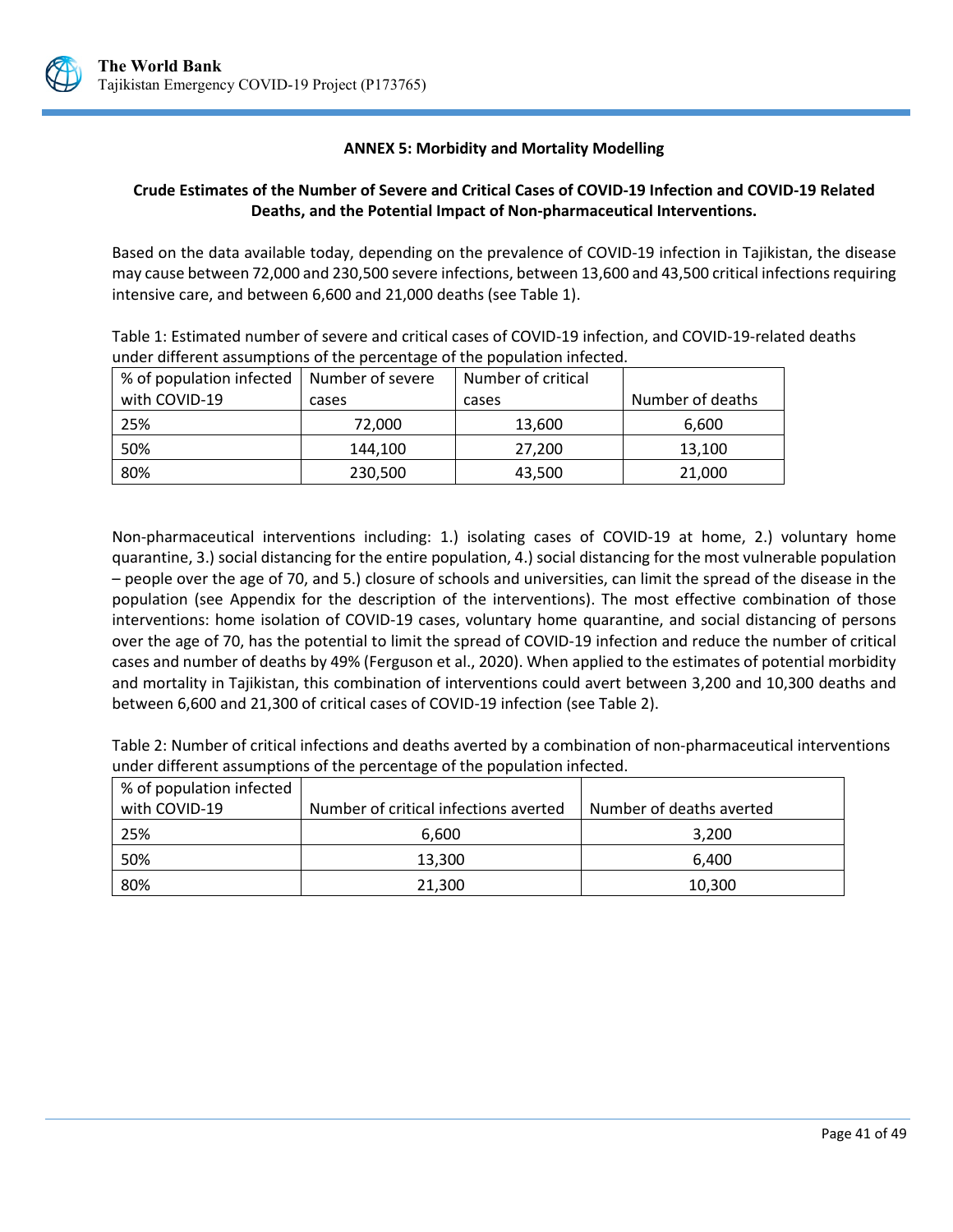

#### **Methods and Data Sources**

The impact of COVID-19 infection was calculated using age-specific estimates of case fatality and the prevalence of severe and critical cases from Ferguson et al. (2020). For each of the three scenarios, a different percentage of the population infected with the COVID-19 virus was assumed: 25% (Scenario 1), 50% (Scenario 2), and 80% (Scenario 3). The highest percentage is based on Ferguson et al. and assumptions made to model the impact of the non-pharmaceutical interventions in the US and the UK. The most recent age-specific estimates of the population of the Republic of Tajikistan (provided by the Tajikistan Statistical Office, TajStat), were multiplied by the percentage of the infected population to generate the number of age-specific infections in each scenario. Those, in turn, were multiplied by the age-specific estimates of the percentage of severe cases, critical cases, and by age-specific case-fatality ratios (all from Ferguson et al.).

Nd =  $\sum_{i=1}^{n} Pi * CFRi*1$ Nsc =  $\sum_{i=1}^{n} Pi * SCi*1$ Ncc =  $\sum_{1=1}^{n} Pi * SCi * CCi*1$ 

Where:

Nd – number of deaths Nsc – number of severe cases Ncc – number of critical cases  $P_i$  – age-specific population for age band i I - percentage of the population infected CFRi - case fatality rate for age band i  $Sc<sub>i</sub>$  – percentage of infections that are severe (require hospitalization) for age band i  $CC_i$  – percentage of severe cases that are critical for age band i

The estimates of case-fatality ratio, percentage of severe and critical cases in Ferguson et al. were based on Verity et al. (2020) estimates derived data form from China and adjusted to fit the UK population (for detail see Ferguson et al, 2020, Verity et al, 2020).

The impact of the non-pharmaceutical interventions on COVID-19-related mortality and morbidity is also estimated based on the modelling study by Ferguson et al (2020). The authors created a dynamic model of COVID-19 transmission (adapted from an earlier influenza model) and modelled the impact of different interventions that affected the transmission dynamics. The interventions and the assumptions used in the modelling of their impact are listed in Table 3. The authors modeled the potential impact of five different non-pharmaceutical interventions (NPI) implemented individually and in different combination and applied nationally for 3 months.

The impact estimates presented above are for the intervention combination that had the highest impact on mortality reduction: home isolation of COVID-19 cases, voluntary home quarantine, and social distancing of persons over the age of 70 (49% reduction in the number of deaths compared to no intervention). Given the fact that the impact of the interventions on mortality was due to the reduction in the number of COVID-19 infection (not to treatment effectiveness) we used the same impact estimate to model the reduction in the number of critical cases.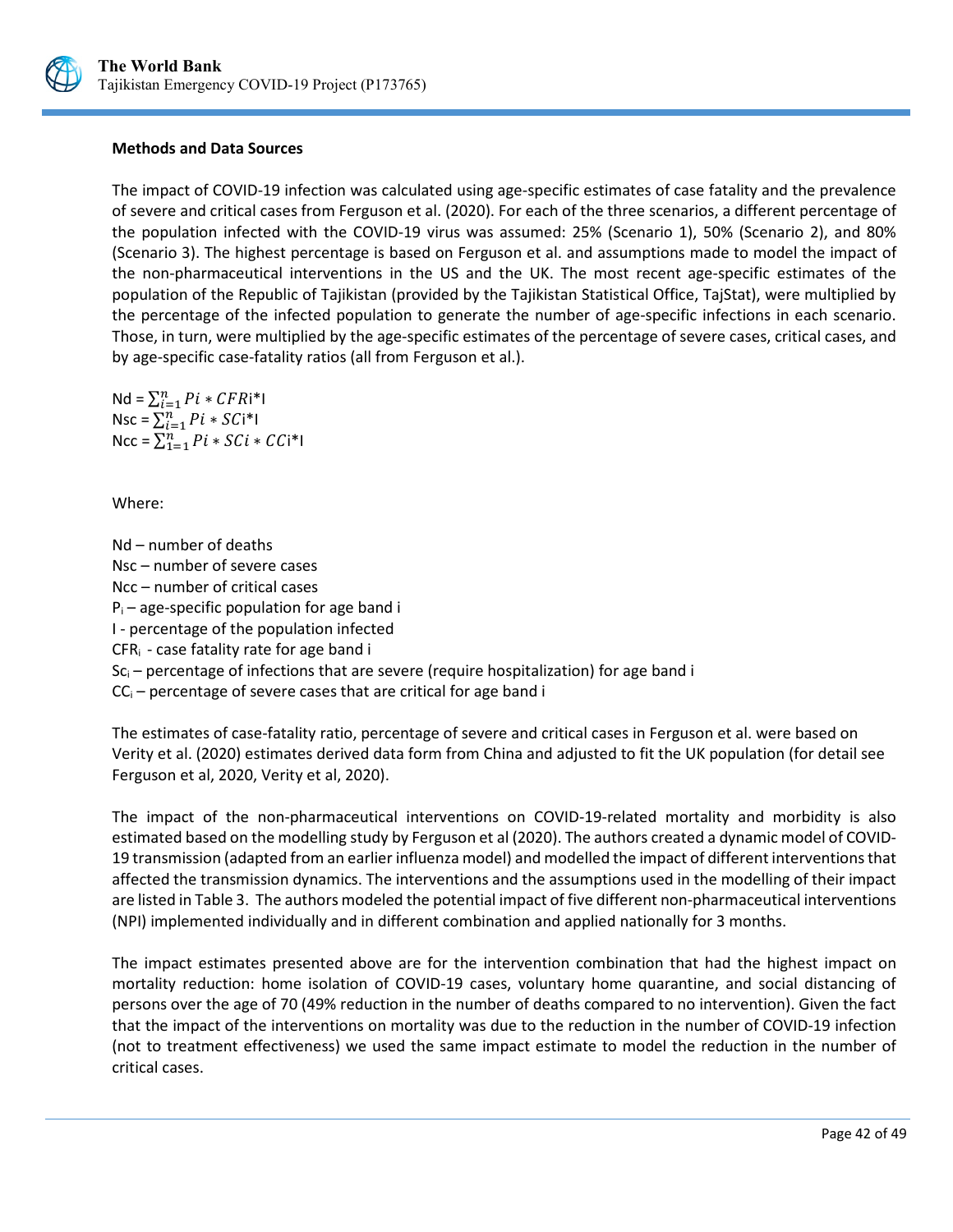

| <b>Intervention</b>                                | <b>Description and assumption</b>                                                                                                                                                                                                                                                  |
|----------------------------------------------------|------------------------------------------------------------------------------------------------------------------------------------------------------------------------------------------------------------------------------------------------------------------------------------|
| Case isolation in the home                         | Symptomatic cases stay at home for 7 days, reducing non-household<br>contacts by 75% for this period. Household contacts remain unchanged.<br>Assume 70% of household comply with the policy.                                                                                      |
| Voluntary home quarantine                          | Following identification of a symptomatic case in the household, all<br>household members remain at home for 14 days. Household contact rates<br>double during this quarantine period, contacts in the community reduce by<br>75%. Assume 50% of household comply with the policy. |
| Social distancing of those<br>over 70 years of age | Reduce contacts by 50% in workplaces, increase household contacts by<br>25% and reduce other contacts by 75%. Assume 75% compliance with<br>policy.                                                                                                                                |
| Social distancing of entire<br>population          | All households reduce contact outside household, school or workplace by<br>75%. School contact rates unchanged, workplace contact rates reduced by<br>25%. Household contact rates assumed to increase by 25%.                                                                     |
| Closure of schools and<br>universities             | Closure of all schools, 25% of universities remain open. Household contact<br>rates for student families increase by 50% during closure. Contacts in the<br>community increase by 25% during closure.                                                                              |

Table 3: Description of non-pharmaceutical interventions considered.

The estimates presented above are generated for illustrative purposes only and should be not be considered as a valid projection of COVID-19-related mortality and morbidity in Tajikistan. As of the writing of this technical appendix, there are no reliable estimates of infection-fatality rate and the percentage of severe and critical cases for COVID-19 and the case-fatality rates reported in various populations in various reports vary widely (see e.g. Riou et al., 2020; Wilson et al., 2020; Mizumoto and Chowell, 2020; China CDC, 2020). Furthermore, the agespecific estimates for mortality and morbidity used were created by fitting data form China to the UK population and have not been adjusted to fit better the Tajik population profile. Finally, the impact of the interventions is estimated by a mathematical model and no reliable empirical data exists to validate the model's predictions.

## **References:**

China CDC. 2020. The Novel Coronavirus Pneumonia Emergency Response Epidemiology Team. The epidemiological characteristics of an outbreak of 2019 novel coronavirus diseases (COVID-19)—China, 2020. China CDC Weekly 2020 [cited 2020 Feb 29]. *[http://weekly.chinacdc.cn/en/article/id/e53946e2-c6c4-41e9-9a9b](http://weekly.chinacdc.cn/en/article/id/e53946e2-c6c4-41e9-9a9b-fea8db1a8f51)[fea8db1a8f51External Link](http://weekly.chinacdc.cn/en/article/id/e53946e2-c6c4-41e9-9a9b-fea8db1a8f51)*

Ferguson N. *et al. [https://www.imperial.ac.uk/media/imperial-college/medicine/sph/ide/gida](https://www.imperial.ac.uk/media/imperial-college/medicine/sph/ide/gida-fellowships/Imperial-College-COVID19-NPI-modelling-16-03-2020.pdf)[fellowships/Imperial-College-COVID19-NPI-modelling-16-03-2020.pdf](https://www.imperial.ac.uk/media/imperial-college/medicine/sph/ide/gida-fellowships/Imperial-College-COVID19-NPI-modelling-16-03-2020.pdf)*

Mizumoto K, Chowell G. 2020. Estimating the risk of 2019 Novel Coronavirus death during the course of the outbreak in China, 2020. BMJ (pre-print).